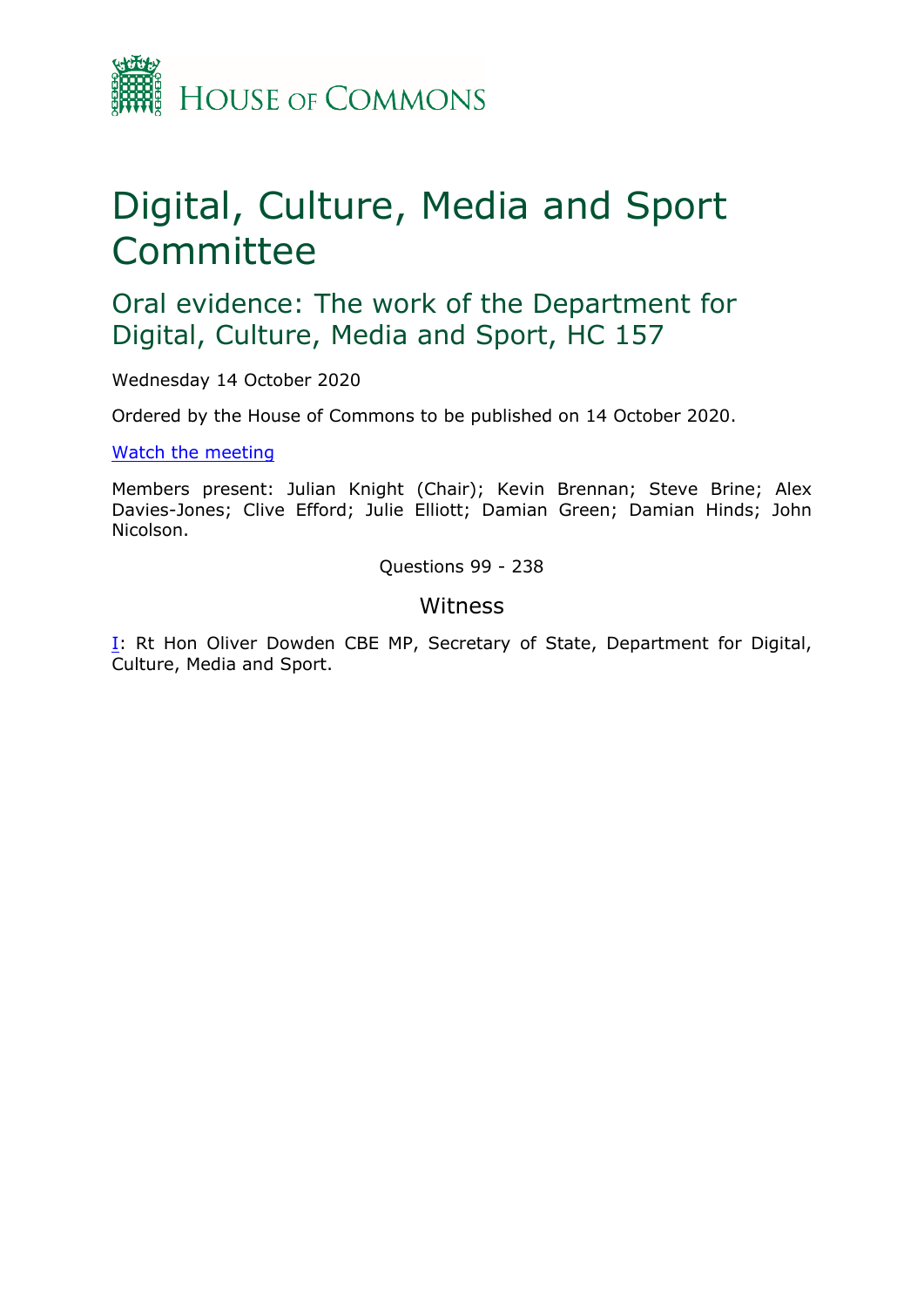

# <span id="page-1-0"></span>Examination of witness

Rt Hon Oliver Dowden CBE MP, Secretary of State, Department for Digital, Culture, Media and Sport.

Q99 **Chair:** This is the Digital, Culture, Media and Sport Select Committee and this is a session with the Secretary of State, Rt Hon Oliver Dowden. Before we start the questioning, we are just going to go round the room to members to see if they declare any interests. I would like to declare my interest, which is that, first, I am treasurer of the Lords and Commons Cricket Club. I have also received hospitality from the ECB, the Premier League, and also my local football club, Solihull Moors, at the weekend when they thrashed King's Lynn 5-nil. I also worked at the BBC for five years.

**Clive Efford:** Nothing from me, Chair.

**Alex Davies-Jones:** I am a member of the Musicians Union and chair of the all-party group for British Wrestling.

**Damian Green:** I am a season ticket holder at Reading Football Club.

**Steve Brine:** I am an honorary vice-president of Winchester City Football Club.

**Kevin Brennan:** I am a member of the Musicians Union and the Ivors Academy for songwriters and composers, and I have received hospitality from the various public service broadcasters.

Q100 **Chair:** Thank you, Secretary of State, for joining us today. Let me paint you all a picture. The £1.57 billion Culture Recovery Fund has only reached some 3% of businesses 100 days after it was announced. We are still waiting on a deal between the Premier League and the EFL, even as 10 to 15 football clubs find themselves at risk. Rescue packages in other sports are still being costed. More than 30% of freelancers have not had access to a penny of support in the past six months. In the creative industries, it is estimated that a mere third are eligible for support, 155,000 creative jobs have been lost since March, and more than half the jobs in the music industry look set to disappear by the end of the year. The few freelancers eligible for the Job Support Scheme received a maximum of  $£1,875$  over three months. That is less than the minimum wage. It is less than half the minimum wage. Charities face a shortfall of £12 billion since the pandemic, and 60,000 jobs have gone there, too. The Government's indemnity scheme announced in July opened for applications just 12 days ago and is still limited in its scope, despite calls from this Committee. Despite the undoubted hard work of you and your Ministers, which is acknowledged by this Committee, are you presiding over a complete destruction of the sector?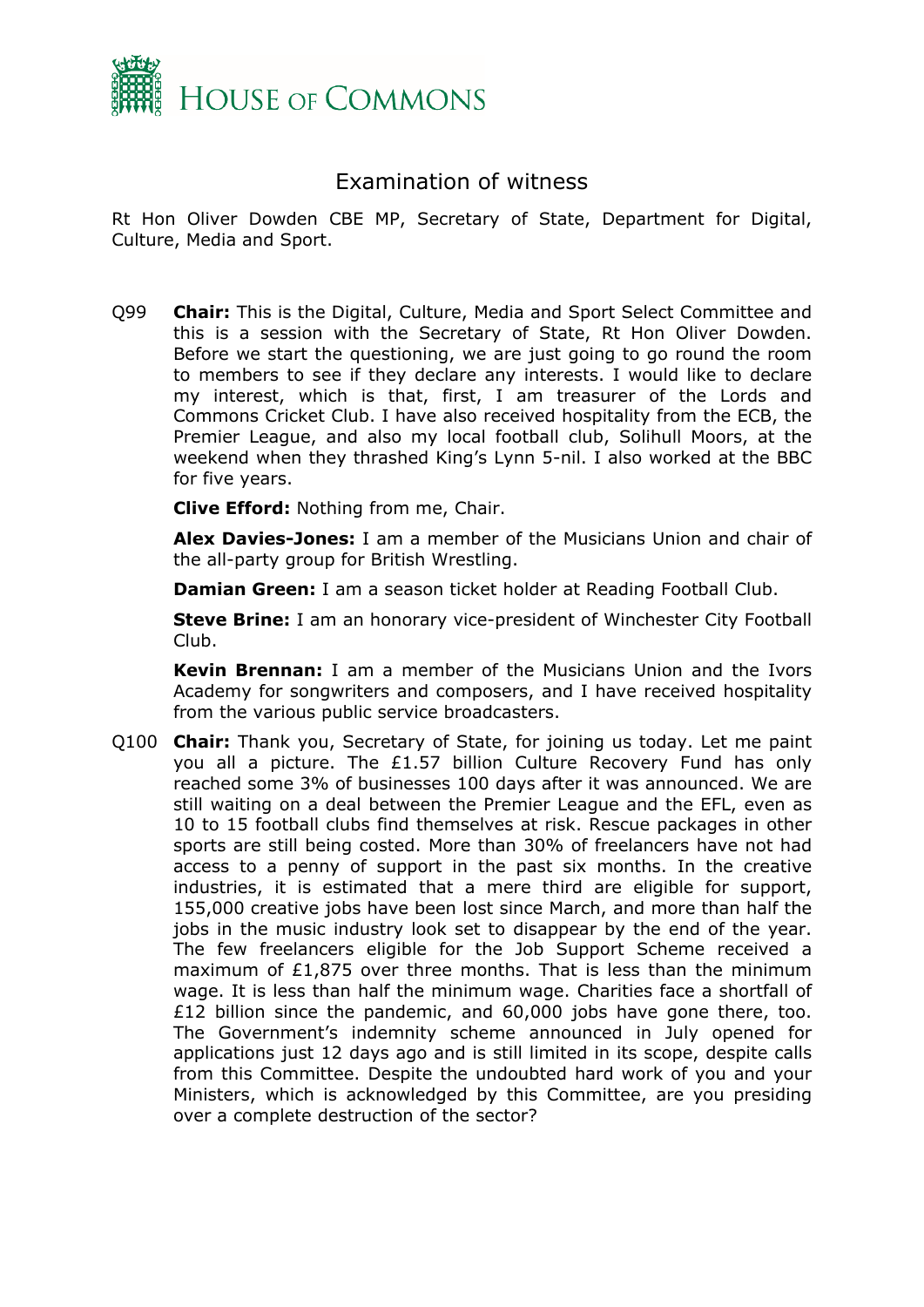

*Oliver Dowden:* No, of course, is the short answer to that, Mr Chairman. There are so many points that you raised in those opening remarks I don't know quite where to begin.

Just to give you an overview and without getting into countering speeches, I will give you a sense of some of the things that we have done: £1.57 billion was, in fact, the biggest single investment in arts in the history of our nation, negotiated and brokered by my Department; £250 million went out the day before yesterday, saving 1,300 arts venues; £750 million, the biggest amount of support for charities in their history, was again brokered in record time. The film industry, through a combination of the high-end film and TV quarantine exemption and the insurance underwriting, is now pretty much at full capacity—I was at Pinewood just a couple of weeks ago—creating thousands of jobs for creatives.

You mentioned sport. Project Restart ensured that we were one of the first countries in the world to get football back behind closed doors and for the first time in history, thanks to the work of my Department and others, we had the Premier League free to air for some of its matches on TV.

We have achieved a huge amount in a short period of time against an extraordinary backdrop. I do not want to suggest for one moment that I am complacent and I know that many of the things that you have raised are very important questions, which I am sure you will want to question me on in detail. However, I don't think it is a fair characterisation of either Ministers or, indeed, officials in my Department to say that we have presided over destruction. We have worked day in, day out, to ensure that we get all our sectors back up and running as much as we possibly can consistent with public health advice and the safety of the nation. We have record amounts of support in for those sectors, which of course face many huge challenges. I don't deny for a moment those challenges. One of the terrible things about being a Minister during this crisis, particularly a Minister for culture, sports and other areas, is that I am doing things that I find positively hateful. I do not want to be stopping theatres from operating properly. I do not want to be stopping fans from going into stadiums. The reason why we are doing this, though, and paying that price is in order to secure public safety and control Covid. We are taking record measures to support all those sectors through this difficult period.

Q101 **Chair:** I have a few points from your answer there, thank you. This Committee, as I said, does acknowledge the hard work of yourself and other Ministers. We do know that in our engagement.

You said twice, I think, "brokered in record time". That is fantastic, but why is it taking so long for the money to reach the organisations? You have just referenced the £250 million. That is part of the £1.57 billion, so that is 100 days ago. Why is it taking so long? That is true with the indemnity scheme as well, which was only opened 12 days ago. Why is it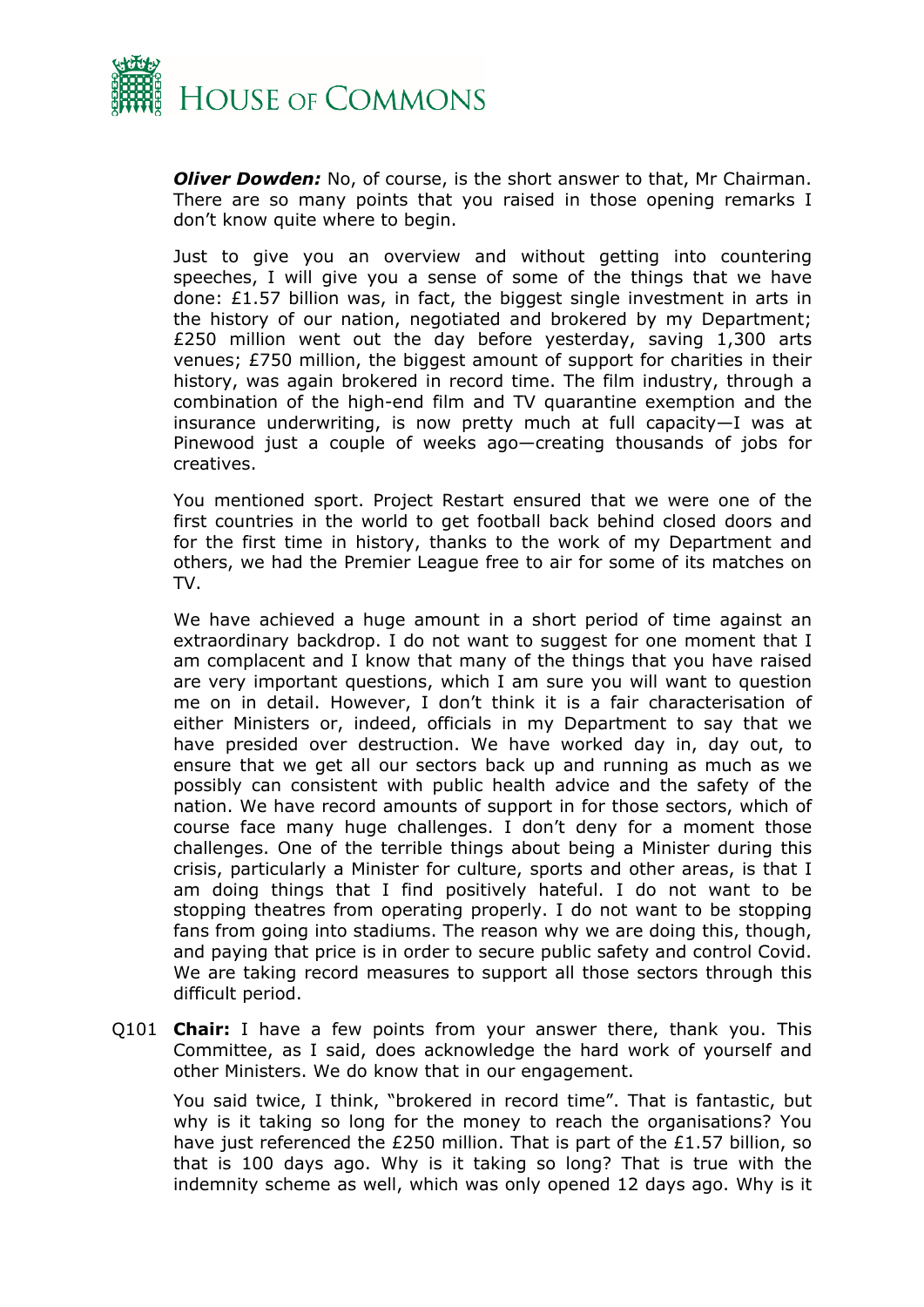

taking so long between you negotiating and it actually being delivered at the frontline?

*Oliver Dowden:* Mr Chairman, may I take each in turn? Perhaps if we deal with the £1.57 billion, first of all. Almost immediately we got out the £100 million to our big national institutions, the likes of the British Museum, the Victoria and Albert Museum, and so on. In addition to that, we got emergency funding out to music venues that were in trouble; £3.6 million to get them through that period. We have already announced £100 million for heritage and the £250 million, as you acknowledged, and there will be a further £80 million coming later this week for arts venues.

In relation to both heritage and the arts, the reason why the money was not distributed immediately and it took some time was that I took the decision as a Minister that, given the scale of the challenges facing the sector, I wanted Arts Council England and others who are involved in distributing this money to have the opportunity to look at the sector across the whole. Rather than doing it on a piecemeal basis as each bit came in, they needed to evaluate the state of the sector and consider all of those bids and go through them in a proper way. If we had gone at a faster pace and we had been in the situation where money had been awarded inappropriately or money had gone to organisations that were wanting it, I think it was better to do it as rapidly as we could but in a proper way to ensure confidence. Remember, this is the largest single investment in arts in our history and we need to ensure that it commands the confidence of the taxpayers who are paying for it.

Q102 **Chair:** You do also have the instruments in place in order to do that because you have the structure, effectively. You have the Arts Council and so on. Why is it that that delay has happened if you have those structures in place? Is it simply a case of civil servants basically poring over books and deciding how much is needed here and there and, therefore, is that a matter of capacity in the Department, or is it to do with the structures and whether or not you needed to set up something new?

*Oliver Dowden:* The distribution mechanisms varied for different parts of the £1.57 billion, but if you are talking about the £250 million for the performing arts, which we announced earlier this week, that analysis was undertaken by Arts Council England, who brought in additional resources. I think anyone who is involved in the distribution of public funds will realise that to distribute £250 million to 1,300 different organisations there has to be a proper process in place to ensure that the money is being spent wisely, and I genuinely believe it is being spent wisely, and that those assurances—

Q103 **Chair:** Do you accept, though, Secretary of State, that there will be institutions that will go to the wall as a result of the delay? Is that a necessary price?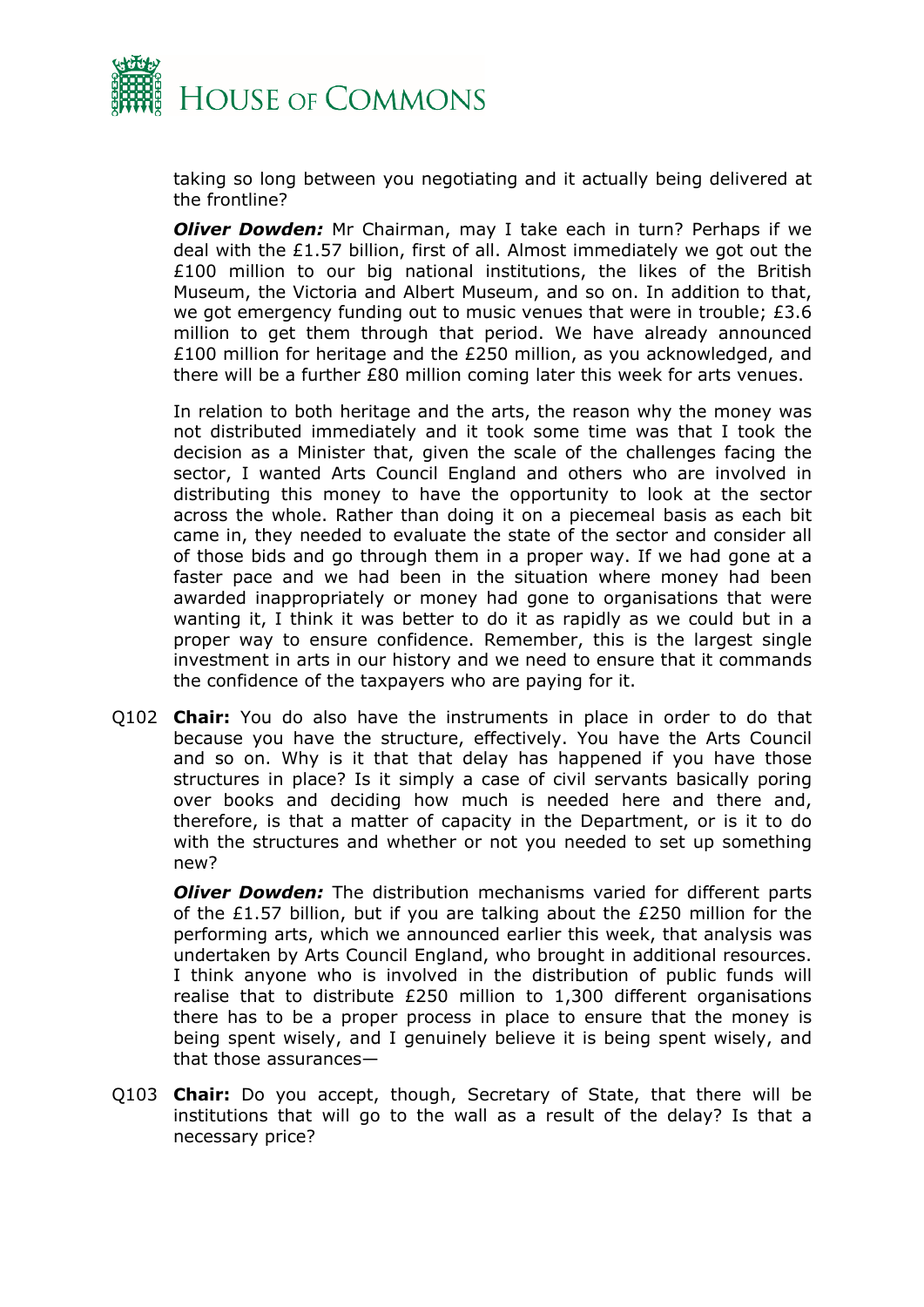

*Oliver Dowden:* No, I don't believe that will be the case because we have said all along, and we have said to institutions if they were facing imminent risk of financial collapse, that prior to the distribution of funds they should get in touch with Arts Council England and with my Department. We had that offer available.

I have seen this across other sectors. The effect of saying, "The Government are going to stand behind you" stems a loss of confidence. What you do not want is the institutions and the investors in those institutions to think, "The risk is I spend good money after bad. I stretch our budgets, I call on donors, and then we are going to go bust anyway so we might as well not bother". Knowing that the Government are there to stand behind them I think has stemmed that loss of confidence. In specific instances, where we feared that there would be a loss of capacity—for example, in the music industry—we did bring forward grants soon. It is also worth bearing in mind that Arts Council England has also, right from the very beginning of this and before the £1.57 billion was announced, brought forward funding to support the sector in coordination with my Department as one of our arm's length bodies, and continues to do so.

Q104 **Chair:** I have a final question on this part before I hand over to Kevin. I am just going to touch very briefly on the relationship with the Treasury and the Job Support Scheme. Isn't it pointless to have a scheme where you are asking companies to pay a third of salary when their businesses have been rendered unviable due to social distancing?

*Oliver Dowden:* If a business is precluded from operating, then it is clearly eligible for the enhanced Job Support Scheme. That is 67% of salary. For those that can still operate but cannot operate at the level they were previously, this is why we have introduced this form of subsidy in the way that you described. It is worth noting that that had the support of both the CBI and the TUC and is similar to schemes in other countries around the world. I think it is appropriate that we have this bifurcated approach whereby we say if you are not allowed to operate, either because of national or local rules, the Government will step in and pay 67% of salaries. We have the other scheme, the standard Job Support Scheme, where we will pay salaries with a third coming from—

Q105 **Chair:** You do not accept there will be individuals and businesses that will fall between these two stools?

*Oliver Dowden:* As the Chancellor has said, unfortunately we cannot promise that every single business is safe and every single job will be saved.

Q106 **Chair:** With respect, they would be viable without social distancing. These are not unviable businesses. This is part of a sector of the economy that you well know is a growth engine in normal times.

*Oliver Dowden:* Yes, and, by the way, that is precisely the reason why I was able to convince the Treasury to spend £1.5 billion on this sector. It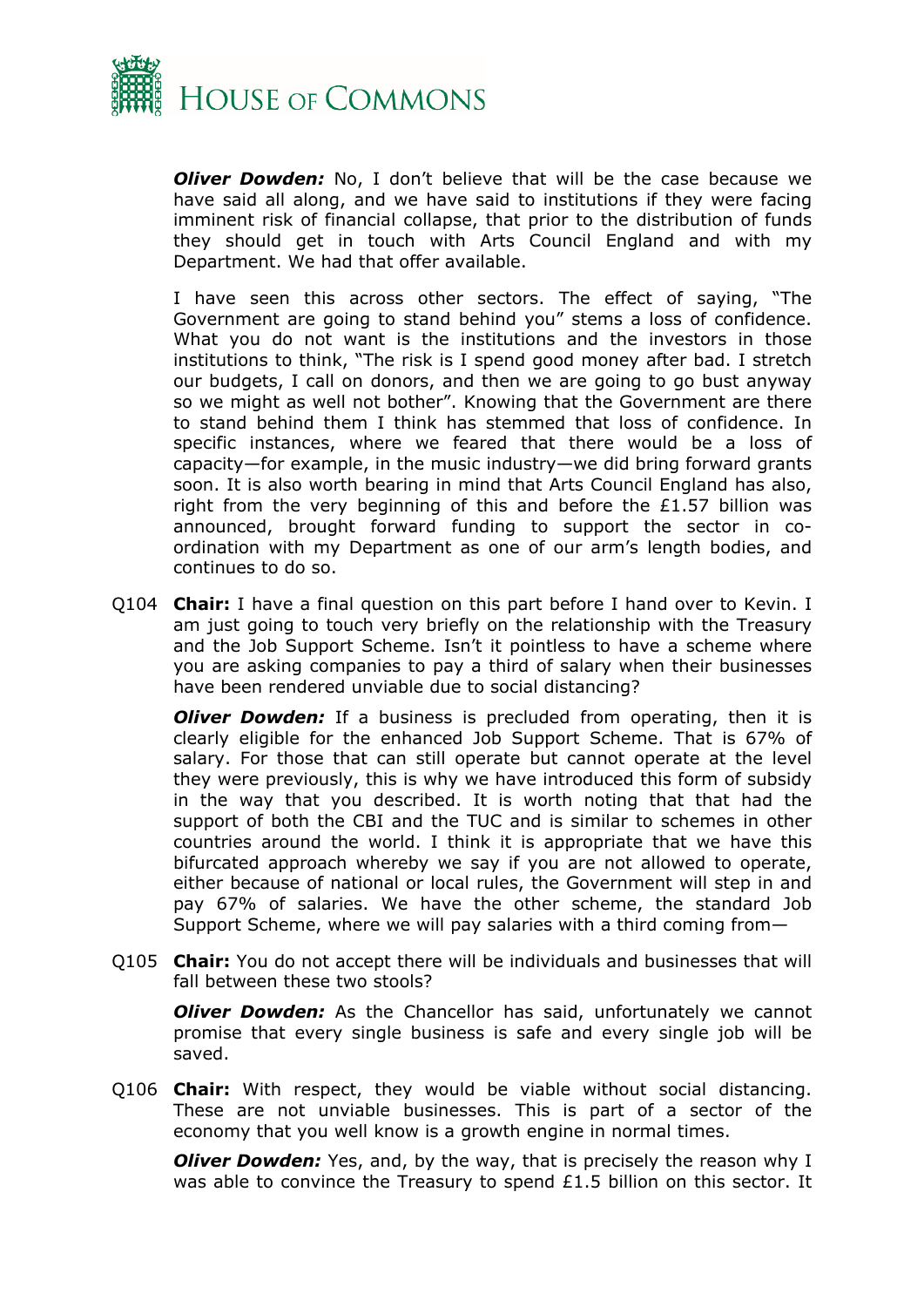

is because we know it is a growth industry of the future. This is an investment for the future, but it is also worth bearing in mind that those two schemes are supported by a range of other interventions; for example, the business grant scheme, tax cuts on VAT, deferrals of business rate payments, a whole range of other measures that, of course, you are familiar with and I am happy to go through.

Q107 **Kevin Brennan:** Welcome, Secretary of State. I want to talk a little bit about the workforce because these are real people, unlike "Fatima" in the advert. I am not going to repeat what I have said already about the creative jobs and the attitude, but it turns out Fatima is not Fatima at all. Fatima is apparently Desiree, who is from a ballet school in Atlanta, Georgia, in the USA. Could you at least promise that if the Government are going to put crass adverts out like this, as you described it, they at least feature real British artists and who get paid for the use of their image?

*Oliver Dowden:* I have made my views on that advert very clear. I would just like to take this opportunity, if you will allow me, Mr Chairman, to once again restate the huge value of the performing arts in this country. I was at the Royal Ballet on Friday and it was wonderful to see artists perform again. I know the huge value they bring to this country and that is, by the way, why on the same day of that advert I was in Battersea announcing that the Government have provided £600,000 to the dance school there. That is why the Birmingham Royal Ballet has £600,000. It is not just because of the innate value of them but because we know that those are jobs that should be preserved. We are working tirelessly to preserve them.

Q108 **Kevin Brennan:** That is what I want to press you on a little bit. You and your colleagues have been claiming that two-thirds of those in arts and entertainment—that is 64,000 out of 99,000—have taken up the Self-Employment Income Support Scheme, but a further 88,000 in the sector are deemed ineligible by the Government. The true figure is that about a third of freelancers in the creative sector have been able to benefit. That is true, isn't it?

*Oliver Dowden:* Again, it is worth taking a step back and looking at the different elements of it. Clearly, if you are directly employed you were eligible for furlough and job support schemes. The self-employed, 67% of people were eligible for it, that is correct, but alongside that, for those people who were not eligible, for example, Arts Council England is bringing forward £115 million worth of support. Clearly, there is wider support through the welfare system as well. I know what an incredibly difficult time this is for people and how worrying and uncertain it is.

Q109 **Kevin Brennan:** It is a very fair point you are making; it is a difficult time. On that point, could I read you something? I spoke to Jacquelyn Hynes yesterday, whom I know and who is a member of the Musicians Union. She is an extremely talented flautist. She said to me, "We're not just musicians, we are members of society, we are people with families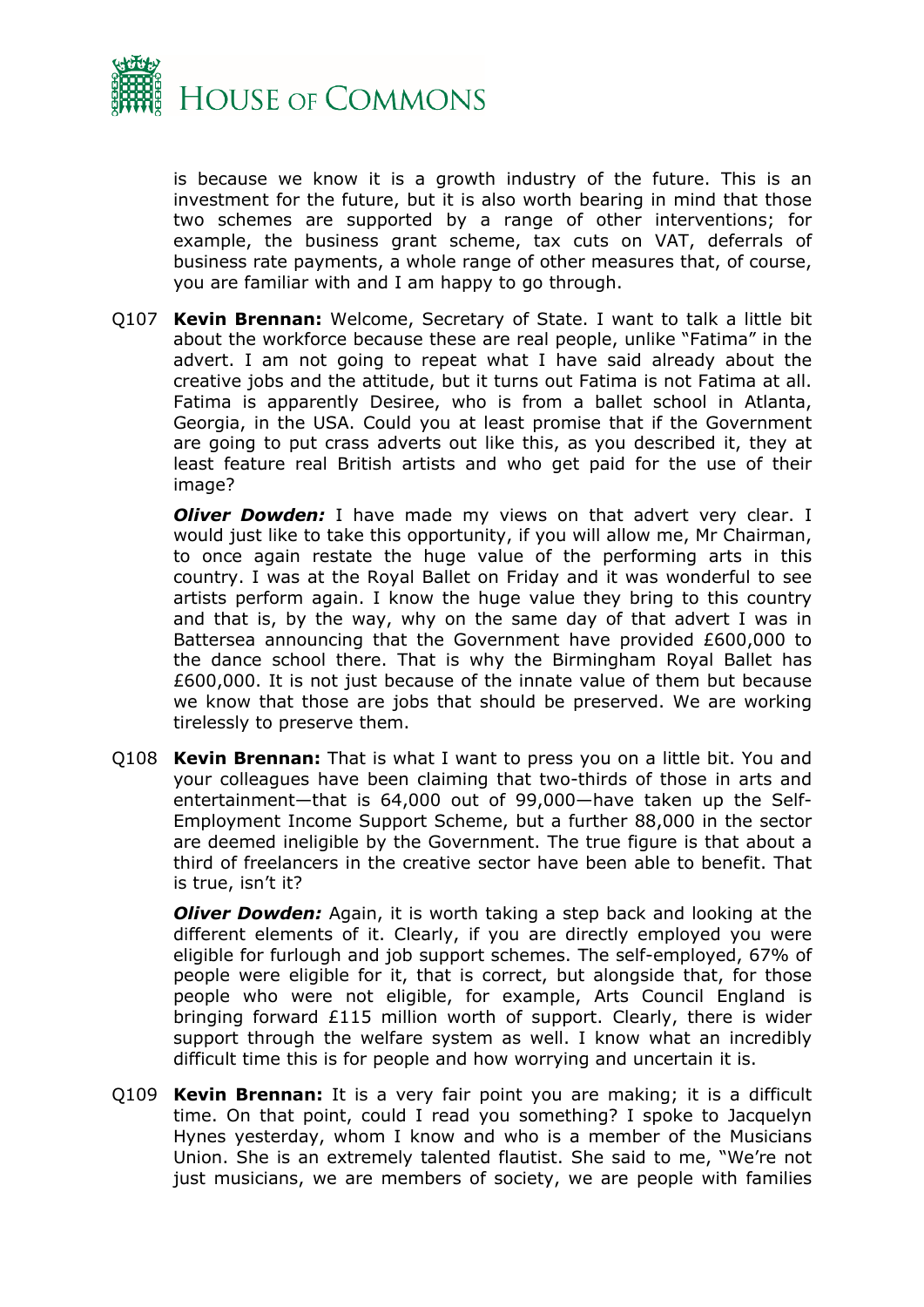

and needs. I have gone from being an active and engaged member of society, serving musical charities and educational projects, to someone who can't afford to leave their house. I can barely afford food. I cannot afford to support my family in their hour of need and I can't pursue my education, which I've saved and waited for 10 years for. I would have been performing internationally this summer, an enthusiastic ambassador for my art and my culture. Instead, I haven't left the house for a month and have not seen another human being. I am looking to sell the instruments which fostered so many connections and brought me and others so much joy. I am no longer a member of society."

Jacquelyn is one of those people who made her living as a musician partly through teaching and partly through performing. Because her income from teaching was slightly over 50% of her income, she did not qualify for any of these schemes from the Government. Like many musicians, that element of her job is effectively a zero-hours type of contract, so most of it disappeared with Covid. All her performing work disappeared through Covid, and the Government have not wrapped their arms around Jacquelyn. What do you have to say to real people like that who are in this sort of situation?

*Oliver Dowden:* The first thing I have to say to Jacquelyn and all people in that situation is I know what a terribly difficult time this is for people because they cannot perform. The reason why they cannot perform is the measures we have had to take to control this virus. This is not something we have wanted to do and I know that the only way we can get all those people back doing the job that they love and they are brilliant at and generates wealth and opportunities for people and fulfils them and helps them support their families is to get people back in theatres without social distancing and get the economy back to normal. We are working tirelessly to achieve that, consistent with the public health guidance.

Then we are working to support the industry through a range of different schemes. I know that Jacquelyn in this case, from what you have described, is not eligible for the self-employed job support scheme, but that is why we have put other support in, for example, through Arts Council England. If you take, for example, what we announced earlier this week, the £250 million, if you take somewhere like the Old Vic, which I was at on Thursday, the £600,000 we have provided to the Old Vic enables them to have integrated digital and socially distanced performances that make those viable, which in turn creates the opportunities to get freelancers working, just as we have been able to do with the—

Q110 **Kevin Brennan:** That is welcome, Secretary of State, but my point is that, despite what Ministers have said, two-thirds of freelancers are not getting any help because of the kind of situation I have described to you in the individual case of Jacquelyn. That is the reality out there on the ground and I just want to impress that upon you. That is real and those are real people living real lives and making a real contribution to society, who are not being supported by the Government because of the way that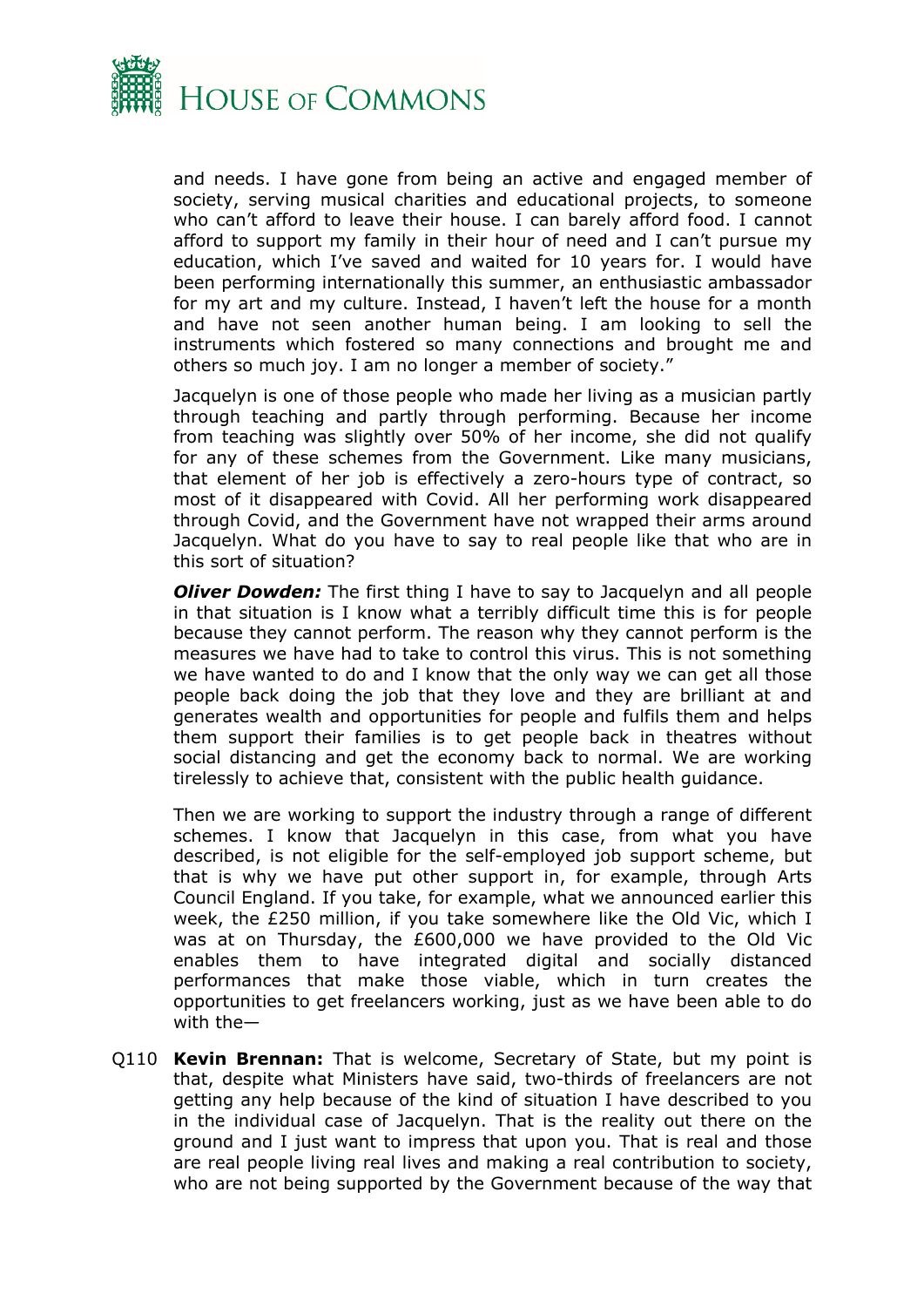

the schemes have been designed. I would welcome an admission that that is the case for people like Jacquelyn.

*Oliver Dowden:* I certainly accept that we have not been able, through the self-employed support scheme, to cover every single person because of those gaps that you identified, but it remains the case that two-thirds of them are covered.

Secondly, because of those gaps, there is a range of other supports in place. Of course, there is the underlying support of the welfare system, which we have put additional resource into—for example, increased universal credit allowances and so on—but in addition to that we are working with Arts Council England to create more opportunities for them. That is why we have allocated  $£115$  million and that is why we are investing this money.

There is a bit of a misconception about the £1.57 billion. Of course, it is about preserving the institutions, but in doing so we are encouraging institutions to preserve themselves in a way that creates opportunities, and we believe 30,000 opportunities will be created through this money.

Q111 **Kevin Brennan:** I just want to make the point that it is one-third, not two-thirds, and I think the figures show that, as I read out earlier.

I have two quick questions because we are under a time constraint this morning. On that point you were just making about the money that is being handed out from the Culture Recovery Fund, is it true that a condition of getting that money from the Government is that anybody who receives it has to praise the Government?

*Oliver Dowden:* No, it is certainly not the case. What we did when people received those awards was we got in contact with them and we said, "Do publicise it", because it is important for people to know that this money is coming.

Q112 **Kevin Brennan:** According to *ArtsProfessional*, recipients were instructed, "to welcome this funding on your social media accounts (using #HereforCulture), on your website … In receiving this funding, you are agreeing to acknowledge this funding publicly by crediting the Government's Culture Recovery Fund … Alongside this we require you to alert your local media outlets of the news". In fact, it is a requirement for them to credit the Government for providing the money in public. Isn't that the case?

*Oliver Dowden:* I already said to you, Mr Brennan, that it was the case we encouraged people to publicise it. This is taxpayers' money that is being spent. It is perfectly reasonable to alert people to the fact that it is there. The awards were made well in advance of the information you read out to me. That is perfectly normal as part of awarding funds for there to be publicity associated with it, whether that is private sector, public sector or Government.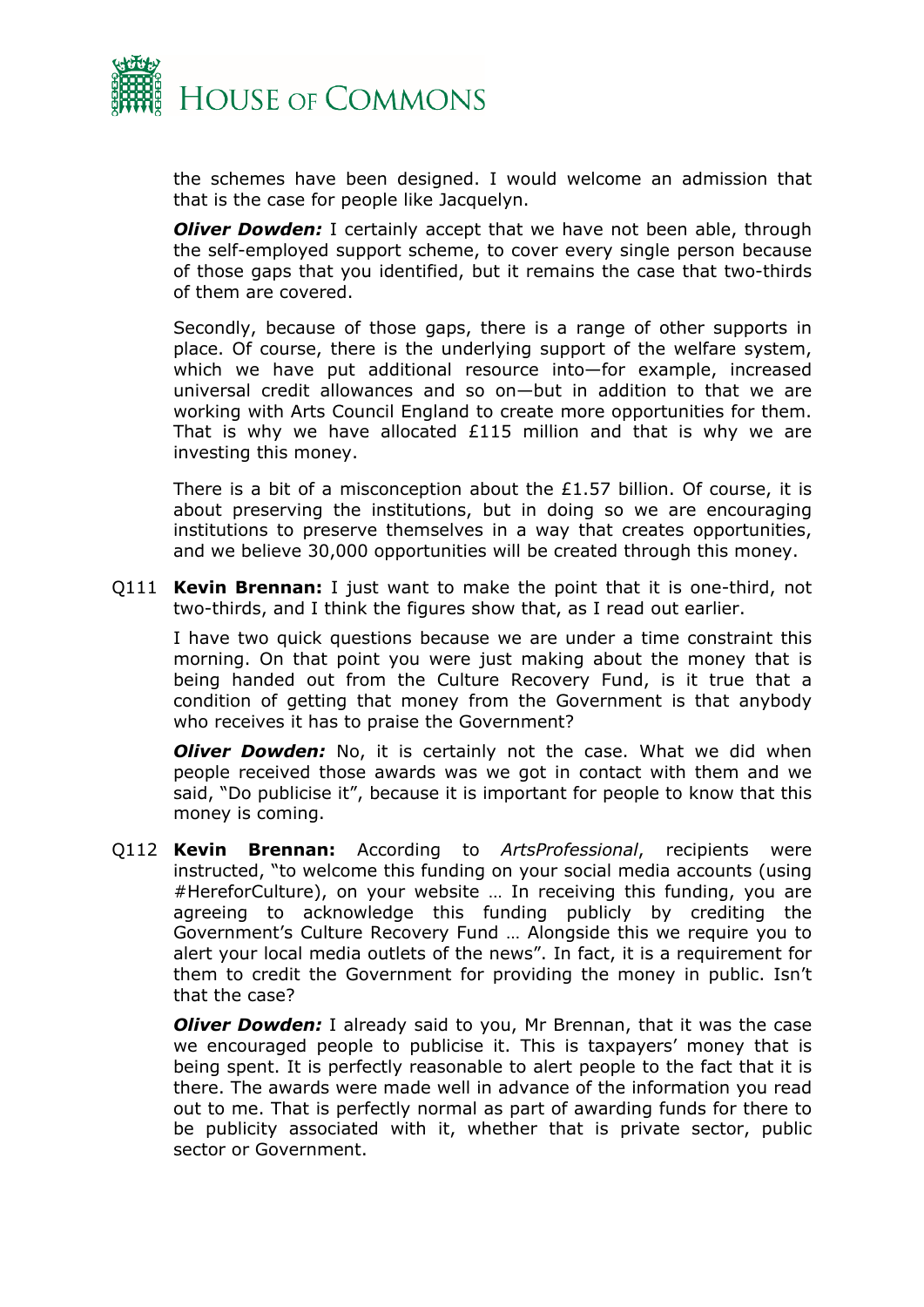

I think you will have seen that many people have completely independently welcomed it, and rightly so. It puts to bed this myth around Conservative Governments and the arts. We created the National Lottery, which renewed arts in this country. We created the tax reliefs that enabled the film industry and others to flourish in this country, and now we have made the biggest-ever single investment in the history of this country in arts. We know the value of it and we are demonstrating it.

Q113 **Kevin Brennan:** I have one more question on another matter. When you were in front of us previously in relation to music streaming, we had a little exchange about that. In the Select Committee's report to you on Covid, we made a recommendation that the Government should look into the economics of music streaming, and this Committee is doing some further work on that. The response was that the Intellectual Property Office is supporting a research project on this, and I welcome that response. Would you be happy to say publicly here at the Committee today that everybody should fully co-operate with that report that is being prepared with the support of the Intellectual Property Office, including the record companies, and be fully transparent in supplying information so that it can produce a worthwhile report?

*Oliver Dowden:* Yes, of course, people should fully co-operate with that report.

#### **Kevin Brennan:** Thank you.

Q114 **Steve Brine:** Good morning, Secretary of State. I can say that the Theatre Royal in Winchester is very grateful to anybody, including the Government, for the £219,000 that it received and is very happy to praise whoever helped it.

Can I ask you about Operation Sleeping Beauty? You said in the *Daily Mail* in early September that, "Mass indoor events are now in my sights". You will know that we heard evidence from Rebecca Kane Burton and Lord Lloyd-Webber about a pilot event at the London Palladium. Can I ask you then about the pilot events and Operation Sleeping Beauty? What does the rise in cases that we are seeing mean for that operation?

*Oliver Dowden:* First of all on the pilot events, the pilot events have been very successful and I pay tribute to everyone involved. It has helped us build an evidence base both about how we minimise the risks associated with indoor performances and how we mitigate against those. Clearly, we are facing very strong headwinds right now and there is no need to reprise the science and the evidence that everyone is familiar with about the rising levels of infection. That has limited what we can do, but that does not mean we are not continuing, if you will excuse my double negatives. We are continuing the work behind the scenes to ensure that we can get things going again.

To take three examples, we continue to work with industry to work through further mitigations that we can take, and we have a venues working group on how we do that. Secondly, we continue to look at ways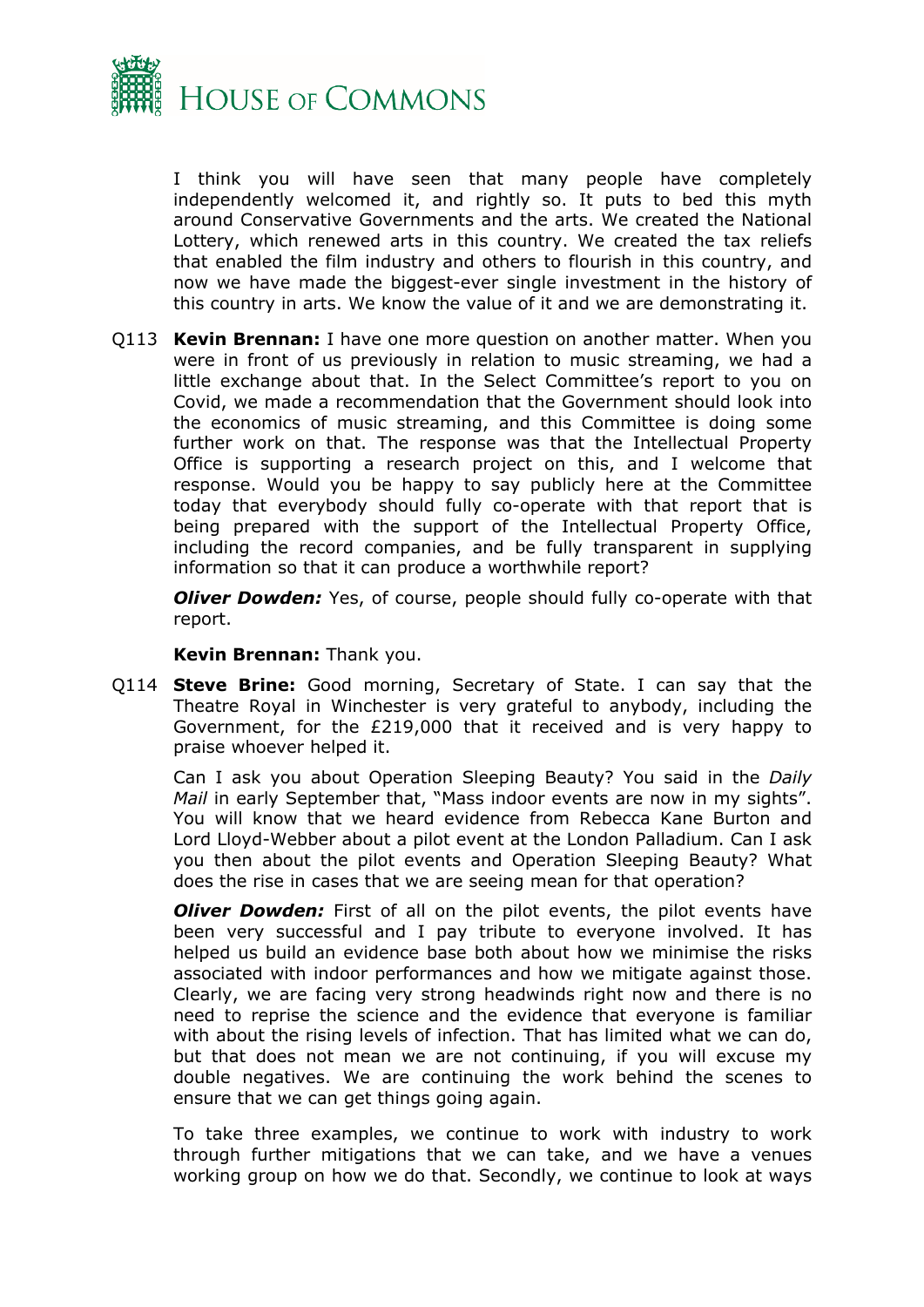

consistent with existing social distancing that we can make productions viable. There are two examples of that. One is the deal that Camelot reached with some pantomime producers, where they buy up the spare tickets. We worked with them on that and welcome that, although, of course, it is between Camelot and the panto producers. We are also looking at how we organise theatres so that social distancing has a minimal impact. You will have seen those images that some people were slightly concerned about at the London Palladium, but it does demonstrate that it is possible to have higher numbers of people, subject to where we are with the public health.

Then, finally, aside from the long-term work of getting us back to full non-socially distanced audiences, we continue to prepare pilots for if we are at the point where we get mass testing available, whereby we can have in-day testing, and if you then, through that in-day testing, demonstrate that you are not going to spread the disease for the next day or two, we can make that work so that people can safely go to theatres without social distancing. We are pushing ahead on all of those but, of course, it has been slowed because we cannot make any further easements at this stage, given the state of the disease.

Q115 **Steve Brine:** Obviously, productions take months and months to put in place. That is the very clear message we got from the witnesses in that session—because of that, mass indoor events should have been in your sights, to use your words, before September if we have a hope of saving the panto season this year, for instance.

*Oliver Dowden:* This illustrates the challenges for the Government in this. If we had gone for a massive push and said to people, "Prepare to go ahead for the panto season all guns blazing", I would now be turning round to those producers and saying, "No, hang on, look at where we are with the disease", which goes to my reluctance about setting a not-before date. I am very keen to do that. I was speaking to Sir Cameron Mackintosh a couple of weeks ago about this. I am again seeing Lord Lloyd-Webber and visiting one of his theatres tomorrow, I believe. I hope to be able to get to a point where we can give a not-before date. It feels to me that we are looking end of March/April for that as a reasonable date, but I don't want to give that commitment in a way that does not have a strong evidential base for it and would encourage people to invest and then not get a return on that investment because the productions did not go ahead. There are measures we can take to mitigate but, none the less, I do not think we are at that stage.

**Steve Brine:** Okay. I am glad that you are seeing Lord Lloyd-Webber tomorrow. I suspect he will have many questions for you—as many as us.

*Oliver Dowden:* Yes, we are in frequent contact about this.

Q116 **Steve Brine:** Shortly after the pilot, you said that a stage 5 date would not be announced before November at the earliest. Where is that now then? You just talked about a not-before of March.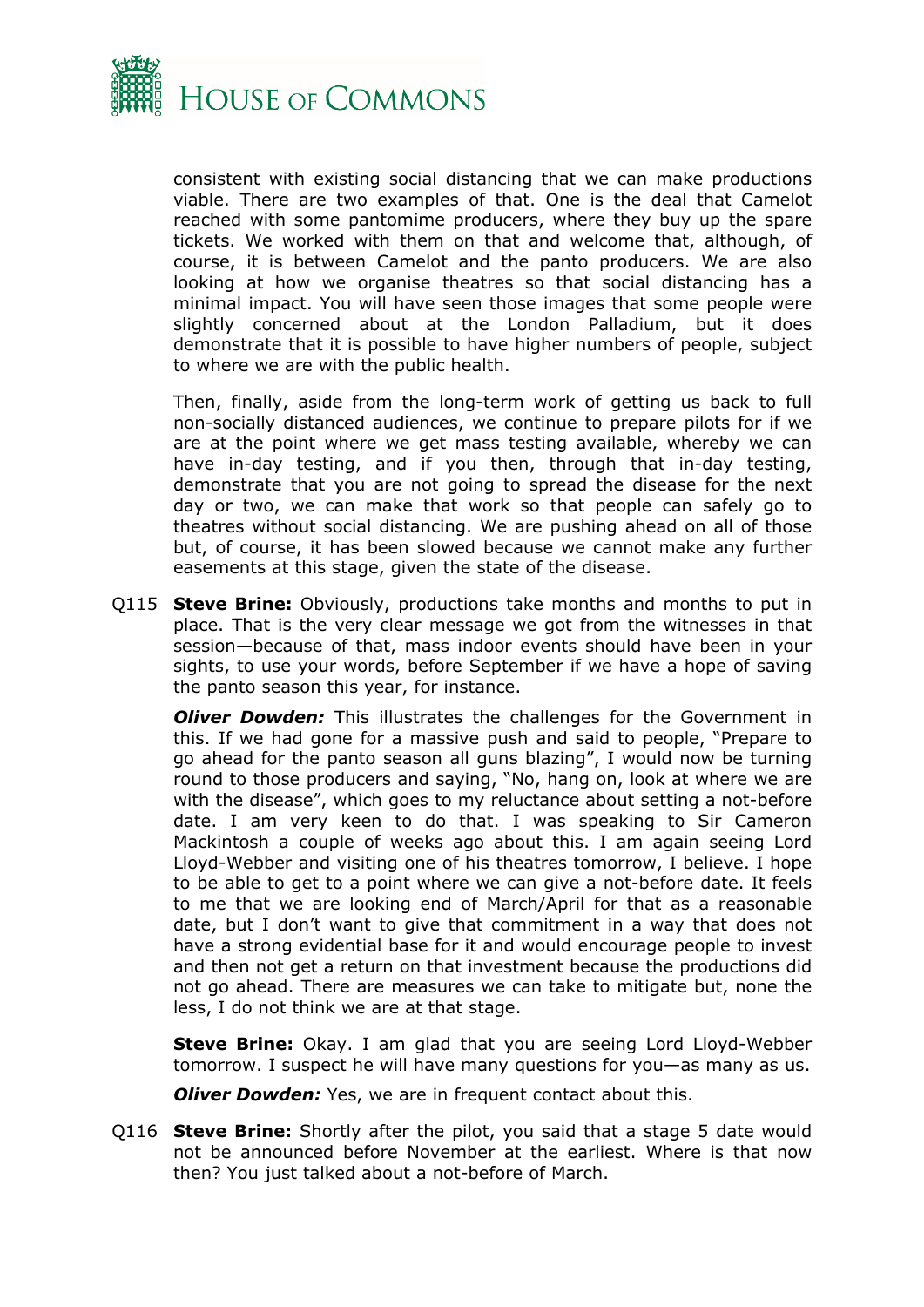

*Oliver Dowden:* To be clear, when you announce the not-before date and it remains the case that it is certainly not going to be before November because of the challenges we have described, but I want to get that actual not-before date. I am mindful with that actual not-before date that we want to have announced at least three months before it happens because of the lead-in time. I have just given you a sense of where thinking is at the moment. I am not announcing that today, to be categorically clear, because of where we are with the disease right now.

Q117 **Steve Brine:** Okay. We are going to move into festivals in a minute, but as a bridge to it, then, obviously in setting target dates we completely appreciate that you do not want to set them to then pull them, because then you are accused of U-turns, otherwise known as listening. Could you talk a little bit more about what will have to happen before venues can reopen without social distancing? The Health Secretary said in the House yesterday that the Government's policy is to suppress the virus until a vaccine saves us. We will not get into whether there is going to be a vaccine, whether it will work, whether we will be able to roll it out, and so on, but are we talking then about the existence of a vaccine for mass venue opening without social distancing or is it the mass testing on day regime that you have talked about? Or is there something else in between?

*Oliver Dowden:* There are three things that could enable this to happen. One is clearly the vaccine, once we got to a point where it was sufficiently spread throughout the national community. The second is in relation to on-day testing, so if we got to a point where we have both the level of testing and the confidence in it. Clearly, there would be other priorities for that, but if we are confident allocating that to performing arts. The third thing is the natural progression of the disease and the measures that we are taking to control it. If we have confidence both that we have it under control and it is on the right trajectory—and, again, we have seen that winter is a very bad time for that because people are indoors, it is the flu season and so on. Those are all the factors at play, which hold me back at this stage from giving that not-before date.

Q118 **Steve Brine:** You mentioned the Palladium earlier. I am a Spurs fan so maybe I am biased, but there is just over 2,000 capacity at the London Palladium. It says that it was just under 50% full on Monday or Tuesday evening for the Arsène Wenger event. There are 62,000 seats in the new Tottenham Hotspur stadium. That is just under 2% of the people who were in the Palladium. Even if you put 1,000 people in the new Tottenham Hotspur stadium—but you cannot do that. There are roughly 100 acres to a golf course. The PGA at Wentworth on Thursday, Friday, Saturday and Sunday this last weekend: no spectators at all. You can understand why people are confused about that, Secretary of State. A thousand people to watch Arsène Wenger talk about the history of Arsenal's great period, but you cannot watch the current situation.

*Oliver Dowden:* Yes, of course, I accept people's frustration at the inconsistency there. All I can do is explain to you how this has come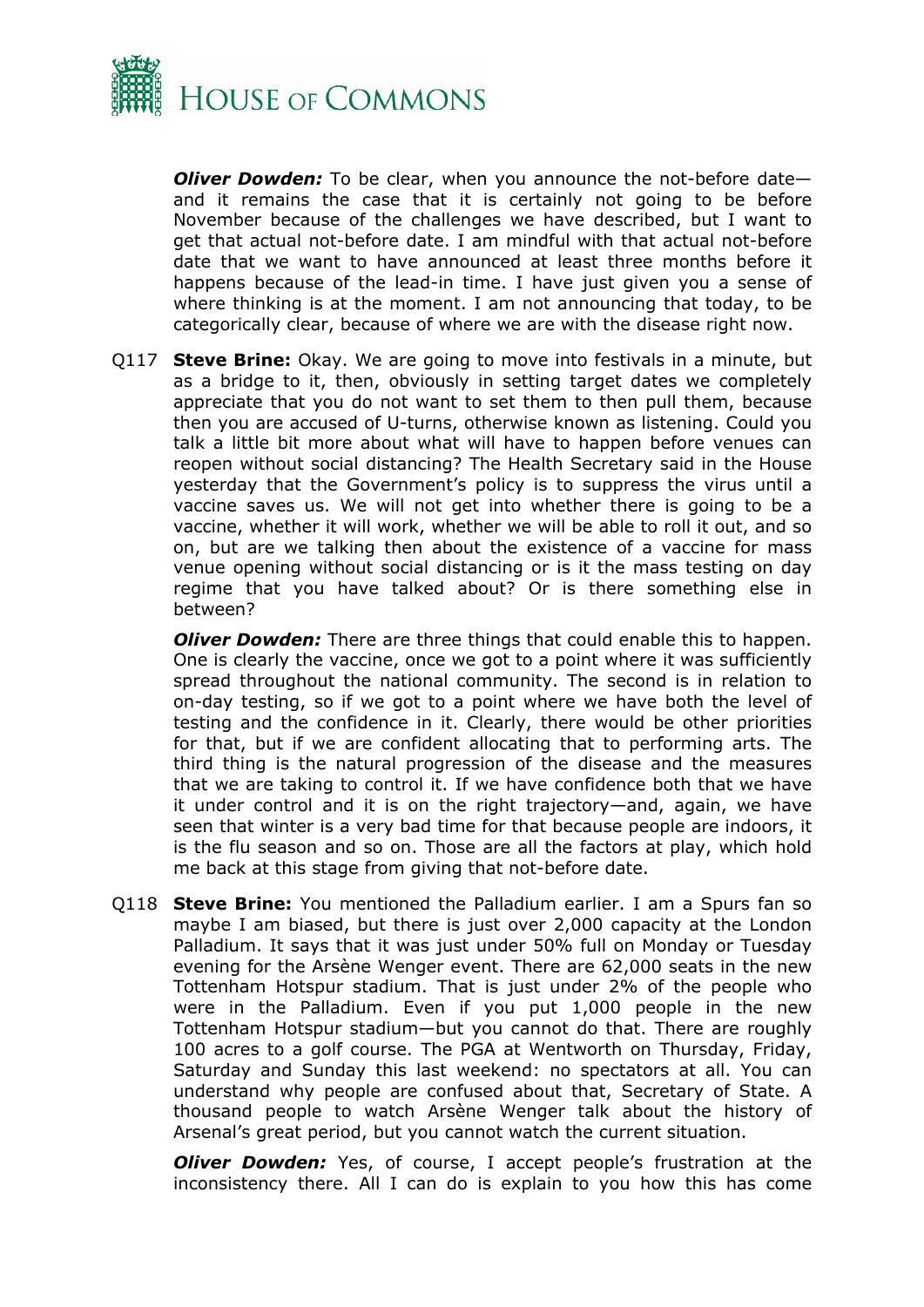

about. The simple reason for it is that in relation to sports we had sports on a path to return to normality. Indeed, sports were the first to get on the first stage of return to normality; that is, football behind closed doors. I think we were one of the first countries in the world to achieve it. At that time, I was being attacked by arts for prioritising sports. The next phase was to have pilots to move to a point from 1 October whereby we would be able to have socially distanced spectators in stadiums. That is what I desperately wanted to happen.

Where we are with the disease and the rapidly rising rates of infection, mean that it has not been possible to have that further easement because the very clear advice from the scientific community was that at this stage of the disease, with rapidly rising infections, we should be imposing restrictions, which we are—not further easements.

It is worth noting the difference in the quantum between the two. If we had social distancing for sports, that is a lot of people coming week in, week out, going to sports stadiums up and down the country, so it is an easement. That contrasts to socially distanced indoor performances. Clearly, people have noticed the Palladium. There are very few socially distanced indoor performances going on. They are not massively financially viable; in fact, they are not really financially viable. It is a different scale.

All I can do is explain why I want sports to go ahead and why we can't at the moment. If people are unhappy with indoor performances going ahead with social distancing, that is a separate question as to whether you stop them, as it were.

Q119 **Steve Brine:** You can appreciate why. If we are in the business of presentation and how it presents, it looks terrible, doesn't it?

*Oliver Dowden:* I understand people's concern about it. The only answer available at the moment to that, though, is to say we will not permit indoor performances socially distanced. Of course, all these things are kept under review, but given the volume of them at this stage, that is not happening at the moment.

Q120 **Steve Brine:** We will move on to festivals and then I will conclude. My point is that there are 100 acres to a golf course. I have not been in the Palladium for many years, but I am guessing there are not 100 acres outside, whether they have good fogging or otherwise. Anyway, I spoke about festivals in the House last week.

*Oliver Dowden:* May I just follow up very quickly on that? I appreciate all of those points and that is why I wanted us to go ahead on the 1st, but we have had to pause it because of where we are with the disease. It is as simple as that.

Q121 **Steve Brine:** About 90% of UK festivals did not go ahead this year. We are past the festival season, really, which is April to September. Yet evidence we had to the Committee when we talked about festivals a few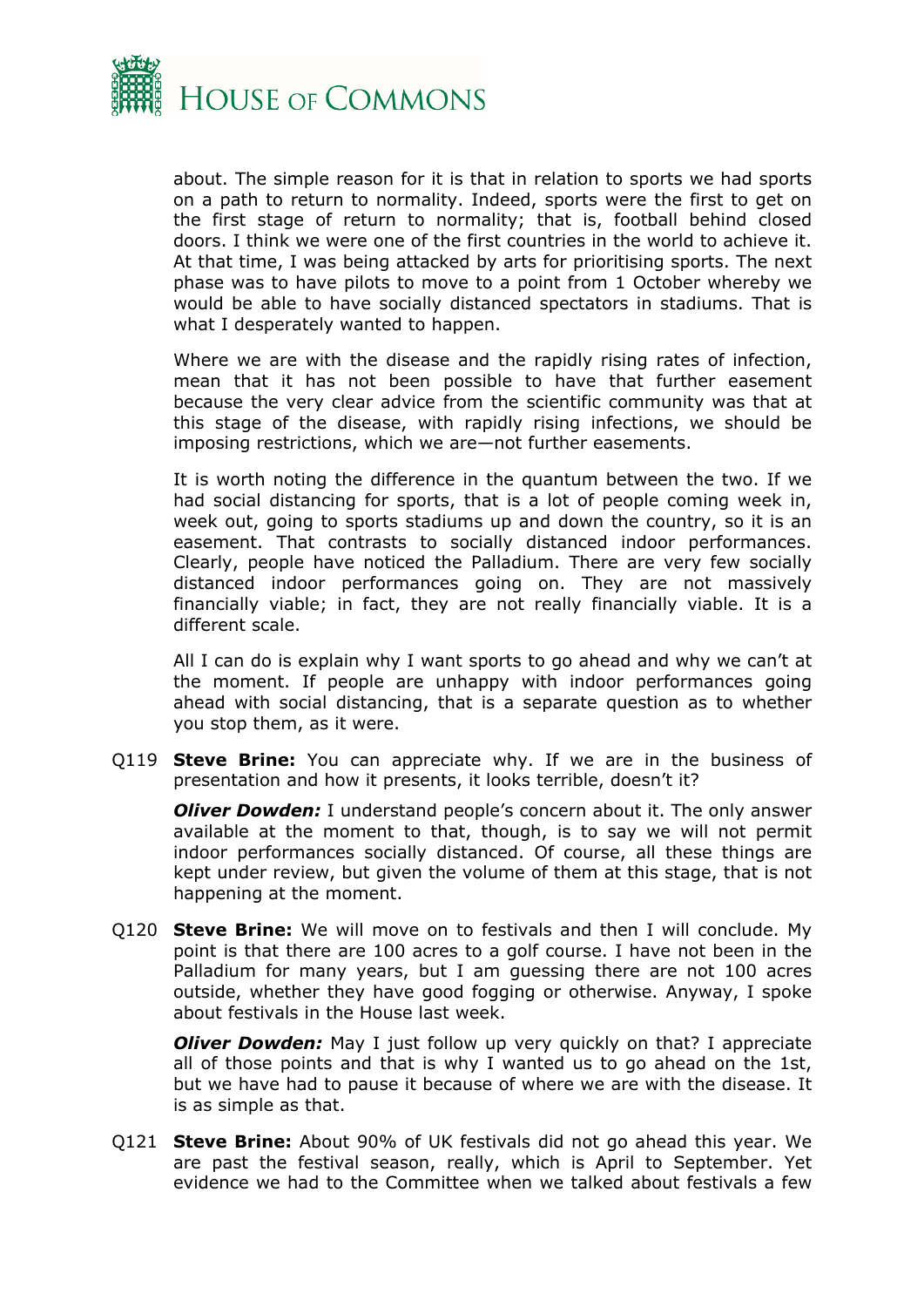

weeks ago is that all annual fees remain due and payable even though the festival season has been completely cancelled for this year. Organisations representing this sector are advised that local authorities' large, single-event premise licence fees should roll over to next season. That is something for which we require Government action. I would like to hear from you on that if possible. This year's festival season, a major contributor to the economy nationally and locally, lots and lots of people, many self-employed employed in it, was totally lost. What are you doing to ensure next season's festival season can go ahead or has even a remote chance of going ahead?

*Oliver Dowden:* I will deal with each of those things. On the rollover of government fees I am happy to engage on those points with them.

In terms of support, festivals have received support through the Culture Recovery Fund. Just over £4.4 million has gone to Association of Independent Festivals members, so that is starting to flow through, and 70% of Association of Independent Festivals members were successful with their application. We are starting to get support through.

In relation to festivals as a whole, it is in the same category as all these other areas where we want them to happen and we are working closely with them on how to do so in a safe way. The "Purple Guide", as you are aware, was published yesterday, so we have made good progress with that through the Outdoor Events and Festivals Working Group. We are working on how we manage those risks around it, and as we get the disease under control I want us to start piloting and then have a notbefore date. Again, that is subject to the evolution of this terrible disease.

Q122 **Steve Brine:** Have you been personally involved in the development of the "Purple Guide"?

*Oliver Dowden:* My officials have and I have been made aware of it. I do not want to overstate it, clearly, given the huge amount of work that is going on in the Department. That has been principally led by my colleague Caroline Dinenage.

Q123 **Chair:** I have one follow-up question on that. You mentioned the three pillars, effectively, which is the vaccine, testing, and controlling the disease. We know the vaccine trial has been stopped. Personally, I do not think we live in a Hollywood movie in that respect. When it comes to testing, on Operation Moonshot there are stories today again about the fact that that is now being potentially scaled back. On controlling the disease, obviously we have just had, very tragically, the highest number of deaths I think since the beginning of June. Let's think about a plan B. If we do not have a vaccine, if we do not have the capacity to test absolutely everyone, and if, frankly, this disease just keeps rumbling on, what is plan B in terms of reopening?

*Oliver Dowden:* First of all, I would take issue with each of those points very briefly because it is quite important. There is not just one vaccine. There are multiple vaccines being trialled around the world, as you know,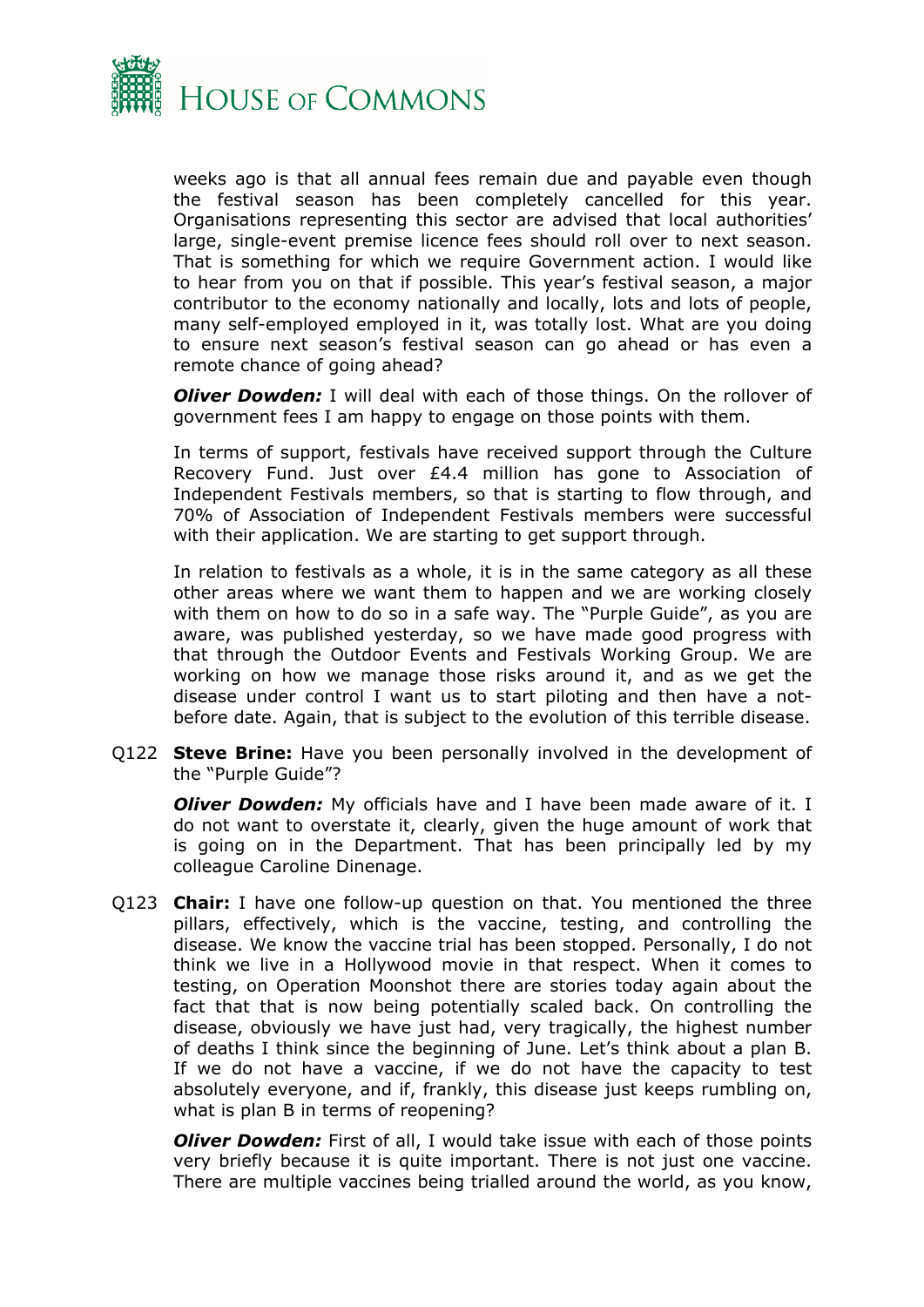

and they will have setbacks at different stages. I think the overall trajectory is the same and most scientists agree that it is a reasonable scenario to think that we will have one towards the beginning of next year. Clearly, there are challenges around rollout.

In relation to the mass testing, we still continue to make good progress with that. I would take with a pinch of salt the day-to-day reportage of that. It is the case anyway that with the disease we will get to a point in the spring where we come out of the difficult period, which is people being indoors and the flu season, so I think it is reasonable for Government to work with the sector to see how we can minimise the risk, which is what we are doing now. We are working with them on all the measures we can take to mitigate so that then, as those factors come into play, we are ready to go straight away with it. That is the Government's plan.

Q124 **Chair:** There is no plan B beyond these three pillars? You think that is enough, basically waiting for the vaccine, extra testing and also controlling the disease, although the disease clearly is not under control at the moment?

*Oliver Dowden:* I would argue that those are all different plans so they are, in effect, plans A, B and C. We are working across all of them.

Q125 **Chair:** Do you get my point that basically there is a scenario in which we do not reach these points?

*Oliver Dowden:* That is something that pertains across the whole wider economy and those challenges apply just as much to hospitality, which is suffering because of social distancing, as to tourism, and so on. That is the approach being taken around the world. There is not some sort of silver bullet—we all wish that there was—that we could fire to stop this disease. It is how we can live with this disease in the short term and take the mitigations and in the medium term control the disease either through the range of macro-economy measures, a vaccine or having mass testing so essentially you are freed from the disease for that period of time.

Q126 **Alex Davies-Jones:** Thank you, Secretary of State. I would like to ask a brief supplementary on Operation Sleeping Beauty. At the end of last week it was announced that Camelot has now agreed to fund a seatmatching scheme for our venues and our theatres. You mentioned that hospitality was suffering due to social distancing, but they were obviously given Eat Out to Help Out. The One Voice Campaign has been calling for "seat out to help out". Is this something that the Government would be able to roll out nationwide to help our theatres and venues struggling with social distancing?

*Oliver Dowden:* I would like us to continue to consider measures around the "seat out to help out" scheme. The thing that I would say about that is that the idea of Eat Out to Help Out was when hospitality could operate in a commercially viable way. It was then about driving people to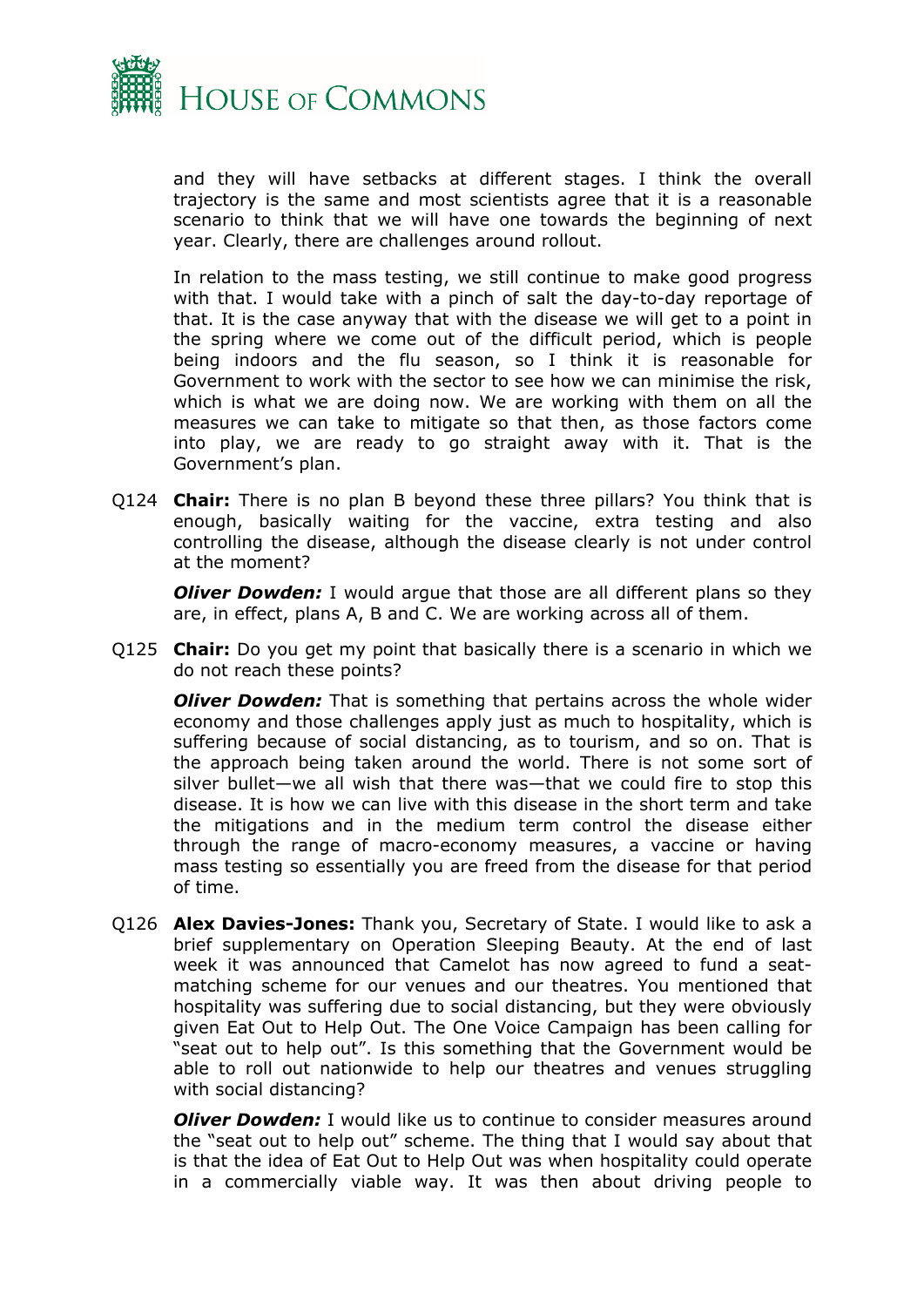

hospitality, and it worked very well. The issue with theatres is that they cannot operate in a commercially viable way with social distancing.

If we get to the point where we can get them to operate in a commercially viable way through all the means we have been describing, at that point I would be very open to looking at measures to encourage people back into theatres. Clearly, there will be a confidence issue about people going back. I think that is the point at which we would look at those kind of measures and I would be very open-minded about public/private collaboration, discussions with the Treasury and so on, but I think it has to wait until then.

Q127 **Damian Green:** Good morning, Secretary of State. I would like to move on to sporting matters—the other part of your responsibilities specifically starting with football. We have seen this power grab by the bigger Premier League clubs, Operation Big Picture. It has been described by the Football Supporters' Association as a "sugar-coated cyanide pill". I think that is a pretty accurate description. Do you?

*Oliver Dowden:* I have made clear my deep scepticism and concern about this, both in terms of the provision itself, where it seems to tend towards a closed shop for effectively the six most powerful clubs in the Premier League since they would have a majority of the nine but, more importantly for Government right now, there is a problem in football, which football is perfectly capable of resolving itself, whereby the Premier League and the EFL just need to get together and do this deal.

From conversations I have had, we know that EFL clubs will not be allowed to go bust and there are resources there, but we need a comprehensive deal. I think that this is a distraction at best from that. What it demonstrates is that we were wise to put in our manifesto provisions for a fan-led review because it genuinely brings into question the ability of football to govern itself properly. I think the way that football can demonstrate that it can govern itself well and properly is to get this deal over the line, which is there to be had, whereby the Premier League uses its wealth to support the wider football family, which is common in other countries, and the EFL also comes properly to the negotiating table rather than being distracted by projects like this.

Q128 **Damian Green:** You just said very significantly that no EFL club will be allowed to go bust. That would be extraordinarily welcome, given the current situation. How can you guarantee that?

*Oliver Dowden:* Those are the conversations that I have had with EFL and Premier League. I have received assurances that they would not allow that to happen and they have the resources to stop that happening. There is one question about a club right on the edge that could just go bust and stopping that from happening. That is a piecemeal solution. What we want is a proper deal where we have the funding available to the EFL to ensure that it can give clubs the certainty through this period when they do not have fans in stadiums. The Premier League spent  $£1$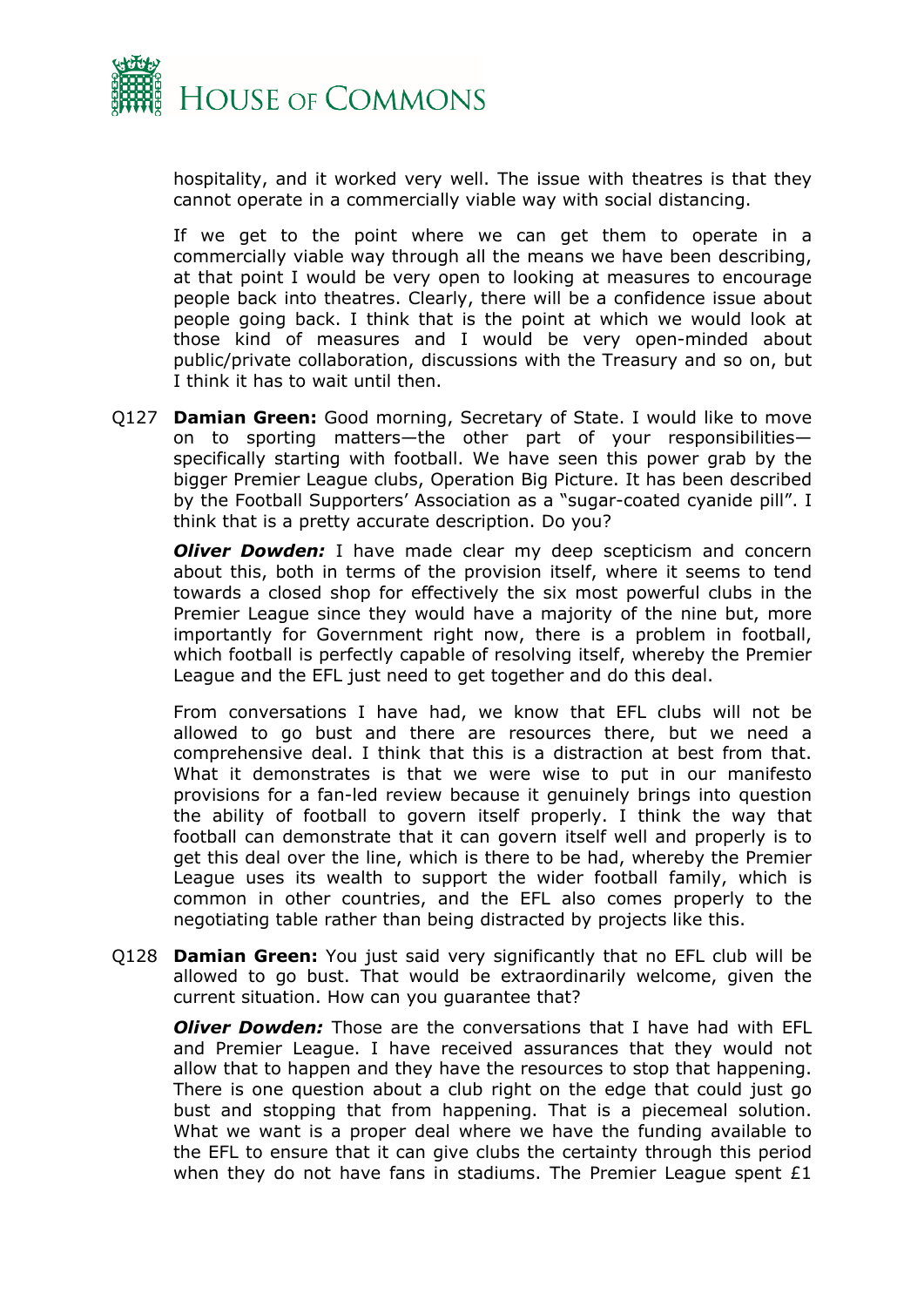

billion in this most recent transfer window. That is more than the four richest leagues in Europe after them combined. The money is there.

Q129 **Damian Green:** Yes, I think it spent more on agents' fees, or enough that would keep several lower divisions going. You say that there is a deal clearly to be had. Is that just between the Premier League and the EFL or are the Government involved at all? In particular, does it involve them putting in any money?

*Oliver Dowden:* It would be between the EFL and the Premier League because the money is there. The question I have to ask myself as Secretary of State, and the Chancellor would have to ask himself is that, given there is that much money in football, could we seriously turn round to a pensioner in Hartlepool and say that some of her taxes would have to go to support this? We have, though, provided, of course, as you know, lots of wider support for the sport. The role of Government, though, in relation to this deal is to try to bring those two sides of the table together. I have met extensively with Richard Masters and Rick Parry, as has my colleague the Sports Minister, Nigel Huddleston. We are all pretty convinced that this deal can be done. The Premier League has indicated in principle its willingness to do this. I hope that EFL will stop being distracted by this latest wheeze over the weekend and come seriously to the table and do the deal.

Q130 **Damian Green:** It sounds like you are not desperately impressed by Rick Parry's performance through this.

*Oliver Dowden:* I would have preferred that at the end of this, rather than reading about this "project power grab" as you I think rightly put it, instead I was reading how they had come to a deal to secure the future of football. I think that would be a much better use of people's time.

Q131 **Damian Green:** Moving on to the wider point and picking up on some of Steve Brine's points, one of the things we have learnt over the past six months is that scientists honourably disagree. The idea of following the science is a slightly fuzzy concept because they disagree. The one thing they all agree on is that outdoors is healthier than indoors, and in that regard it is extraordinary, even at a time when restrictions are being tightened, that outdoor sporting events that would attract spectators are not being allowed. That seems to be one of the first things that should be happening, after schools and work, which the Government have rightly prioritised. How close are we to this?

*Oliver Dowden:* We were ready to go. We had had the pilots. The pilots had been successful and we were ready to go from 1 October. We had to pause it, given the rapid expansion of the disease. It is worth noting, though, it is not just in the stadium, it is the journey to and from the stadium. There are issues such as public transport. People are likely to want to have something to eat and drink on the way. There are lots of other social contact points. That is not to say that those things can't be mitigated, they can be, but we do have to accept in permitting that to go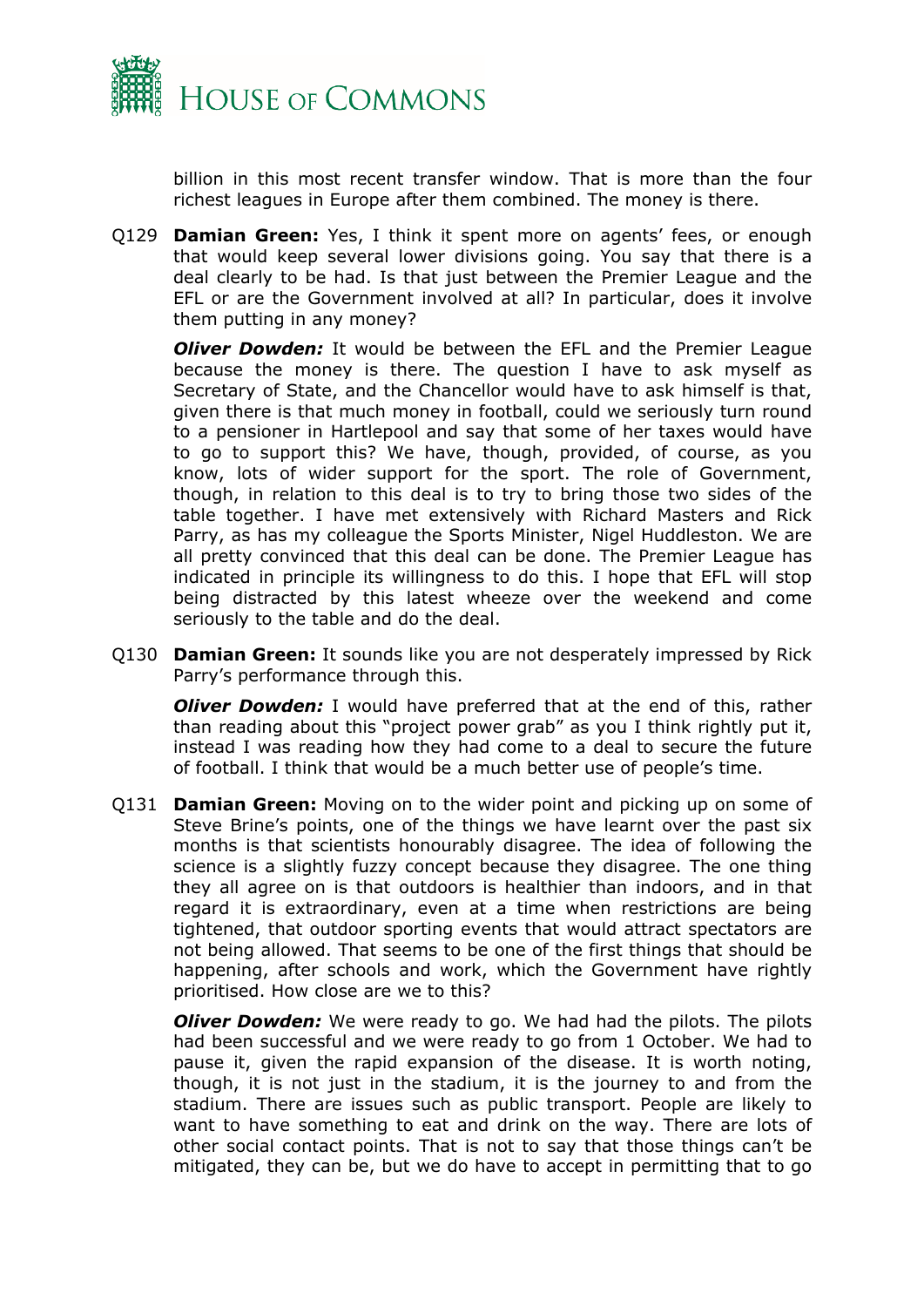

ahead from 1 October we would have been having an easing in restrictions and an increase in social interaction, which could have aided the spread of the disease, at the same time as we were imposing lots of further restrictions. Indeed, you can see that just this week we have had to impose those further restrictions and it may well be the case that more come along the line.

If and when we get to the point where we have confidence that we have the disease under control in the sense that we are not on this rapid upward curve, then I will want to rapidly return to this decision. Through things such as the Sports Technology and Innovation Group chaired by David Ross, we are continuing to look at further work we can do to increase our assurance about minimising the risks around this. We are ready to go the moment we get the starting gun fired, if you see what I mean.

Q132 **Damian Green:** The Sports Technology and Innovation Group has been proposing various high-tech solutions. Are you looking at those?

*Oliver Dowden:* Yes, of course, and we will seek to adapt as many of those as we can. By the way, we have a history of doing that. That is how, through intensive negotiation with people like Jonathan Van-Tam of Public Health England and others, we got Premier League up and running shortly after its championship very rapidly, very early on, and got lots of money back in the sport through that.

Q133 **Damian Green:** One very immediate practical point, given that we are now moving away from the period when all Premier League games are free to air, is that Liverpool is now the city most locked down in this country. This Saturday is the Merseyside derby. It is not free to air. So, you cannot watch it in the stadium. You cannot watch it in the pub. You need to have BT Sport and pay for it to watch it. Do you not think that if that is not free to air that is an invitation to people to break the lockdown rules and go into the house of the person in their road who has BT Sport? Should that game at least be free to air?

*Oliver Dowden:* First of all, people are very sensible and know the challenges in Liverpool. I would not accept the premise that people in Liverpool are going to break the rules at all. If BT was able to do that as a gesture, that would be a great thing to do, of course.

#### **Damian Green:** Hear, hear.

Q134 **Clive Efford:** I am just going to take you back to Project Big Picture. Two American owners of two of the biggest English football clubs came up with a plan that could put the entire Football League on a sustainable financial footing for a generation, possibly, and you have rejected it. Who did you consult before you decided to reject the plan?

*Oliver Dowden:* I received advice from my officials on the impact of that. I received lots of immediate representation from fans and, indeed, Members of Parliament who expressed severe concerns about that. The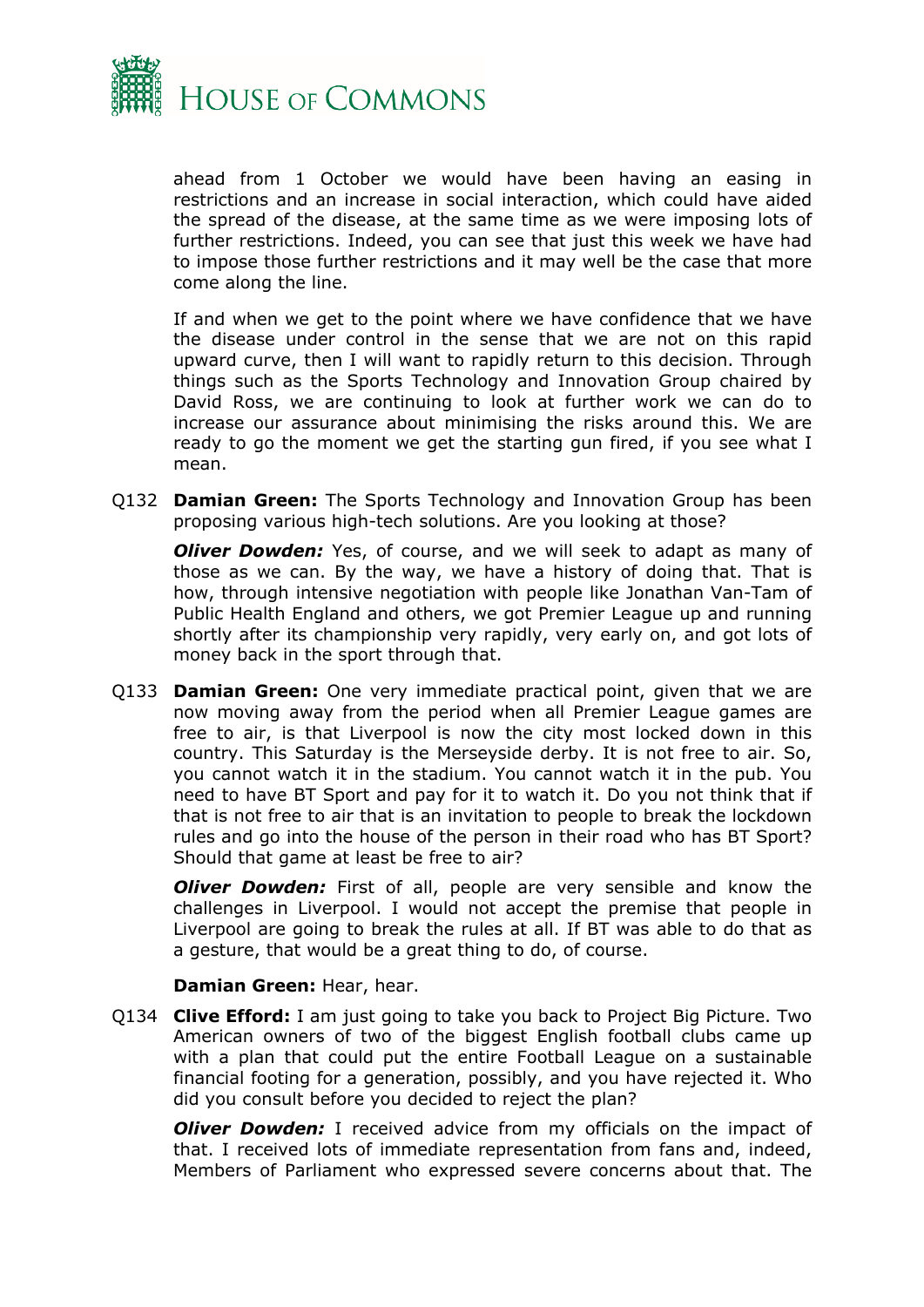

concern around this is twofold. First, now is not the time to be doing this thing. Now is the time, rather than to divide football, to bring it together to solve this problem. Secondly, there were big concerns, which I shared, about it appearing to entrench the position of a small number of clubs in a closed shop situation. I do think it makes the case if they were going to go down this line that there is a real problem with the governance of football around whether this is working properly, which is why we would need to return to a fan-led review.

Q135 **Clive Efford:** Who do you represent in this? Is it the 72 Football League clubs or is it the 14 that are outside the big six in the Premier League? Who is it that you are standing up for?

*Oliver Dowden:* The British people. I represent the people, the voters who elected this Government, and the interests of the voters, including large numbers of football fans who I think are very concerned about this.

Q136 **Clive Efford:** We know what you are against, so what is your plan?

*Oliver Dowden:* The first thing we need to do is to make sure that the Premier League and EFL reach this deal. The deal is there to be done. It doesn't require this closed shop arrangement. There is a deal there. The money is in the Premier League available to do it. They are that far from sorting it out and I think it is right that they do that.

Q137 **Clive Efford:** You have been involved in the negotiations. According to reports, the Government, the Football League and the Premier League have been in discussions. The Premier League is offering a £40 million grant and a £110 million loan. Do you recognise that?

*Oliver Dowden:* I am not going to start disclosing the private details of those negotiations. I have given you an overall sense of where we are with it.

Q138 **Clive Efford:** Okay, but it wants to have an agreement post-Brexit to import 16-year-old footballers, which could devastate many of the academies in the country. It wants the Carabao Cup to be terminated; it does not want to participate in that. That is a major part of TV revenues for the English Football League. That would be devastating. It wants control over the salary cap for English Football League clubs and it wants the limit on the number of loan players that can play in English Football League teams to be lifted. Is that not just the Premier League operating like a closed shop and holding a gun to the head of the English Football League?

*Oliver Dowden:* I want to be clear on this and I hope that I haven't given this impression that somehow the EFL is the bad guys and the Premier League is the good guys in this. Of course, that is why the deal has not been done, because of some of those sorts of conditions, but that does not mean that there is not a deal there to be done if flexibility is shown on both sides. The Premier League has the resources, but it should not be using that to extract unreasonable conditions from the EFL.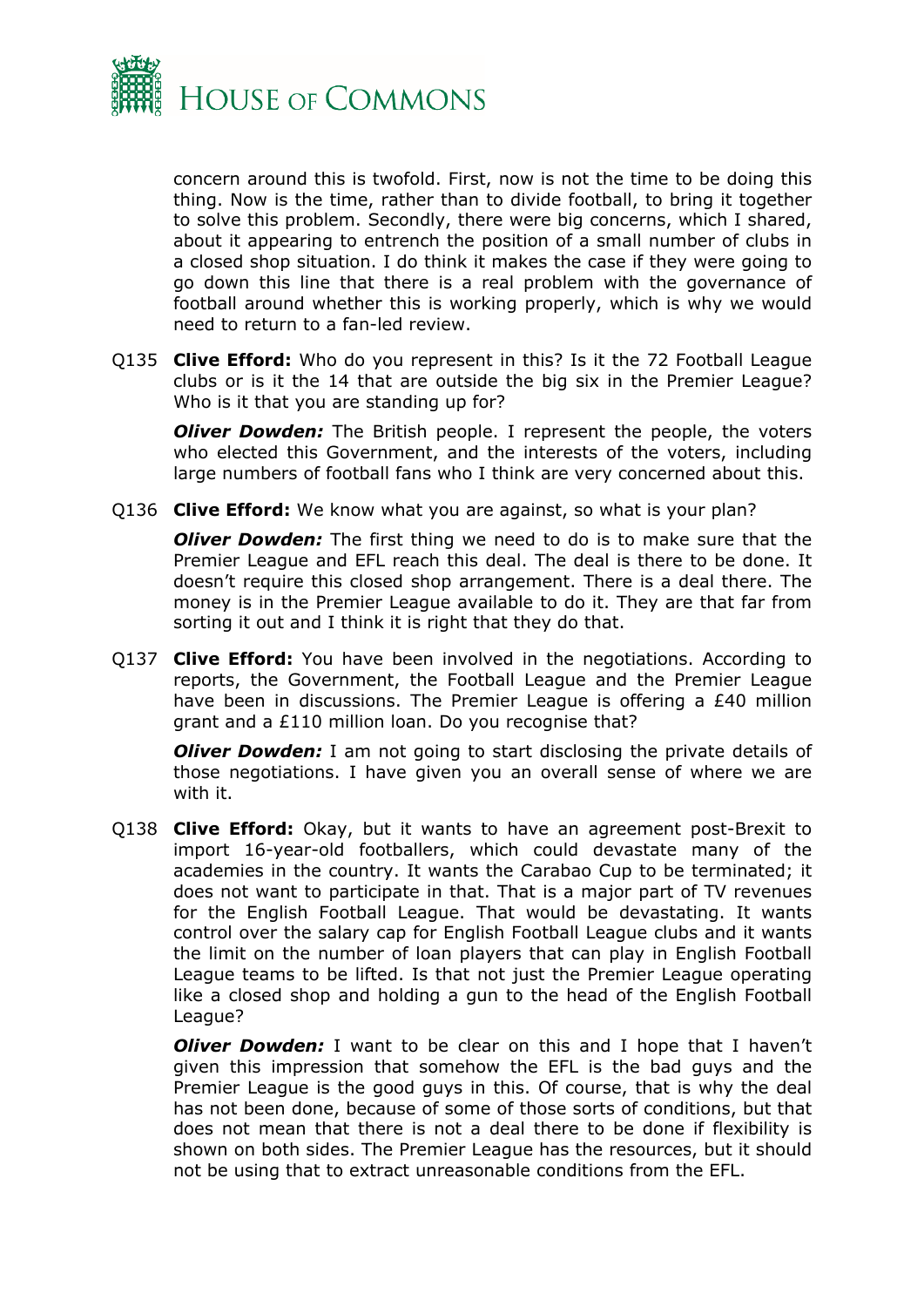

Q139 **Clive Efford:** Why should it be extracting any conditions at all? This is a crisis situation. Why should the Premier League be allowed to exploit it?

*Oliver Dowden:* Clearly, it is a deal between the two parties. You will have noticed I have not endorsed any of those proposals. I don't want to start in this Committee or in public getting into a line-by-line appraisal of each of the terms there, but it is quite clear from what you are saying that they are at that point where both sides are coming together. They just need to get over the line with this, and I still genuinely think that they will do so.

Q140 **Clive Efford:** When you have commented on this, you have said, "There are the resources there, and I have to say that if they can't get together and work together to sort this out, we will have to return to what we promised in our manifesto, which is a fan-led review of football governance, because I think many fans will be concerned about what they are reading today." When did you depart from the plan to have a fan-led review of football governance?

*Oliver Dowden:* It has always been the case we will have a fan-led—

Q141 **Clive Efford:** Well, why are you returning to it?

*Oliver Dowden:* We are returning to it imminently. I do not want right now to be conducting a fan-led review when, as you rightly say, there is a crisis in football and we need to get this resolved and we need to get the money flowing. I am getting close to the point where I am going to be left with no choice but to get on with this imminently because of the failure of football to help itself.

Q142 **Clive Efford:** Okay. The issue of a fan-led review is a threat, it is a bargaining chip, not a proper commitment from the Government?

*Oliver Dowden:* The Government will conduct that in a proper and orderly way over the course of this Parliament. Because of what has been going on recently, it suggests a need to bring that forward and crack on with it imminently, which is not what I want to do because I don't think that is what football should be focusing on right now. I think football should be focusing right now on getting this deal. Once we are through the Covid crisis we can look in good order at the governance arrangements for football.

Q143 **Clive Efford:** Can I just be clear, though? I will give it one last go. This situation that we are in, where you stood with the Premier League and said we will get the Premier League going, we will get money into the wider football pyramid, what you did not say at that time was, "But there will be conditions imposed by the Premier League in return for that". You have just said that no football clubs will be allowed to go bust, so that means that the EFL does not need to negotiate anymore, you are committing to preventing any football clubs being put into receivership?

*Oliver Dowden:* No, to be clear I have had the assurance from the EFL that it will not allow clubs to go bust in the short run. That is not a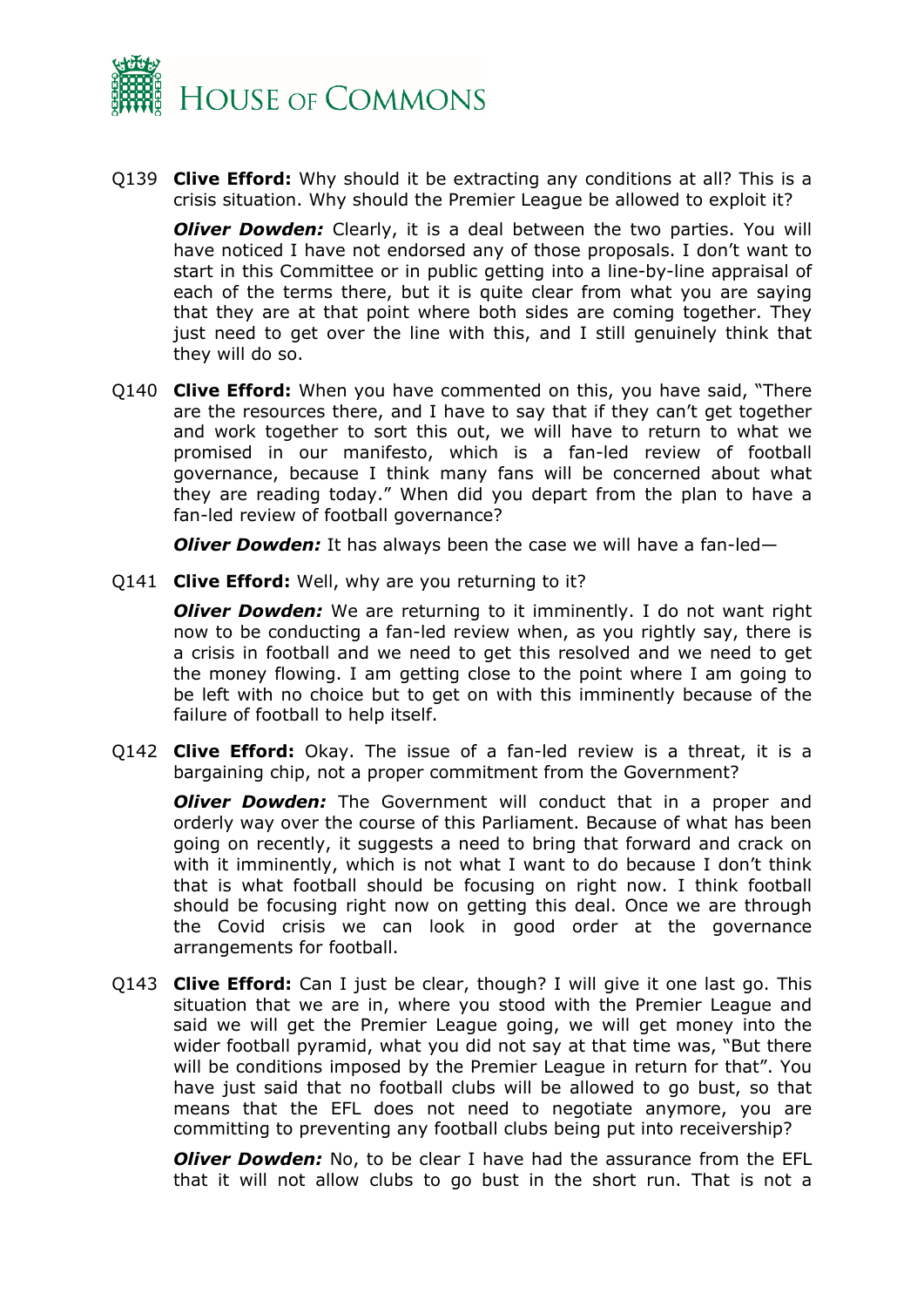

Government assurance; that is an assurance that I have received from the sport. I am certainly not taking sides in this, as you seem to be implying with your line of questioning. I have been equally robust with the Premier League. I don't think I could have put it more clearly that it has had a transfer window in which it has spent £1 billion, more than the next four clubs put together. It has the resources. It should come to the table. What I am not saying, equally, is that on the other side the EFL is on the side of the angels and the Premier League is not. This is a classic commercial negotiation. They can do the deal and I want them to get on with it. The resources are there and there is a deal to be done.

Q144 **Clive Efford:** Can I move on to one issue about the return of fans to stadiums, and to other sporting venues to be quite frank? We have seen pubs opening and people allowed to go into pubs, to the theatre. Football is out in the open and clubs have spent a lot of money—I have been to visit Millwall Football Club. I have seen that it has spent £150,000 on creating a safe concourse and area, moving its turnstiles, yet it has not been allowed to bring fans back in. Why is it that football clubs have not been allowed to open up for limited numbers of fans, when venues like pubs have been able to?

*Oliver Dowden:* First of all, I pay tribute to all of those clubs and I know how hard they have worked. They have worked very closely with the Government and it has been the case that they have had fans back. We have had quite a large number of successful pilots. The plan had been to ramp up those pilots to full return of fans to stadiums with social distancing from 1 October. The reason why it has not been possible to do that is it was judged—the collective decision by the Government on the basis of advice from scientific advisers—that at this stage of very rapidly rising infections now is not the time to make those easements.

I have to say that I think the risk would have been the other way round. Say we had gone ahead from 1 October and people had seen very large numbers of fans going into stadiums at the same time that the virus was rising rapidly. I think they would have rightly said, "Hang on, why are you choosing to do it at this point when we are imposing all these other restrictions?" This is not saying we are not going ahead with it. We want to go ahead with it. It is simply a pause given where we are with the virus.

Q145 **Clive Efford:** Moving on, because we are short of time, to the local government income guarantee. If local government were to give gymnasiums free rent and rate relief and other fees, does the income guarantee for local authorities cover that sort of expenditure?

*Oliver Dowden:* A large amount of money has been made available. I think it is £4.2 billion. There are resources there. Clearly, local authorities will have to prioritise their statutory duties, but we have made available resources for local authorities.

Q146 **Clive Efford:** Okay. I want to go to the BBC and Charles Moore with one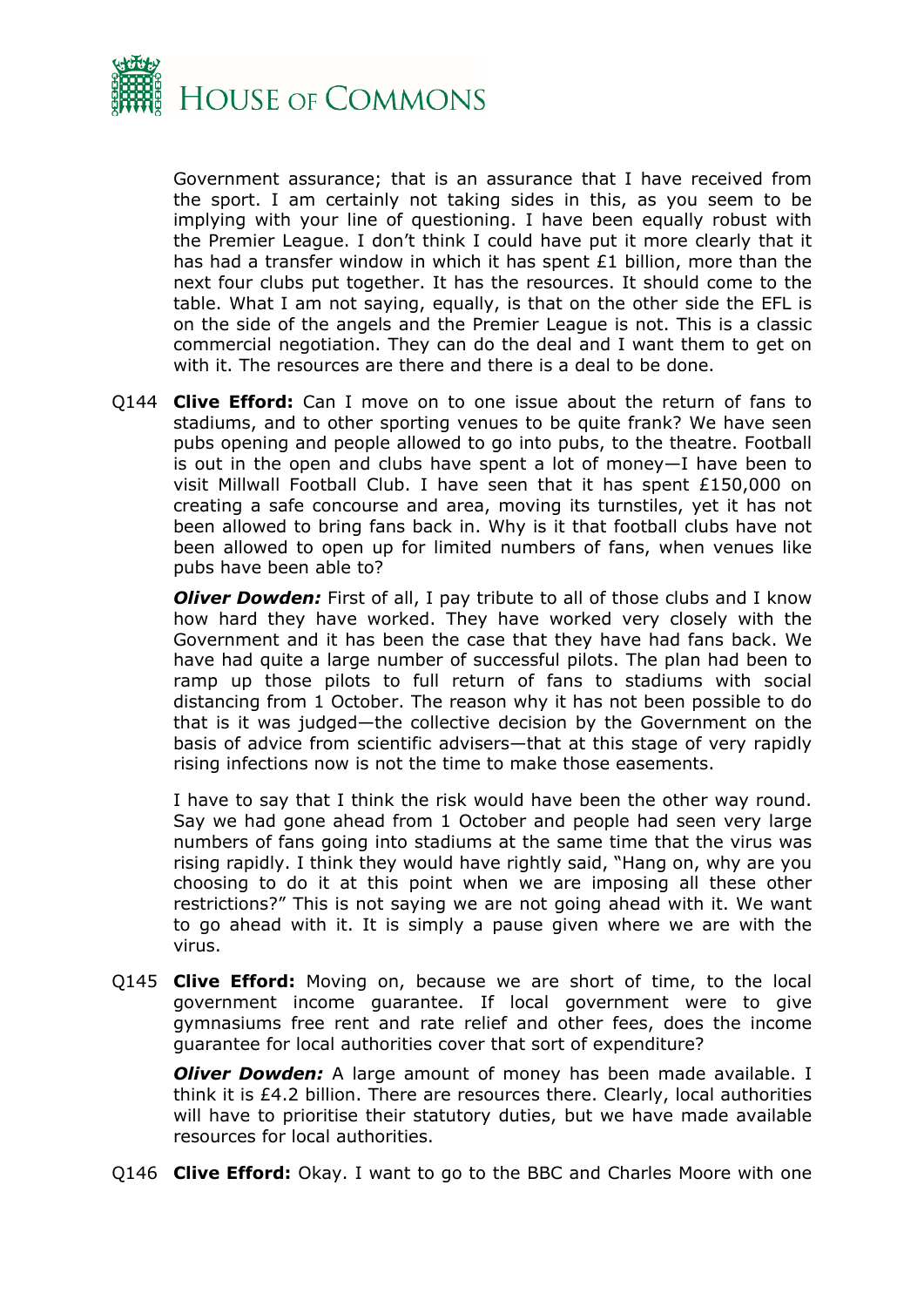

last question. Did you actually offer Charles Moore the job as chairman of the BBC?

## *Oliver Dowden:* No.

Q147 **Clive Efford:** There is no truth in the rumour that he only turned down the job because you would not pay him £300,000 a year?

## *Oliver Dowden:* No.

Q148 **Julie Elliott:** Can I go back to something you said much earlier on when we were talking about support for the Covid crisis in the sector? The Chair and Kevin Brennan asked you a number of questions around the viability of businesses. Can I clarify something? Do you believe there is a difference between a business that was not viable before this crisis and a business that is not viable during this crisis but will be after it?

*Oliver Dowden:* Yes, there is a difference. Businesses that are not viable because of this crisis are exactly the ones we are trying to help through the range of measures that we are taking.

Q149 **Julie Elliott:** I do not believe you are helping businesses that are not viable because of the crisis. That is why I wanted to clarify that because your answers were not clear.

You do think there is a difference between a business that was in trouble before the crisis happened and obviously is in trouble continuing to one that was perfectly viable, is not viable at the moment for reasons outside of its control but would be with the correct support after? You do agree there is a difference?

*Oliver Dowden:* That is exactly why we have put £1.5 billion pounds in, for example, through the Culture Recovery Fund.

Q150 **Julie Elliott:** That is not enough but we will carry on. I want to go back to the Premier League and the EFL. Again, I have listened to your answers very carefully around this and I am very concerned. Can I ask, do you believe that the financial crisis that is hitting professional football because of the Covid crisis is the same as the financial crisis within football and governance outside of that, which was there before this happened, or do you believe the two things are the same?

*Oliver Dowden:* They are two separate issues. The fan-led review has come into play because of the proposals we saw over the weekend that is seeking to bring forward a restructuring of football, which is exactly what the fan-led review was meant to look at. If they want to go down that path what I have to say to them is we have the fans' interests here, which is why we proposed that fan-led review, and it is inviting the Government to bring forward that fan-led review to address that.

Q151 **Julie Elliott:** Earlier in the year you called on the Premier League to step up to the plate to support the other leagues in football. Do you believe the Premier League should step up to the plate? It clearly has the money to support the rest of the football leagues and it is really in its interests to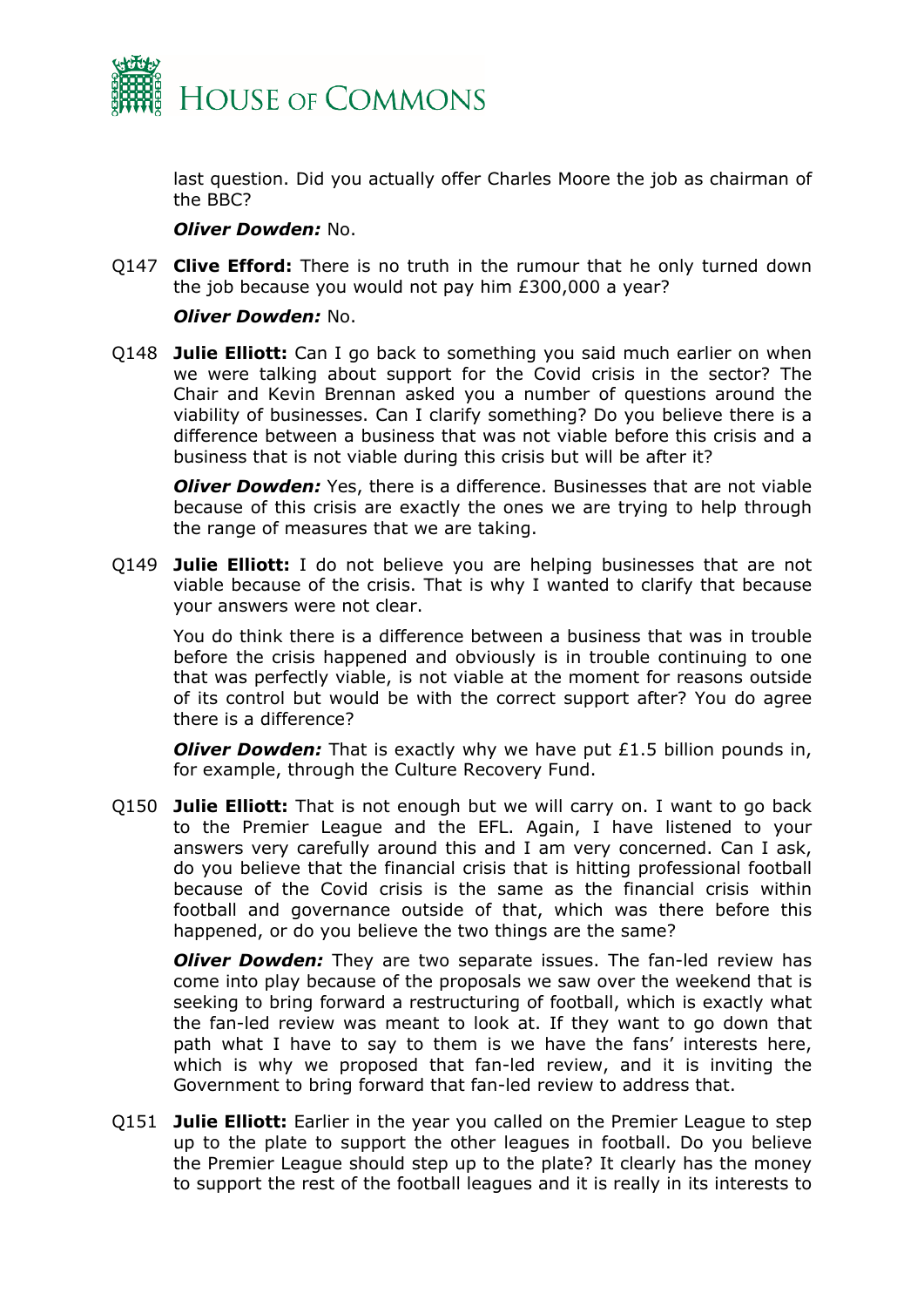

do that because of the supply chain and everything else. Do you believe that should be sorted out completely separately to this nonsense that has been announced at the weekend?

#### *Oliver Dowden:* Yes.

Q152 **Julie Elliott:** In terms of the fan-led review—which I do think is a very, very different thing—when can we see that starting?

*Oliver Dowden:* What I would like to happen is for us to get through this Covid crisis, for football to return to normality, fans fully back in stadiums without social distancing—

Q153 **Julie Elliott:** After the crisis, you are talking about?

*Oliver Dowden:* Yes, so we can get a clear picture of where we are with it.

Q154 **Julie Elliott:** My understanding of what is going on in football—I represent an area in Sunderland that has a team; a region that is football obsessed, I could say as a rugby fan, but there we go—is that it is a huge part of our culture, our community and our life in the north-east.

*Oliver Dowden:* As indeed, of course, is the rugby league as well.

**Julie Elliott:** I am a rugby union person, but never mind, the wrong part of the north.

*Oliver Dowden:* In different parts of the north.

**Julie Elliott:** The reality is, talking to people I know in football, that we are weeks away from some of the lower-league clubs going under. That is the belief if you talk to people involved very closely with the game. Therefore I was very surprised when you said the EFL will not allow clubs to go bust. That is not my understanding of where we are. I think there are clubs in dire financial positions in the current climate. Clearly, with the incidence of Covid going up exponentially in the last few weeks, we are nowhere near fans coming back into stadiums and I absolutely agree that the health of the people of this country has to be the priority. However, in that desperate situation, what are Government going to do to ensure the EFL survives in the way it is at the moment? I do not agree there are not any clubs in financial dire straits.

*Oliver Dowden:* I do not disagree with you that there are not clubs in dire financial straits. For example, they have been able to take advantage of a wide range of measures that the Government have already introduced on a cross-economy basis, whether that is the furlough scheme or particularly in relation to clubs.

**Julie Elliott:** The furlough scheme comes to an end.

*Oliver Dowden:* Yes, but particularly in relation to clubs PAYE deferral has been one of the big things they have benefited from.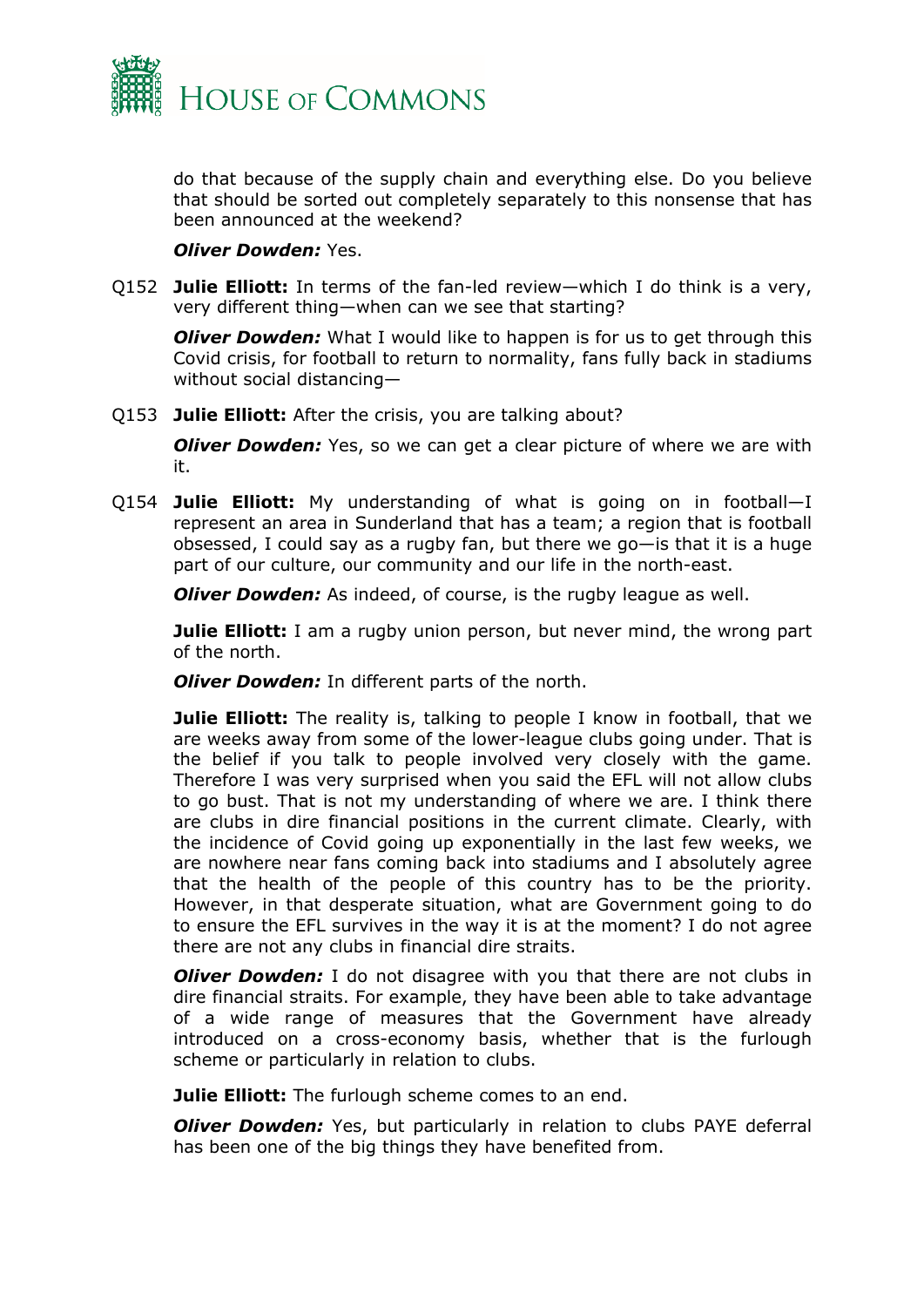

My point throughout this session, and indeed leading up to it, is there is tremendous wealth in football, particularly in the Premier League when they are spending £1 billion on a transfer window.

**Julie Elliott:** Totally agree.

*Oliver Dowden:* The Premier League needs to play its part in supporting football and getting those resources through to the EFL. Frankly, it is in the Premier League's interest to do that because that provides the resources.

Q155 **Julie Elliott:** We do not have a disagreement there. However, what are the Government going to do to intervene in this situation to encourage the Premier League to sort out the financial situation caused by Covid without the nonsense of this deal at the weekend that is trying to preempt a wholesale reorganisation that should be fan led?

*Oliver Dowden:* We continue to keep the pressure on the Premier League to do this deal. I am in frequent contact with Richard Masters. They know there is a duty on them to do this. They are engaging in those talks and they need to get it over the line. I made it very clear it is the Government's clear expectation that they should do this. Government do not want to step into the governance of football to sort this out for them.

Q156 **Julie Elliott:** We are not talking about the governance of football, which is my exact point. At the beginning you agreed with me that the Covid crisis should be sorted out separately—

*Oliver Dowden: Yes, exactly.* 

**Julie Elliott:** —to the overhaul of the governance and finance, the moving forward of football as a whole. That does need to be restructured; I do not think there is any disagreement anywhere that that needs to be reformed. However, the Covid crisis has nothing to do with governance. The Covid crisis has caused a huge financial crisis within football when it is a sport where, as you said, they have spent  $E1$  billion in transfers among four clubs. There is money there.

*Oliver Dowden:* I do think the Covid crisis has something to do with governance in the sense that the failure when there is obviously a deal to be done does point to failures in the governance of the sport and further illustrates that.

I do not want to sit here in front of you and start making threats to the Premier League, but I think it is well aware—

**Julie Elliott:** The Premier League is making threats to the rest of the EFL, to be fair.

*Oliver Dowden:* I think the Premier League is well aware there are options available to the Government.

Q157 **Julie Elliott:** I want to move on to women's sport because we are very time limited. The organisation Women in Football has a membership of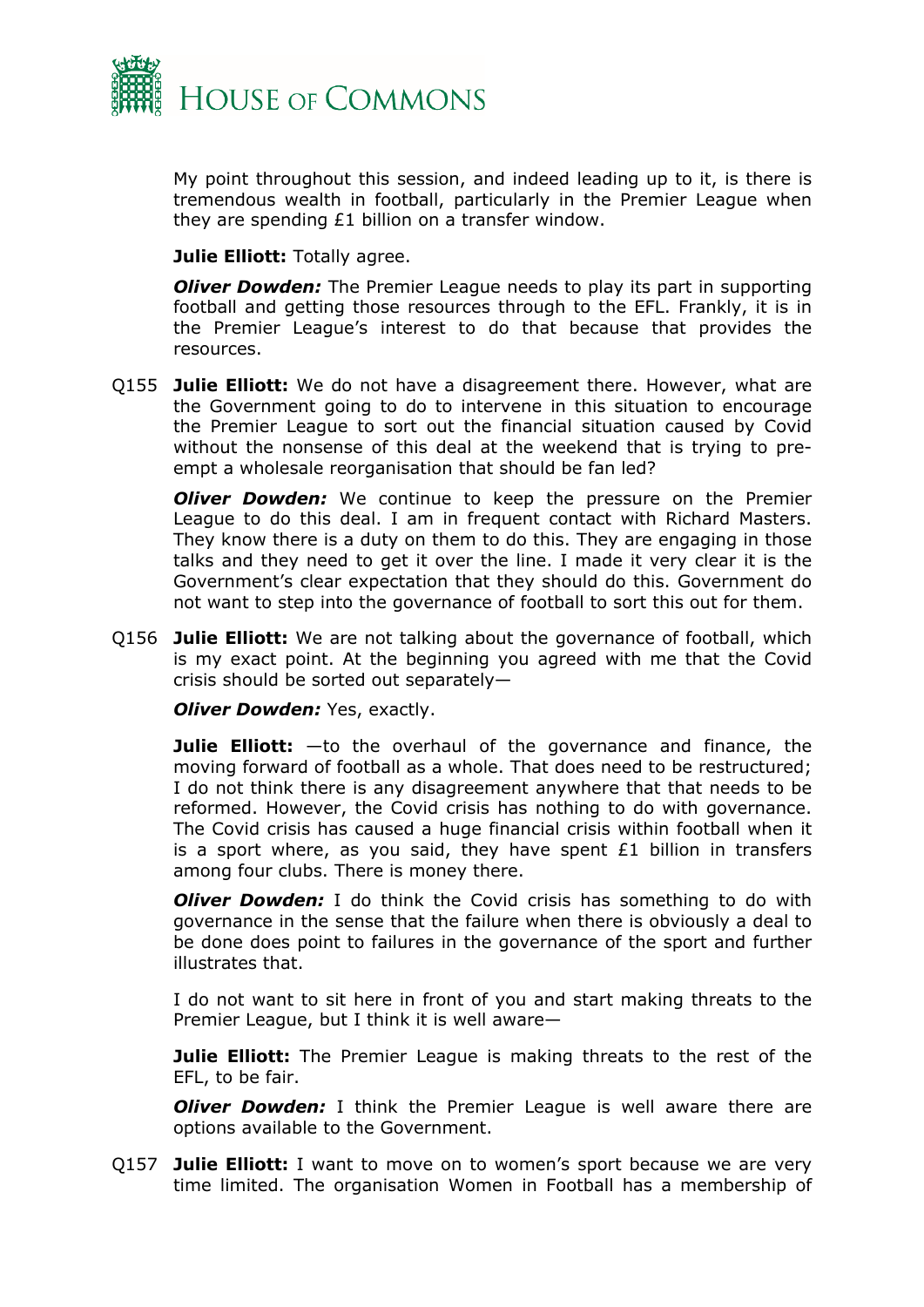

around 4,000 women who work in football. It does incredible work supporting women in the sector. It recently relaunched, publishing a survey it conducted amongst its membership. Have you seen the report?

*Oliver Dowden:* I am afraid I have not had a chance to look at the report. I do genuinely recognise the huge strides we have made forward with women's sport and I really do not want this crisis to see that being lost.

Q158 **Julie Elliott:** Could I ask you to read the report and perhaps let us have your comments on it?

*Oliver Dowden:* Of course I will do, yes. I will be delighted to do so and I will write back to the Committee on that.

Q159 **Julie Elliott:** One of the things it found was that two-thirds of women in football had faced discrimination in some way and yet only one in 10 incidents had been reported. Do you think that is an acceptable position and is there anything the Government can do to try to sort that out?

*Oliver Dowden:* Of course it is not acceptable. I will be looking very carefully at that report to see the recommendations it makes. As you know, the Government have introduced a range of different measures around direct and indirect discrimination.

Q160 **Julie Elliott:** On 18 June you said that football was back, although the women's game had finished on 25 May and therefore it was the men's game that was back and not the women's game. That was not the best use of language. Although there is excellent work being done by people like Kelly Simmons in the FA to try to get the sport back, have you had any discussions as Government as to how you can support the women's game that was really growing and really picking up supporters? Have you done anything to look at how you can support the women's game coming out of the crisis?

*Oliver Dowden:* Yes, I believe I made those remarks at one of the Downing Street press conferences. I think if you look earlier on, I did make reference to the women's game at that point. We are working with the FA and have had discussions with the FA about what further things we can do to support the women's game. It would be a terrible failure if during this crisis we saw big steps back from the huge gains we had made with the growth of women's support, particularly women's football, in this country over the past five or 10 years.

Q161 **Julie Elliott:** One of the things that are very important to any sport growing in this country is that it is free to view, which has been highlighted earlier. Where are the Government in terms of the review of the listed free-to-view sporting events and has there been any specific emphasis on women's sporting events? I am not just talking about women's football here; I am talking about women's sport in general.

*Oliver Dowden:* I think you are referring to the listing regime.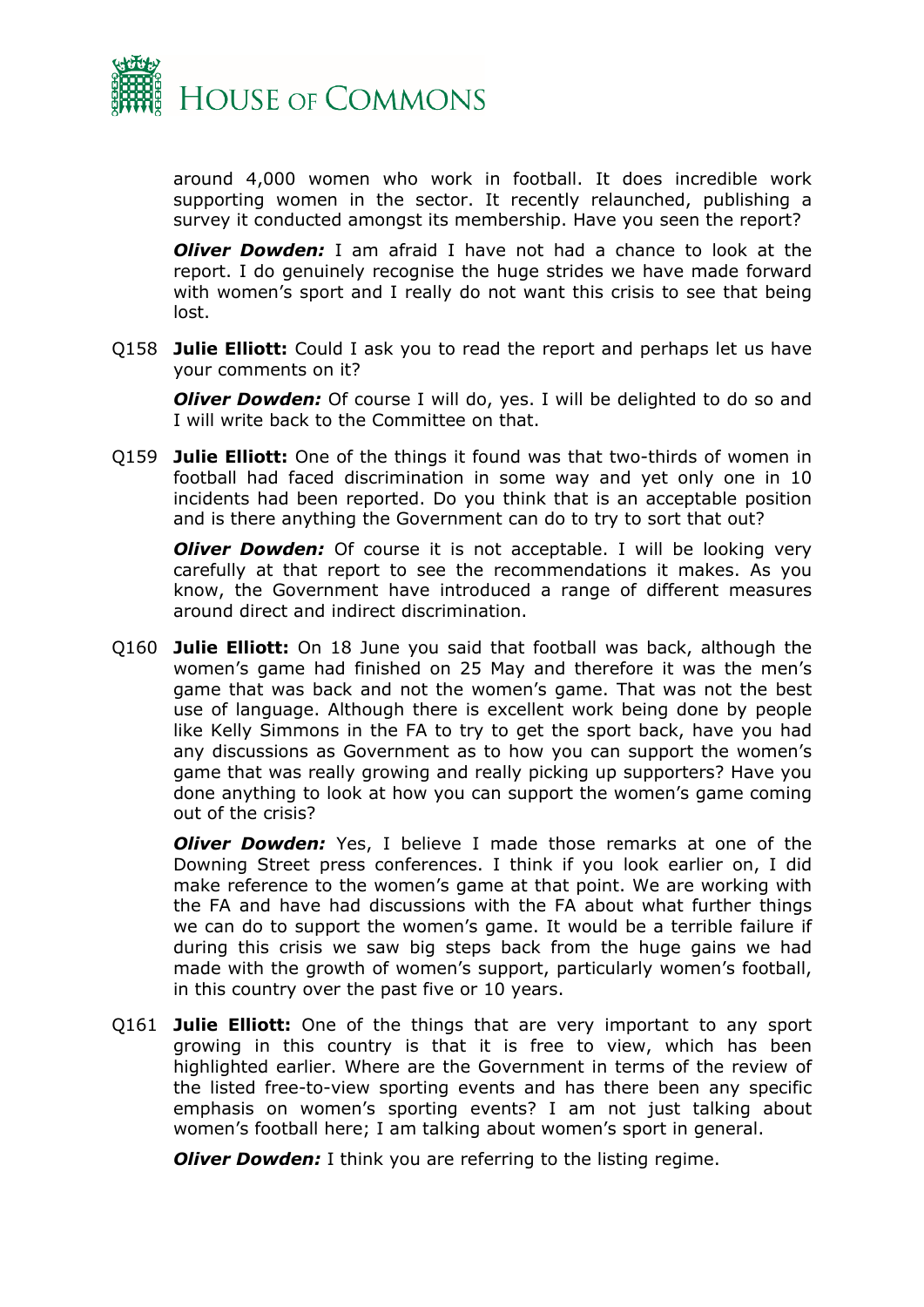

## **Julie Elliott:** Yes.

*Oliver Dowden:* Yes, we are looking at women's sports as part of the listing regime.

Q162 **Julie Elliott:** When can we expect an outcome?

*Oliver Dowden:* I am happy to write back to the Committee on the status of that.

Q163 **Julie Elliott:** Finally, according to Women in Sport, nearly 60% of girls are not meeting recommended exercise guidelines and there are 700,000 more inactive women than men in England. Is there a plan to change this? Obviously exercise is vital for public health and the crisis has shown that obesity and lack of activity are contributory factors in how well you deal with the virus. Have the Government any plans to address this problem?

*Oliver Dowden:* It is worth noting that even at the height of this crisis when we had the nationwide lockdown, unlike other European countries, we never banned exercise for precisely that reason. If you look at the tiering, even in Tier 3 we have not really imposed big restrictions on exercise.

**Julie Elliott:** It is the imbalance between women and men.

*Oliver Dowden:* Yes, that is why on that point, as we were coming out of the first phase of the crisis, the Prime Minister announced a range of measures—record investment in cycling lanes, walking paths and all these other things—to get people up and active as an essential part of our work to deal with this. We know that obesity is a strong contributory factor to the impact of Covid.

Q164 **Julie Elliott:** Are you looking at any targeted measures to increase the number of women partaking in exercise?

*Oliver Dowden:* On any Government measures, we have to undertake an equality impact assessment to make sure we consider the impact on women as well, yes.

Q165 **Chair:** Thank you. Secretary of State, you mentioned options when replying to my colleague in terms of the Premier League. You said there are options available if they do not come to a deal. I have to say the last time you were here I think you said exactly the same words; basically the Premier League needs to come forward, step up to the plate and so on and so on. Here we are several months on. Other sports have sorted themselves out and the Premier League and the EFL are fighting like two cats in a sack basically. Are you in despair at what they are doing? Do you recognise there is an unequal relationship between the EFL and the Premier League? What will you ultimately do if they do not sort this out? Will you consider, for instance, a levy on the Premier League in order to bail out the EFL clubs?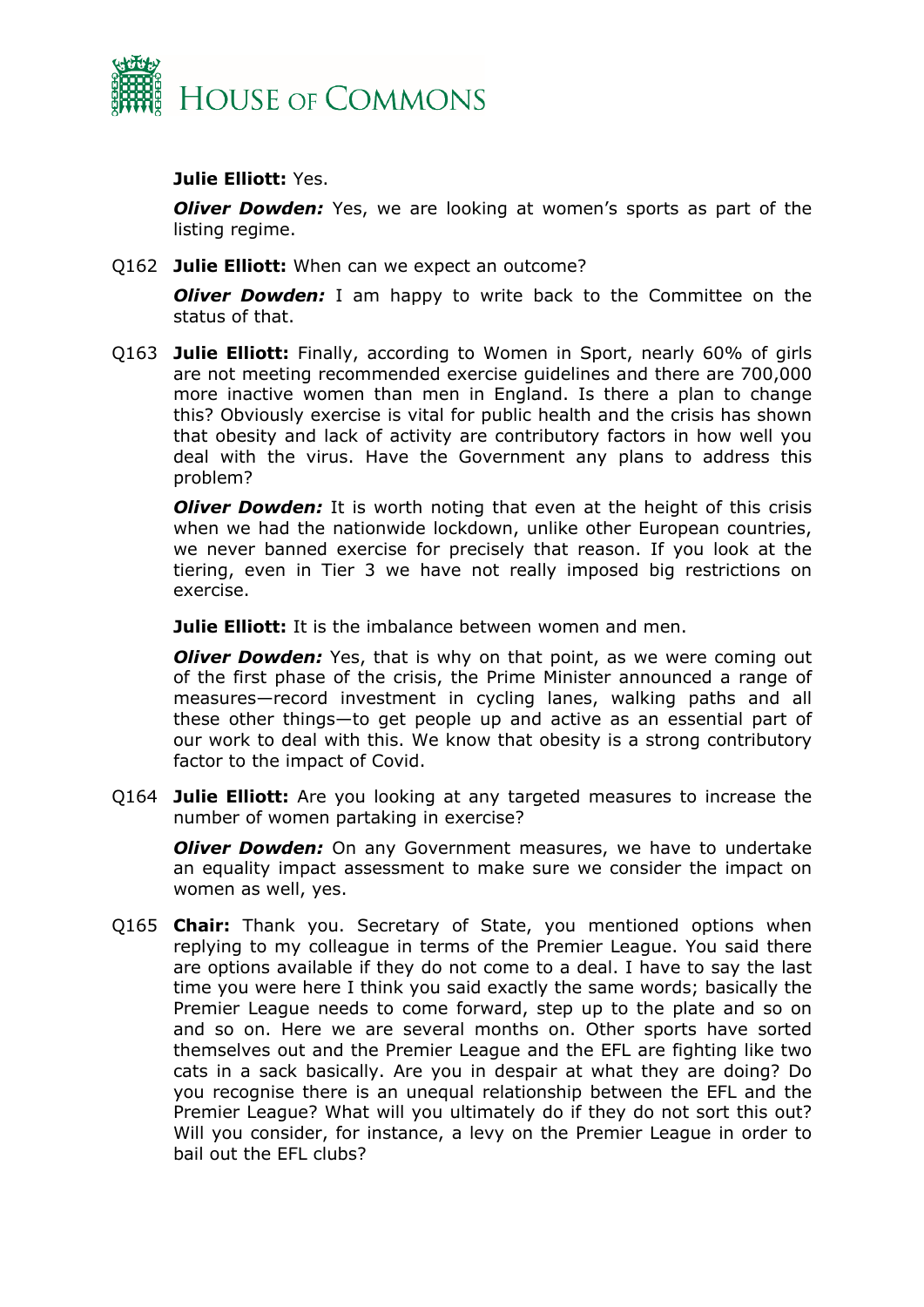

*Oliver Dowden:* I agree with all the points you made up to that point. I do not want to start getting drawn down the path around levies and so on. The best way to resolve this, and the way available for the sport to resolve this, is to reach that deal. I genuinely think we are that close to the deal being done. I am hopeful that if the Premier League understands the perception of its sport, when it is spending so much money on it, and that it should be doing its part and if the EFL understands that this project we have seen over the weekend is not what fans or anyone else wants—if both of them can disabuse themselves of those misconceptions, I am not saying it is universal—they can get to that point.

I do not want the Government to have to step in either to look at the overall governance of football because it is going down a completely different path through a fan-led review or at any other more direct actions for the Government to recoup monies from the Premier League.

**Chair:** Gareth Bale's weekly salary would have bailed out Macclesfield Town; it is absolutely perverse in my view.

*Oliver Dowden:* That is a very apt observation.

Q166 **Alex Davies-Jones:** Secretary of State, I would like to also touch on some of the issues regarding women's sport and misogyny in sport. We heard some horrific stories from my colleague in football, but unfortunately these things persist in all elements of sport, culture and life.

I recently had an Adjournment debate on the Government's actions to tackle misogyny in sport. The responding Minister from your Department showed an understanding that the problems ultimately fell short of the Government's need to tackle this directly from the top. I am particularly interested to hear your thoughts on how we can support industries and sports that currently have no regulatory body. Who do these people go to when issues arise? I am not sure if you are aware of the Speaking Out movement that launched with wrestlers across the world, it was also quite prominent with British wrestlers. What plans does your Department have to support these unregulated sports and industries?

*Oliver Dowden:* You raise a very important point about these unregulated sports. I am very happy to meet with all of these organisations to see what further steps we could take to support them further. There are Julie Elliott's points around that report that I will look at with interest as well.

**Alex Davies-Jones:** We would really welcome that meeting, thank you.

*Oliver Dowden:* I would love to do so.

Q167 **Alex Davies-Jones:** In terms of regulation—in terms of what sports and industries can start back up—it has left many wrestlers, dancers and those industries that involve close contact really struggling to understand and interpret the regulations. Your Parliamentary Under-Secretary wrote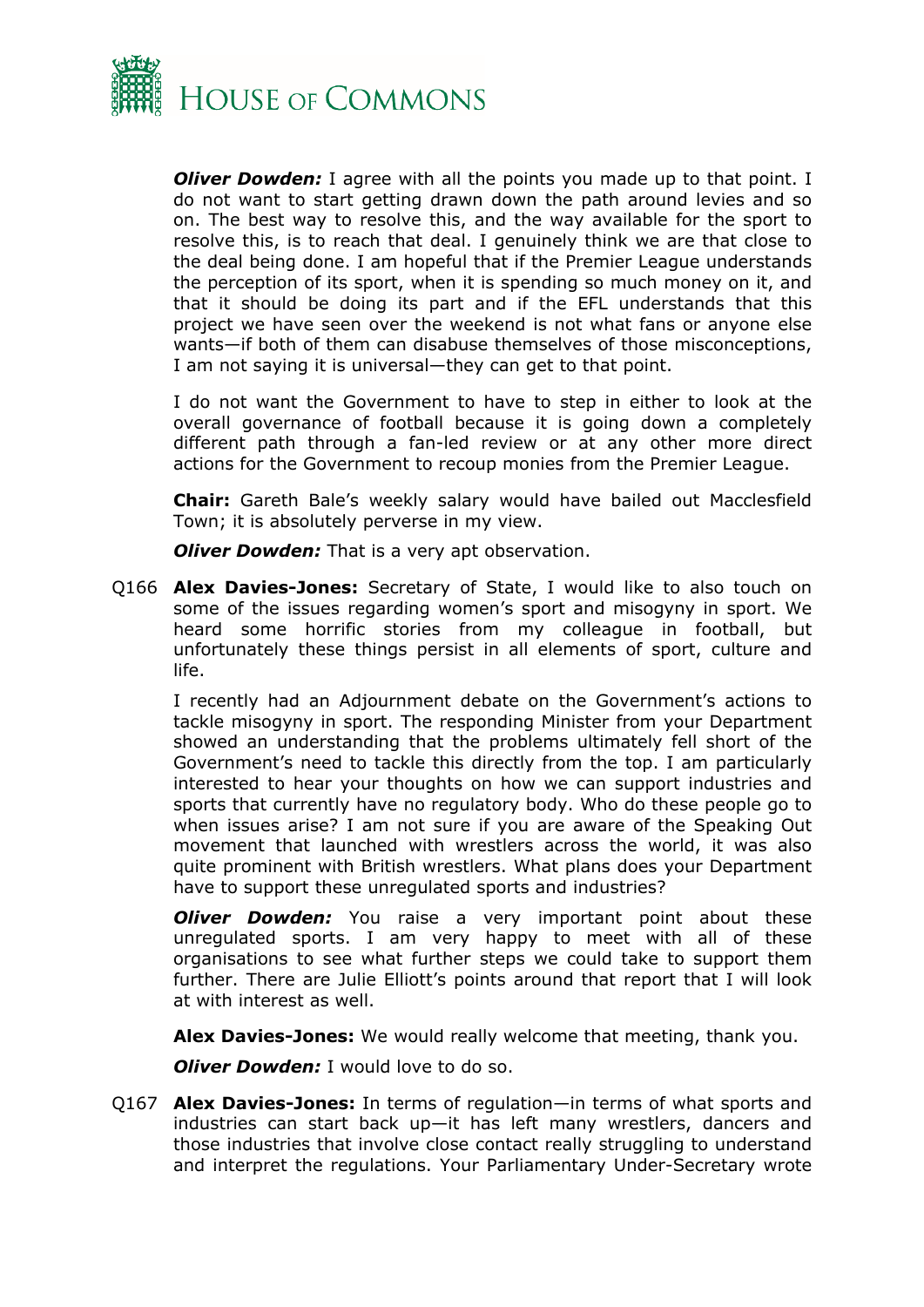

to me to state that both sports and performing arts need to follow the rules for training schools, but was unclear on events. As I have mentioned, wrestlers and dancers require physical contact to perform. Are you therefore able to clarify whether physical contact during a performance is allowed, presuming people have been tested and isolated in advance?

*Oliver Dowden:* Provided they follow the guidance for their individual sport or performing art. We have set up working groups and within that there is an approvals process. Provided we are content that those mitigations will work—as you say, those are the obvious appropriate mitigations—then, yes, through the various governing bodies we will approve that.

Q168 **Alex Davies-Jones:** What if the industry or the sport does not have a regulatory body or a governing body?

*Oliver Dowden:* I would urge them to get in touch either through my private office or directly to officials in my Department and we can see how we can address those sports that do not have a governing body to be able to facilitate them to do that.

Q169 **Alex Davies-Jones:** Thank you. I would also like to ask one brief question on pay-per-view, which we have already discussed. The Merseyside derby is now on BT Sport, which is only going to force people indoors to watch the game. We have discussed the free-to-view element. On the weekend, Sky Sports announced that fans need to pay an additional £15 pay-per-view on top of their monthly Sky and BT subscriptions. What are your thoughts on this?

*Oliver Dowden:* I was not massively impressed, let us put it that way. This goes to the whole concern that people have. This is a brilliant sport. It is our national sport. We all take huge pride in it. I hope the sports themselves can come together and sort out the funding, particularly for the EFL. All these other things jar with this idea of coming together during this period of crisis for the country and for the sport.

Q170 **Alex Davies-Jones:** What conversations have you had with the broadcasters specifically about this and their pricing packages?

*Oliver Dowden:* Clearly we had conversations with the broadcasters at the time of the return of football behind closed doors to facilitate that. We continue to raise these issues with them. I have not personally raised the issue of the £15 with them, but we will continue to discuss it with them.

**Alex Davies-Jones:** Thank you.

Q171 **John Nicolson:** Good morning, Secretary of State.

*Oliver Dowden: Good morning.* 

**John Nicolson:** On the question of interests, I should point out I am a former BBC presenter and reporter and also presenter at ITV News.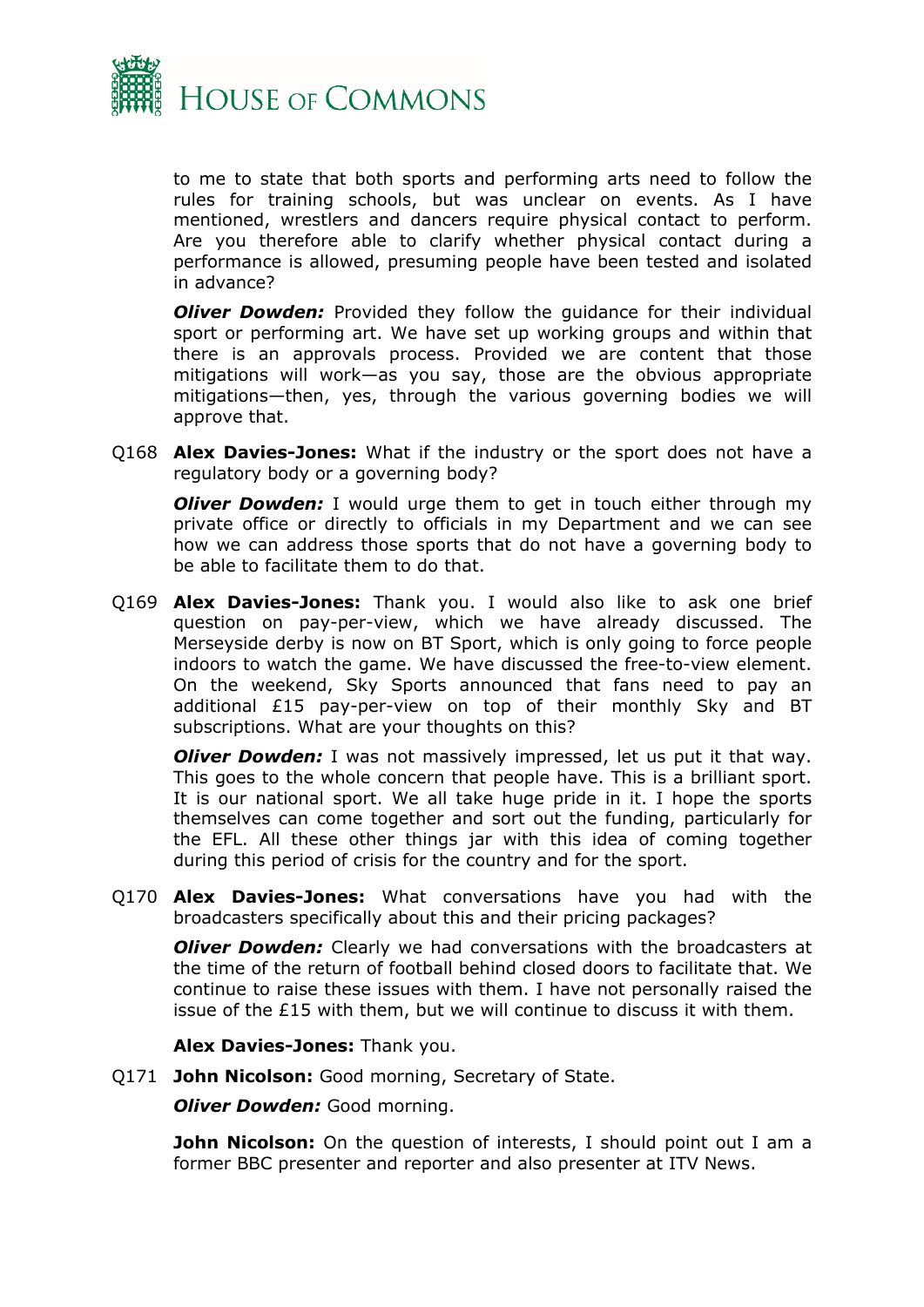

Secretary of State, there is a sense that your Department over-,promises and under-delivers. Could I refer you to your 2019 manifesto where you pledged to shave eight years off Theresa May's target on broadband. This is what the manifesto said. It promised, "full fibre and gigabit-capable broadband to every home ... across the UK by 2025". When I asked your Minister for Digital Infrastructure about this in the House and whether or not it was still planned to honour your promise he declined to answer. Can you tell me, will you honour that manifesto pledge?

*Oliver Dowden:* First of all, you talked about alleged over-promising and under-delivering. I am finding the exact figure, but I believe around 27% of properties now have access to gigabit-enabled broadband, and that is rising rapidly. Yes, it is 27.17% coverage in the UK of gigabit-enabled. That is partly because of this very ambitious target we set in our manifesto. We are straining every sinew to be able to get there. I do not dispute that this is a very challenging target, but we are doing everything we can to make sure we honour that commitment.

Q172 **John Nicolson:** That is not the question I asked you. You avoided answering the question I asked you. It is a very simple question. Will you honour your manifesto promise, yes or no?

*Oliver Dowden:* We will do everything we possibly can to honour that because—

Q173 **John Nicolson:** No, Secretary of State. That is not an answer. To say you will try to honour a promise is absolutely worthless. If you get married to somebody you do not stand at the altar and say, "Yes, I will do my very best to love, honour and cherish. I am straining every sinew to make good on that promise." People would laugh at you in the church. Let us have another go—if you want to abandon the promise that is fine will you honour the promise, yes or no?

*Oliver Dowden:* The reason why I have a degree of caution about this is that I do not have a crystal ball until 2025 to guarantee this thing can happen. What I can say to you—

#### **John Nicolson:** Why—?

*Oliver Dowden:* Sorry, Mr Nicolson, if you will allow me to finish my answer; what we have done is we have made enormous progress. I am confident we are making good progress on it. We are up to 27% coverage with gigabit.

**John Nicolson:** Yes, you have said that.

*Oliver Dowden:* We are committed to £5 billion worth of funding and—

**John Nicolson:** You said that.

*Oliver Dowden:* —we are working with the Treasury through the spending review to achieve that. What I do not doubt is what an incredibly challenging commitment that is.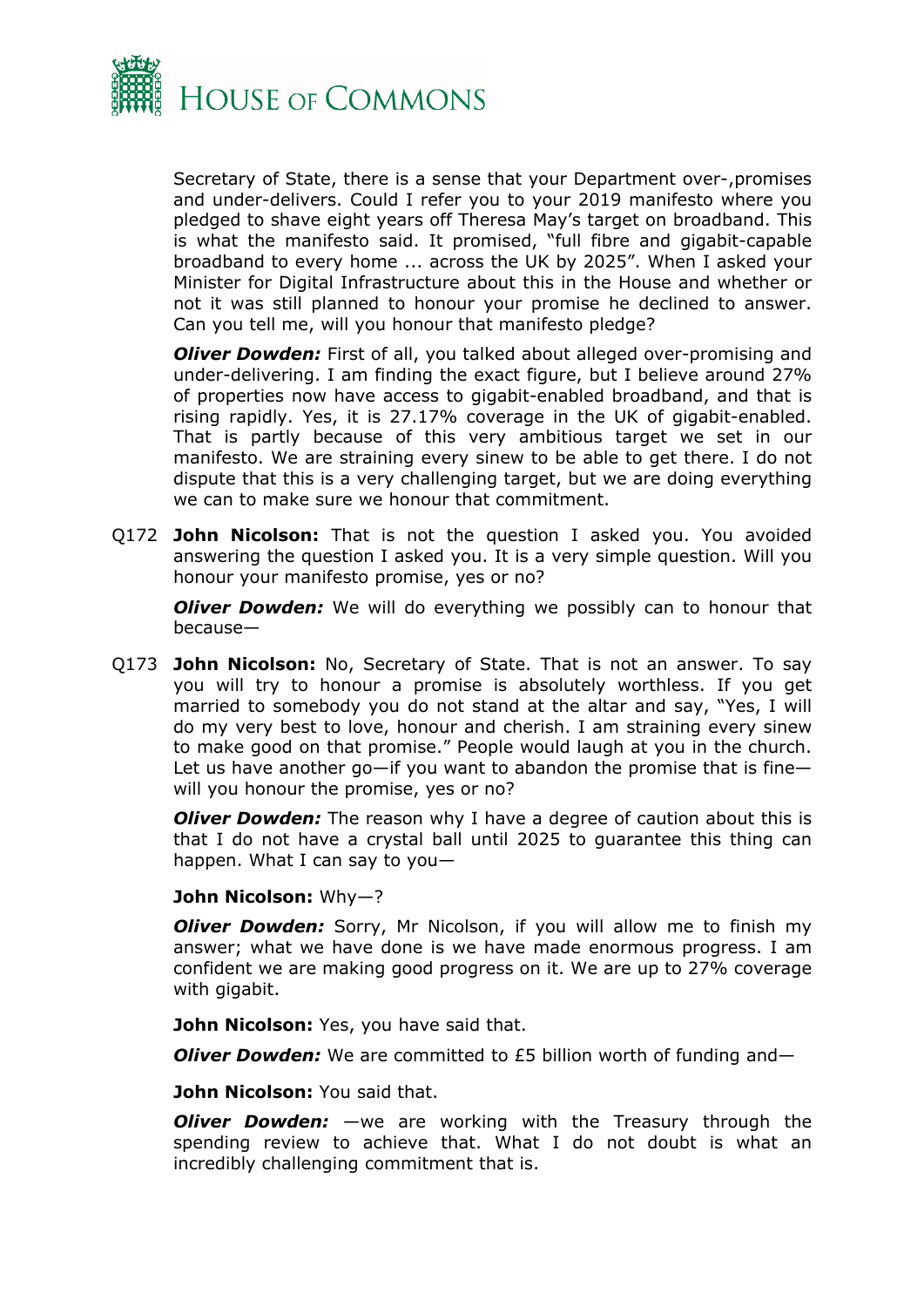

**John Nicolson:** You have said that.

*Oliver Dowden:* 100% is every last part of the United Kingdom, including remote parts of northwest Scotland, the very last house at the end of the very last lane.

Q174 **John Nicolson:** Secretary of State, this is a technique for the "Today" programme when you know you are coming up to the news headlines and you want to try and flannel because you know the presenter will have to stop talking at a certain point.

*Oliver Dowden:* I think this is a performance tactic from you, if I might say, and the other way around.

Q175 **John Nicolson:** Well then perhaps we are both performing so let us strip away the performance. Let me offer you one final chance to answer the question. If you can do your best to try to avoid saying it is a very difficult target, we know that, and try to avoid telling me what you have already done because you have said that twice. Tell me whether or not you will honour the promise you made in your manifesto less than a year ago for full fibre and gigabit-capable broadband to every home by 2025.

*Oliver Dowden:* As I have said, we will do everything we can to meet that.

**John Nicolson:** Secretary of State, we have heard that. Back to you, Chair.

**Chair:** Thank you very much, John.

Q176 **Damian Hinds:** Good morning. Can I bring us to online harms? Can you give us any update you have on online harms on the legislation, confirming the identity of the regulator, the powers it will have and your approach to harms that are so called legal, but harmful both for adults and children.

*Oliver Dowden:* Where we are with the development of the process, clearly we had the initial response. In terms of the full response, I have agreed all of those recommendations on it. I have agreed them with the Home Secretary. We are currently finalising the clearance process through No. 10 in order to get that out and into the public domain.

In respect of the regulator, we have indicated that our preferred regulator is Ofcom. I am continuing to have conversations with Ofcom on the assumption that will be the case, but clearly we will have to formally confirm that. As you know as a former Cabinet Minister, I have to wait until we have secured full collective agreement to say that is definitively the position, but that is very much the basis we are working on.

Q177 **Damian Hinds:** Can I take an example of self-harm as an online harm? I remember a conversation with a representative of a photo-based social media network that had just changed its policy on posts on self-harm. It had three different categories and depending on whether it was promotion, disclosure or recovery different groups of people would be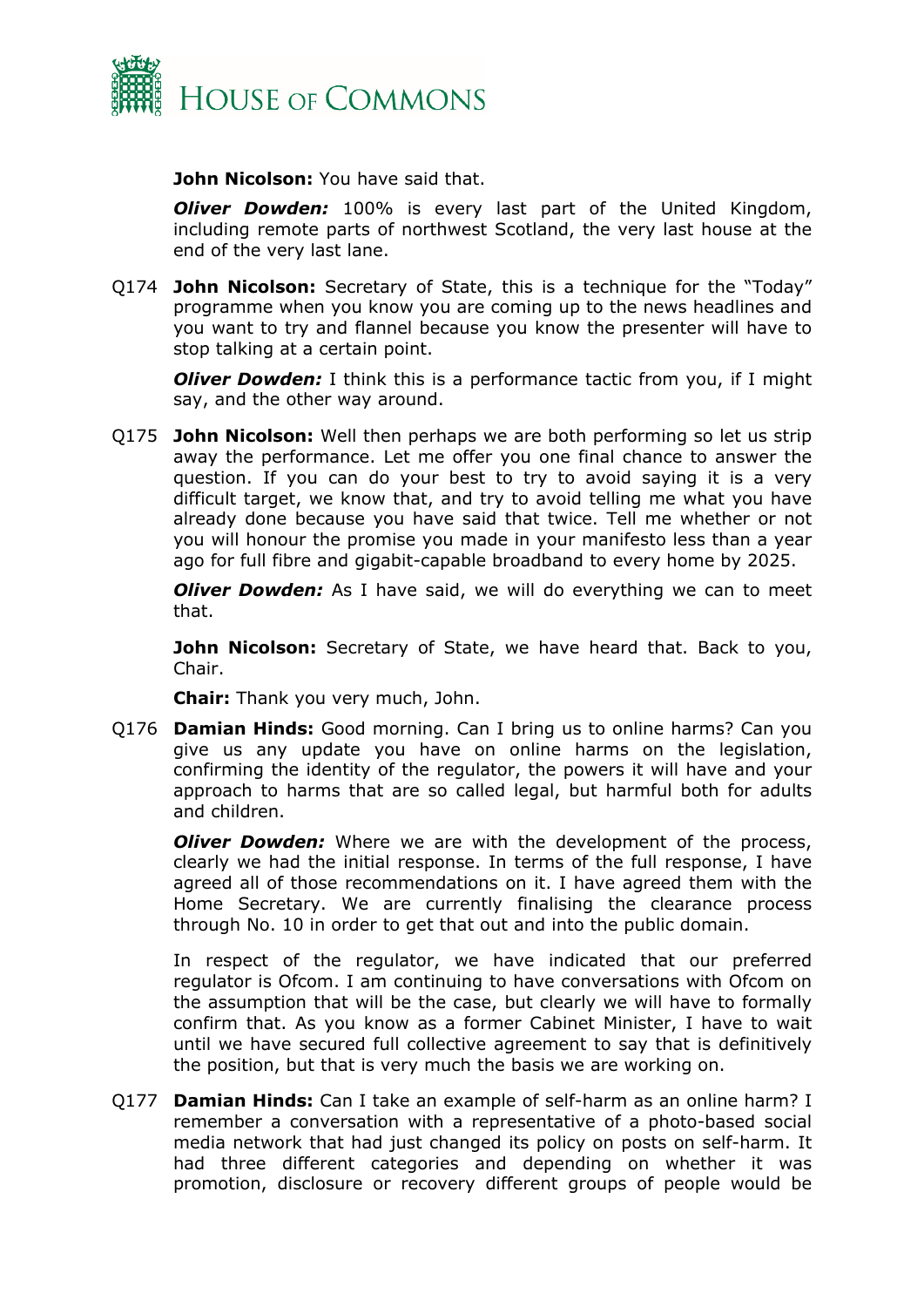

able to see these photos, whether it was in your network or not. I remember hearing this person describing this and thinking she seemed a very decent person, a very right-minded person, but I knew of no reason to believe that she was the best-placed person to decide what the exposure of this generation of children should be to pictures of self-harm, nor especially why her organisation, which is a commercial company, was best placed to do that balancing against its other objectives. Are they?

*Oliver Dowden:* That is precisely what we are setting up the regulation to determine. The structure is that we will impose a duty of care. Social media platform operators will have to be transparent about how they are enforcing that duty of care and they will be accountable to a regulator as to whether those are appropriate measures. Clearly I, as a Minister, cannot make that individual determination. The point is to set up a structure to hold them to account and if they fail to do so, they will face legal sanctions.

Q178 **Damian Hinds:** It would be against their own published terms and conditions so they would still be determining what they thought was the appropriate distribution or exposure of, for example, images of self-harm. You can say the same about eating disorders and various other things.

*Oliver Dowden:* There are two elements. The social media provider will come forward with its terms and conditions. We will not just say—it will not be "we", I have to be careful. The regulator would not just say, "Fine". It would say (a), "Do they have proper and effective terms and conditions?" and there will be a process for doing that and then (b), if they do not abide by them, properly abide by them, then there will be consequences of doing so.

It is a difficult balance, as I know you will appreciate. There are certain things that are very easy to deal with, which are illegal harms and we make those illegal. We are treading this path between the state regulating the internet and social media while at the same time trying to protect the most vulnerable. I am acutely mindful that teenage girls—and more and more boys—are particularly susceptible to self-harm, eating disorder websites and so on. Therefore I have in my mind, "Can I credibly say that this regime is addressing that while at the same time operating in a free society?"

Q179 **Damian Hinds:** That is encouraging to hear. Can I press you, Secretary of State, on this point about the terms and conditions because I think it becomes fundamental? Yes, we say the regime will hold companies to account for their terms and conditions, but they have to be the right terms and conditions.

*Oliver Dowden: Yes, exactly.* 

**Damian Hinds:** Then the question becomes who is conducting that test. The frontline is going to be the regulator, but is it going to be the regulator who decides what should be in scope, or is it going to be you and your Department, or is it going to be Parliament?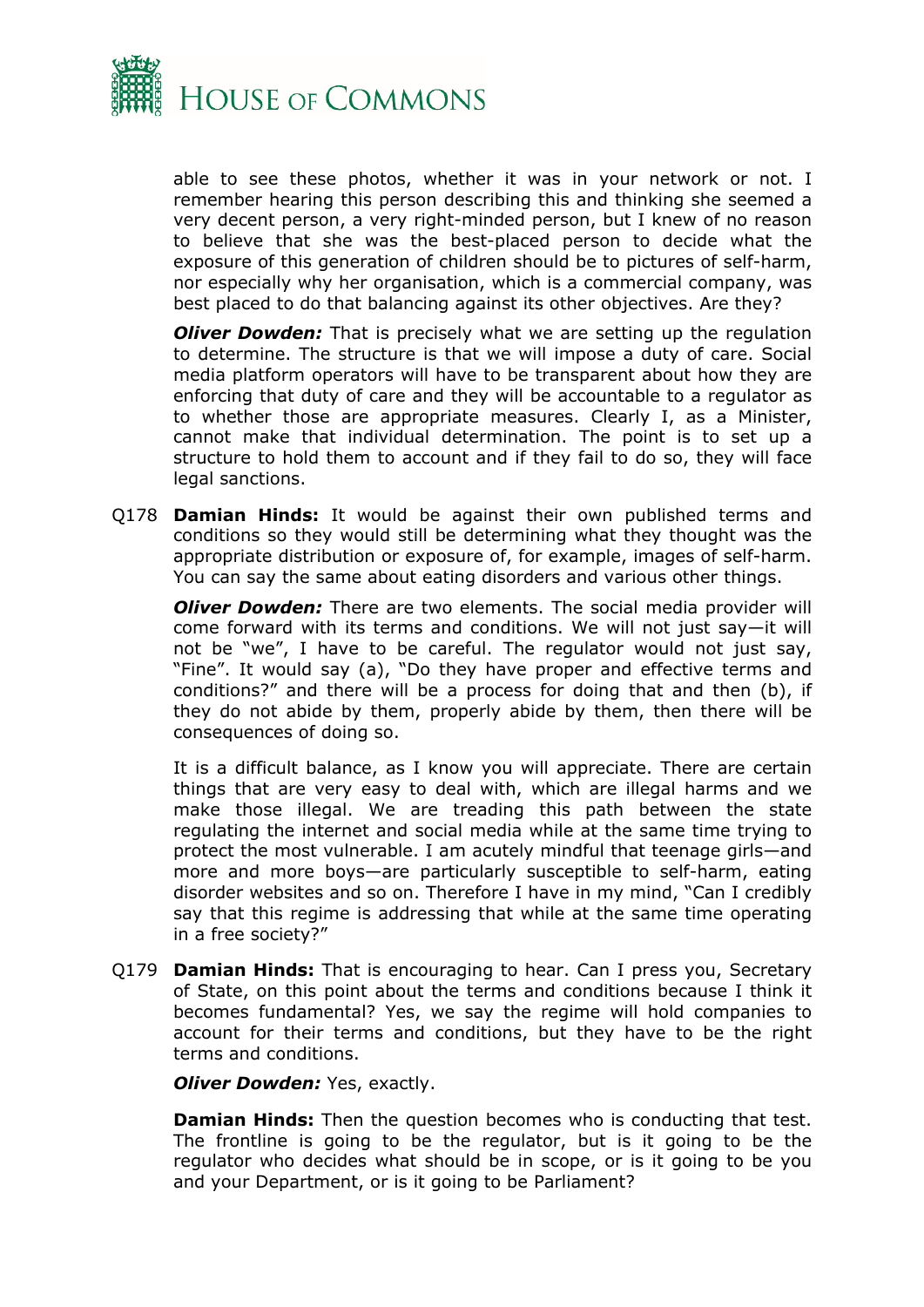

*Oliver Dowden:* Again, if you can take the "minded to" with the appropriate caveat, the way we would resolve this is we would, through secondary legislation to be approved by Parliament, define particular specific areas of legal but harmful activity that we would particularly want attention to be paid to. We would take advice on that clearly from the regulator and others. Ministers would make those recommendations and Parliament would approve them in the normal way with the SI process.

Q180 **Damian Hinds:** Can I take you through another example? We had TikTok at this Committee recently. It admits that at a period in its history it had a policy that essentially downgraded LGBT content and took action against certain content depicting people with disabilities. It said it had changed that policy. It is also alleged it has a policy—this matter is contested—of taking action against content that distorts a view of some other country's history, an example given is the events in Tiananmen Square or ongoing issues with Taiwan. You might say the former category—LGBT and disability content—would be illegal because those are protected characteristics, but clearly being a member of the Chinese Communist Party is not a protected characteristic one way or the other.

Should it be in scope for the consideration of what constitutes an online harm if you have a social media platform that tries to skew political discussion?

*Oliver Dowden:* Again without knowing all the details of it, I think that starts to stray into the area of misinformation and disinformation, which is clearly a harm that we would seek to identify.

Q181 **Damian Hinds:** More generally, if you end up with social media algorithms that give preference to content that tends to frighten, disgust or shock, which lets falsehoods spread more quickly than truth and generally deepens divisions in society and politics, even if no law has been broken along the away, is that a legitimate area for the legislation and for the regulator to be concerned with?

*Oliver Dowden:* Certainly transparency around such algorithms is a very important part of it, understanding what has happened and the appropriateness of it. What I am slightly careful of in this is that there are two steps. First of all, this has to be confirmed as agreed Government policy and announced in the appropriate way. Then within that we will have mechanisms to identify specific categories of harm and for Parliament to be engaged with that process. However, I think all the points you are making are wholly legitimate points about areas of concern.

Q182 **Damian Hinds:** While I have the conch, as it were, can we turn to more direct immediate threats to children in particular on the internet, some of which has been particularly prevalent during this pandemic for reasons we understand. The UK Safer Internet Centre, I understand, relies partly on EU funding, which obviously will expire as other EU funding streams will. When that expires, will you continue the funding of the Safer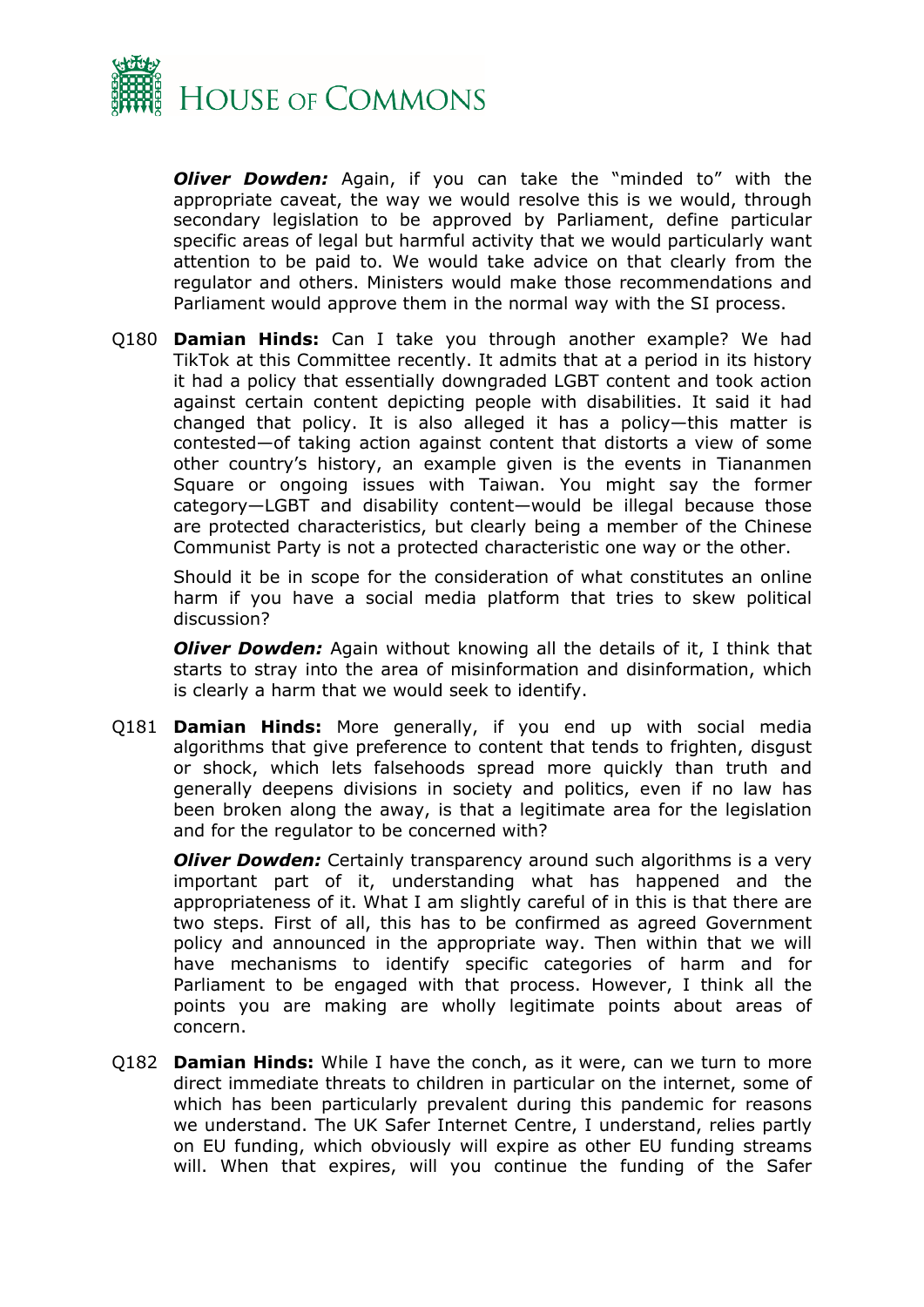

Internet Centre?

*Oliver Dowden:* Clearly we are going through a spending review process with the Treasury. The default assumption I am working on is to seek to continue funding where things have received that EU funding. However, as you all know, that is all subject to ongoing discussions as part of the spending review process.

Q183 **Damian Hinds:** Finally from me, I am sure you will have seen the article in this morning's *The Telegraph* on gaming disorder. It reports on a meta-study, bringing together previous studies. It works out that the number of people with gaming disorder now apparently is estimated as being higher than the number of problem gamblers. I am not saying that makes it a bigger problem than problem gambling but it is of wider prevalence. Is this something your officials at DCMS are working with Department of Health officials on, to come up with an approach and an integrated plan?

*Oliver Dowden:* I am afraid that, mainly because I was preparing for this Select Committee, I did not have my usual chance to read *The Telegraph* so I have not seen that specific article. However, I think it raises important points and, if I may, I will follow up with you by letter on that point.

**Damian Hinds:** Thank you.

Q184 **Alex Davies-Jones:** To touch on TikTok and online harms again, as my colleague said, we questioned them last month and discussed some of their policies that do discriminate against LGBT, disabled people and many more, and body positive content. If the company decided to reintroduce these policies would not your online harms legislation, as it is currently proposed, require them to continue discriminating against people in this way if it was in their terms and conditions?

*Oliver Dowden:* First of all, and further to Damian Hinds' point, clearly those sort of things, if they are infringing on protected characteristics, are covered by existing anti-discrimination laws so they are illegal. They fall within that category and are covered by the law already.

In terms of the things that are legal but harmful, that is the whole point of how the regime was set up. They have to abide by their terms and conditions. I am acutely aware that the terms and conditions cannot just be 'fig leaf' terms and conditions. For example, in relation to antisemitism, as ever with these things there is clear illegal anti-semitism and there are things that tend towards anti-semitism across the board on this challenge. I would certainly be looking as we design—you will see this in the proposals as we develop them—to address exactly that point, to ensure that they were genuine—particularly for the largest social media companies that have the resources to be able to do so, TikTok would clearly be an example of that—and that they have meaningful terms and conditions that address those kinds of harms.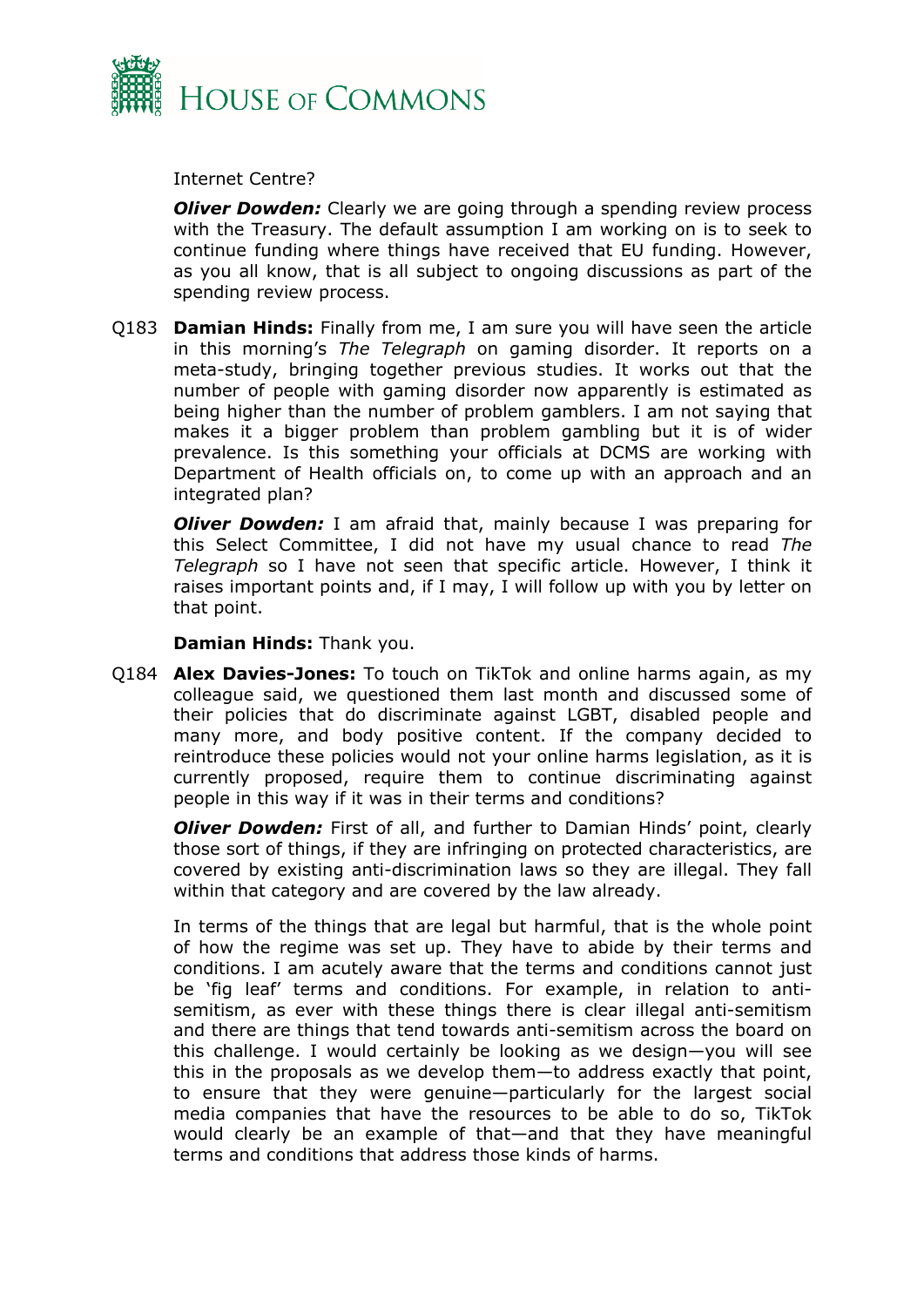

Q185 **Alex Davies-Jones:** That is good to hear. However, would the online harms legislation, as it is currently proposed, empower the regulator to take action against policies such as those or those that could encourage political censorship, which I know TikTok has been accused of?

*Oliver Dowden:* Ultimately the regulator will have sanctions and those sanctions would be in the form, initially, of fines. Again, I do not want to go into every last detail of the online harms legislation, but appropriate sanctions would flow from that.

Q186 **Alex Davies-Jones:** What is your response to the claims that some of the content on TikTok and other platforms—I do not want it to seem like I am specifically picking on TikTok here—glorify domestic and sexual violence?

*Oliver Dowden:* If that is the case, it is appalling, and that is yet another example of the reason why we need to bring forward online harms legislation.

It is worth noting we are not sitting on our laurels while it is going on. In relation to child grooming, abuse and all those other things we continue to engage very intensively with social media companies to see what further measures they should be taking.

Q187 **Alex Davies-Jones:** When were the last meetings you had with them on these issues, and also the Home Office?

*Oliver Dowden:* The Home Secretary and I have engaged a lot. I will have to write back to you on the exact timescales, but the Home Secretary and I have engaged extensively with social media companies in relation to child abuse images and exploitation. I meet regularly with social media companies, which is always on my agenda. My colleague, Caroline Dinenage, does this on an even more frequent basis. With your permission, I am afraid I do not have the dates to hand; I will have to write back to you to provide details of that.

**Alex Davies-Jones:** Thank you, yes. I would appreciate that. Especially in light of the Domestic Abuse Bill that is currently making its way through Parliament, I think it is really important that those discussions are had with social media companies and the Home Office. Thank you.

*Oliver Dowden: Of course, I completely agree.* 

**Alex Davies-Jones:** Thank you, Chair. No more questions from me.

Q188 **Chair:** Thank you. That is five letters you owe us now.

*Oliver Dowden:* Very detailed questioning. With your permission, maybe they could be one letter with five paragraphs.

Q189 **Chair:** Secretary of State, one very quick follow-up before I move on to Damian Green, do you believe the scope of planned online harms legislation has expanded or contracted since you came into post?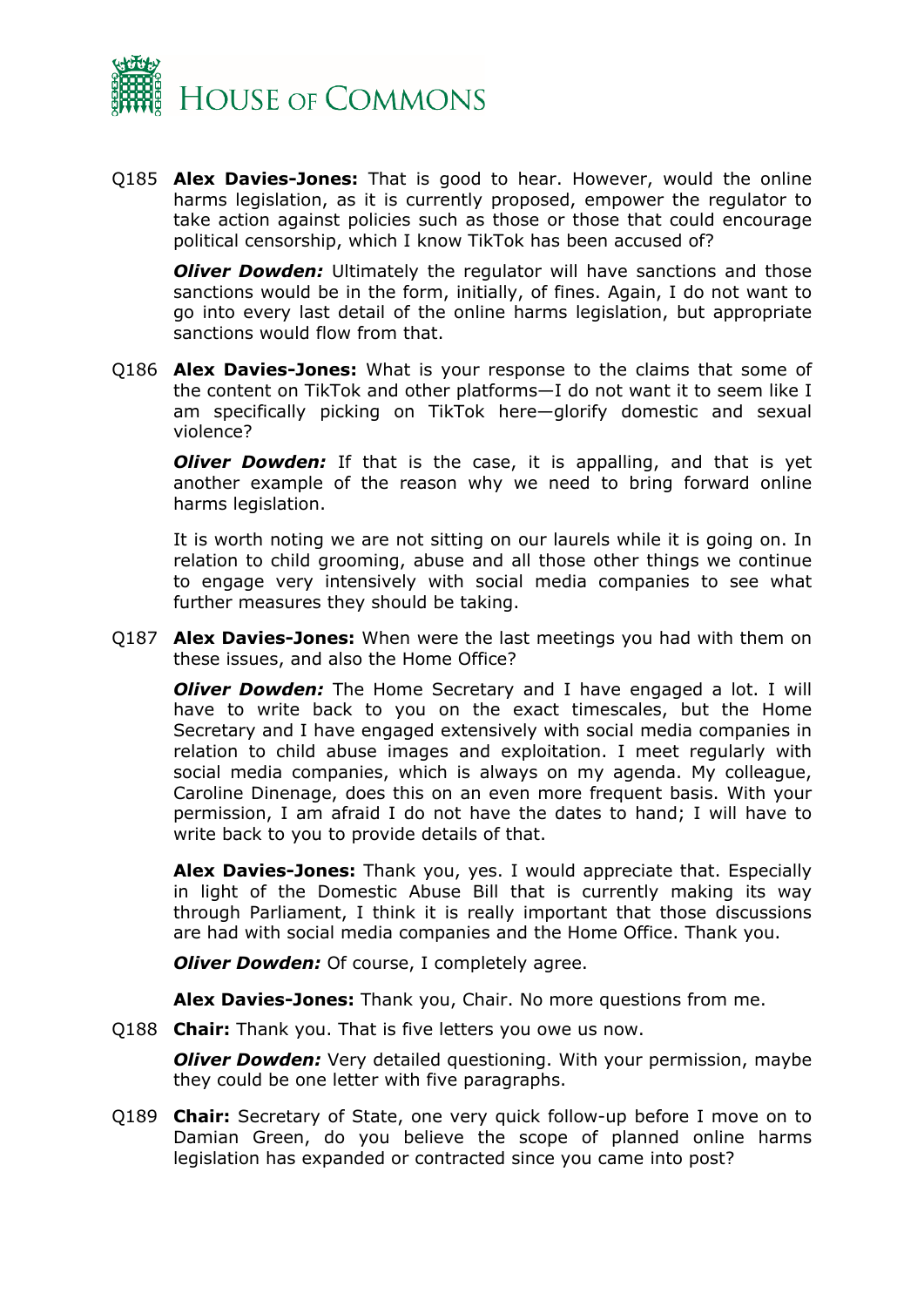

*Oliver Dowden:* It has both expanded and contracted in the sense that what I have sought to do is to minimise the level of unnecessary regulation. For example, in relation to SMEs that are not really social media companies that could inadvertently be caught—the classic example I use is a small cheese retailer, the comments underneath there, while at one point technically could have been covered by online harms I do not think that is a realistic threat—we have sought to carve out exclusions there. At the same time I am looking to expand, for example in relation to ensuring there are genuinely tough penalties so that this has a meaningful impact on, for example, very large players.

**Chair:** Thank you.

Q190 **Damian Green:** Secretary of State, you prioritised obtaining data adequacy with the EU, how is it going?

*Oliver Dowden:* We continue to have constructive discussions with the European Commission. The reality of it is I suspect it is inextricably also bound up with wider trade discussions. My starting point—I hope this is the starting point of the EU—is we are currently data adequate. Since we have left the European Union and entered the transition period we have not changed any of our laws so there is no reason why at the end of this year the EU should not accept we are data adequate and deem us so. There is absolutely no reason not to because we have not changed one single law. I appreciate that through this process, now that we are a third country, the EU will want necessary assurances and we are working with it to go through that.

Q191 **Damian Green:** One of the things we keep hearing in other contexts is the necessity for no-deal planning. Everyone hopes we get a deal, but that seems perfectly reasonable, particularly at this late stage. Therefore what contingency plans do you have if we do not get one?

*Oliver Dowden:* The risk here initially, as you will know, lies with EU to UK transfers. Our first and biggest contingency is to unilaterally declare the EU as data adequate so there will be no restrictions on companies or public bodies in the United Kingdom transferring data to the European Union, and of course there is a two-way flow with this. In respect of companies and organisations transferring data from the EU to the UK, standard contractual clauses are the best way of achieving that. That is to say that they insert a clause, and we have standard wording for that, which says they are complying with EU data requirements and in that way they will be compliant.

Q192 **Damian Green:** What happens on 31 December if we do not have one? Will data continue to flow both ways as it has done?

*Oliver Dowden:* Yes, certainly in respect of those companies that have taken necessary steps to ensure that they have those standard contractual clauses it will flow completely normally. Of course we are working to step up that engagement and indeed we are working with the devolved Administrations, with Government Departments, public bodies,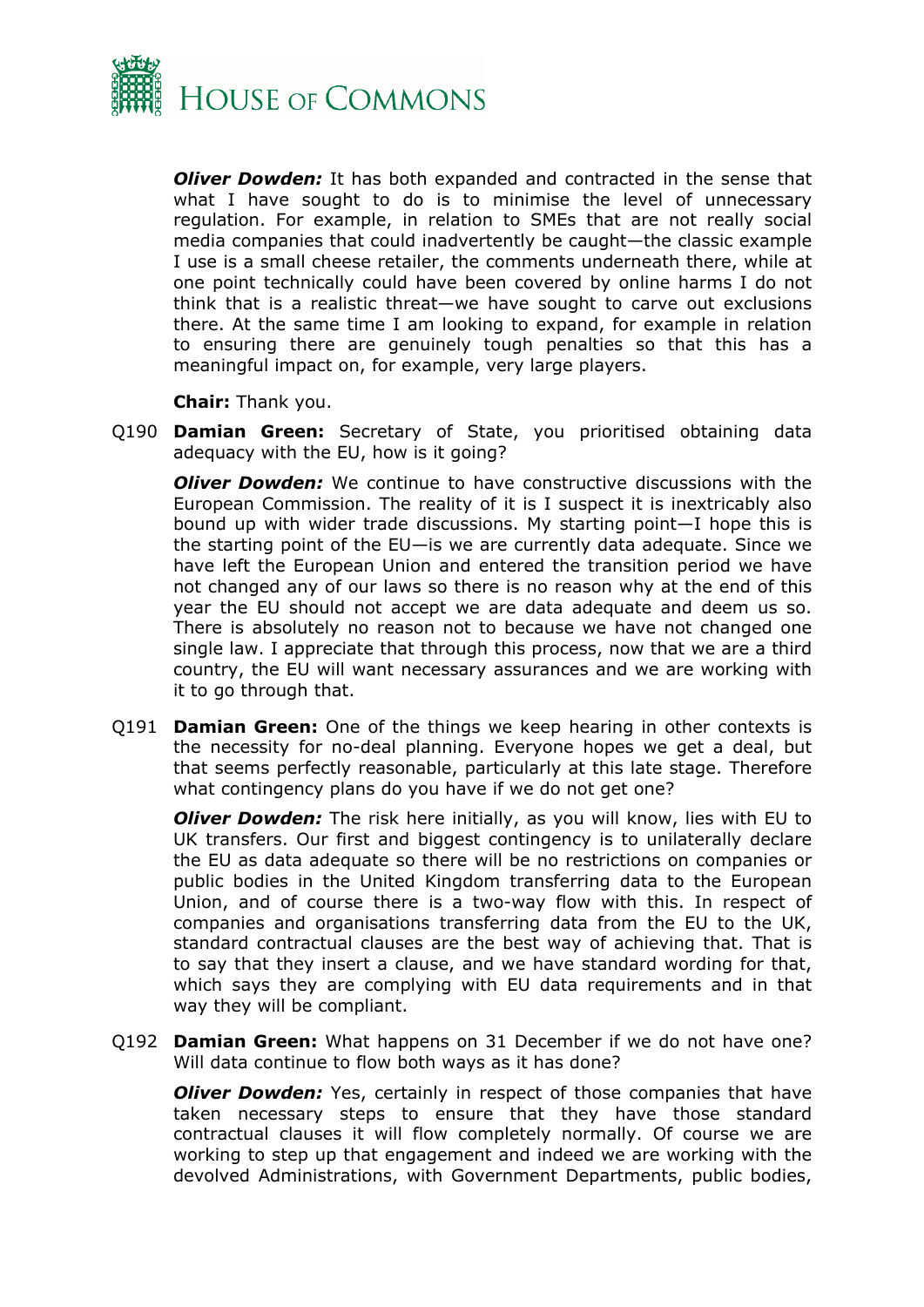

arms-length bodies and through there to businesses to make sure as many of them do that as possible. If they do not have those clauses the companies concerned will be transferring at risk and it will be up to individual data authorities, the equivalent of the ICO, in each member state as to what steps they deem necessary to take in relation to those companies that have transferred data without data adequacy being achieved. I would not expect a cliff edge but, in the end, there is an asymmetry there because clearly I, as a UK Government Minister, do not control the activities of member state regulators.

Q193 **Damian Green:** Sure, but that must put a huge amount of business uncertainty for a lot of very important companies. Are they not beating a path to your door?

*Oliver Dowden:* Yes, and I want more of them to beat a path to my door and we are doing more and more to engage with them. Indeed, I think the larger companies, as is often the case, are better prepared. If they insert those standard contractual clauses, that is sufficient mitigation to deal with this risk.

Q194 **Damian Green:** Can I have one more question, Chair, on a different subject? One of the successes in recent years has been the Music Export Growth Scheme. I know the industry is worried that it might disappear in a post-Covid world where the Treasury is perhaps looking for every last penny. Do you still support the scheme and hope it continues?

*Oliver Dowden:* Yes, we continue to support it. Clearly it is a tough spending round and we are going through it. In fairness to the Treasury, Treasury Ministers and the Chancellor in particular, what he appreciates as I appreciate and I know members of this Committee appreciate—is that, particularly in respect of the cultural and creative industries and digital and tech, DCMS is responsible for the two biggest growth areas in the country. It will be those jobs of the future that will be generated so the Treasury has shown a willingness to invest to support that, whether that is creative industries and film tax breaks, or whether it is in relation to the Culture Recovery Fund. There has been a willingness to make that investment.

#### **Damian Green:** Thank you.

Q195 **Chair:** One very quick follow-up on that. You stated in the answer to Damian there was no reason for us to be incompatible with the EU in terms of digital services. We heard yesterday from Dr Chen from Nottingham University. He stated very clearly that the 2018 immigration law effectively made us incompatible with the EU in terms of visa and visa data. What do you have to say to Dr Chen? He was very, very adamant that we would find it very difficult to effectively be compatible.

*Oliver Dowden:* The process of these discussions with the Commission is to iron out those sorts of issues. The point is, as we sit here today, we are data adequate courtesy of the transition period. We are data adequate in the middle of October. We were data adequate on the day we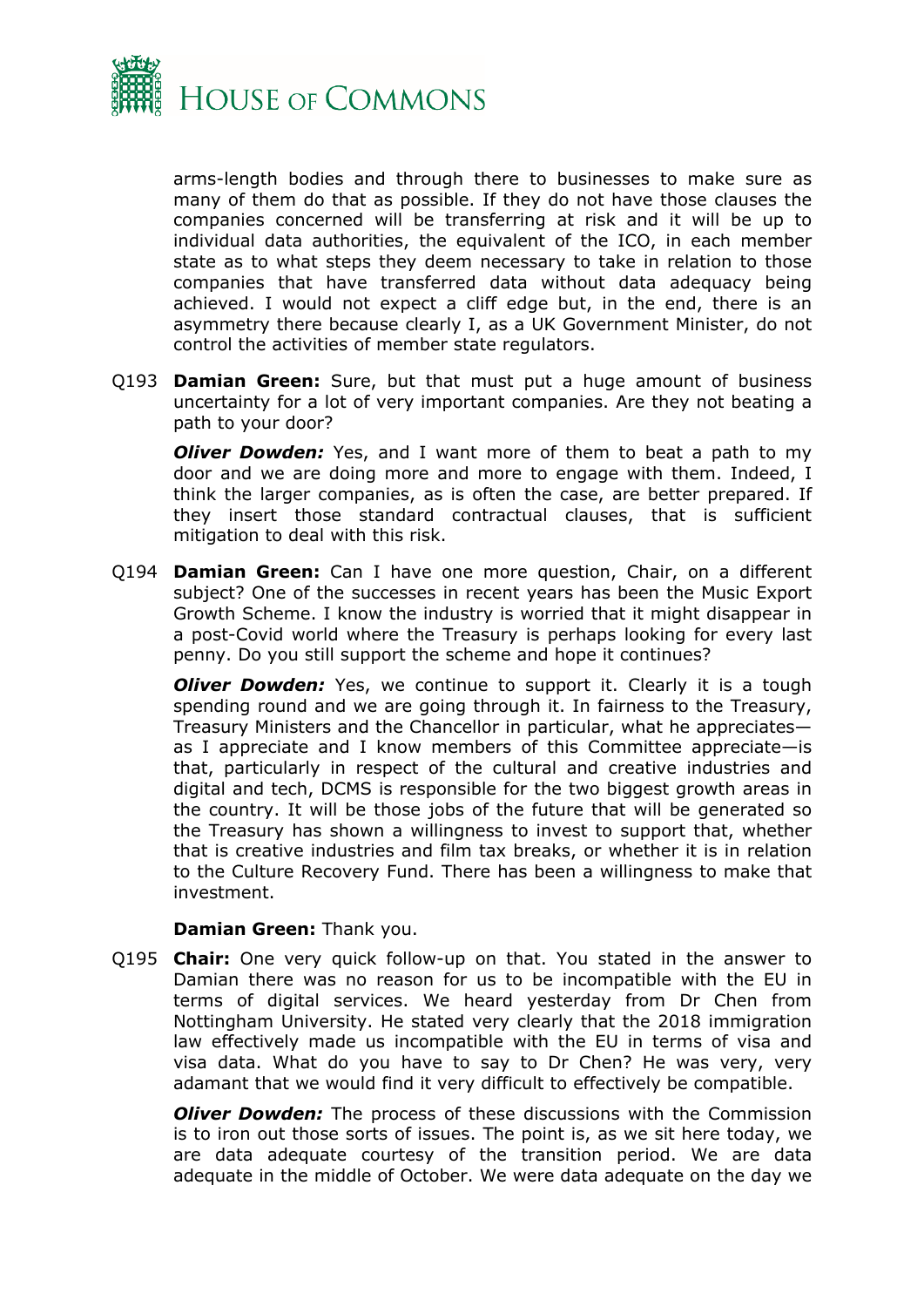

left the European Union. We have not changed anything. Therefore, the assumption should be that we are data adequate going through.

I appreciate the Commission will have concerns and as those issues arise we are happy to work with it to provide the necessary reassurances to address those issues. However, the first and principal position is if we are data adequate now the switchover and mere act of formally ending the transition period and becoming a full third country should not be the thing that shifts us from being data adequate to not.

Q196 **Chair:** Secretary of State, Dr Chen was arguing effectively that what has happened is since we started this process—this never-ending process of Brexit—we have effectively changed our laws, which means effectively we have now become out of sync in terms of data with the EU. That is what he is saying.

*Oliver Dowden:* We made those changes in the context of being subject to EU law so, unless those changes were contrary to EU law, and there has not been enforcement action on them, then we continue to be data adequate, if you see what I mean.

Q197 **Kevin Brennan:** One of the bedrocks of that success you talked about around the creative industry sector, the music industry and so on is the BBC. It has a hugely positive gravitational pull in that direction, almost accidental intervention, which has been incredibly successful for our country.

We had the new director-general in front of us, Tim Davie, recently. He seemed to most of the Committee a pretty sensible, pragmatic former Conservative Party activist, and I think we were all quite impressed with him. What he said about this consultation on decriminalisation, which some people had thought he might give way on, was that it did not pass the logic test. What is your reaction to that?

*Oliver Dowden:* I have discussed this at length with the directorgeneral. I think it was right that we conducted this consultation on decriminalisation. I do think there are major challenges around decriminalisation that we can continue to consider, and we will publish our response to the decriminalisation consultation.

I am concerned that in doing so, were we to choose to do so, we do not send a signal that it is acceptable not to pay your TV licence. I would be concerned about sending signals around non-payment. There are wider questions around the funding of the BBC from 2022 to 2027, and again, we have to consider those points as well.

Q198 **Kevin Brennan:** Am I wrong in sensing in your answer that you are preparing to push back on No. 10 on this, against Dominic Cummings and those whose agenda this is, simply because decriminalisationis a misnomer, isn't it? It will not stop people from having to pay their licence fees, instead of what happens in practice, which is that nobody goes to prison for not paying their licence fee. Sometimes people are imprisoned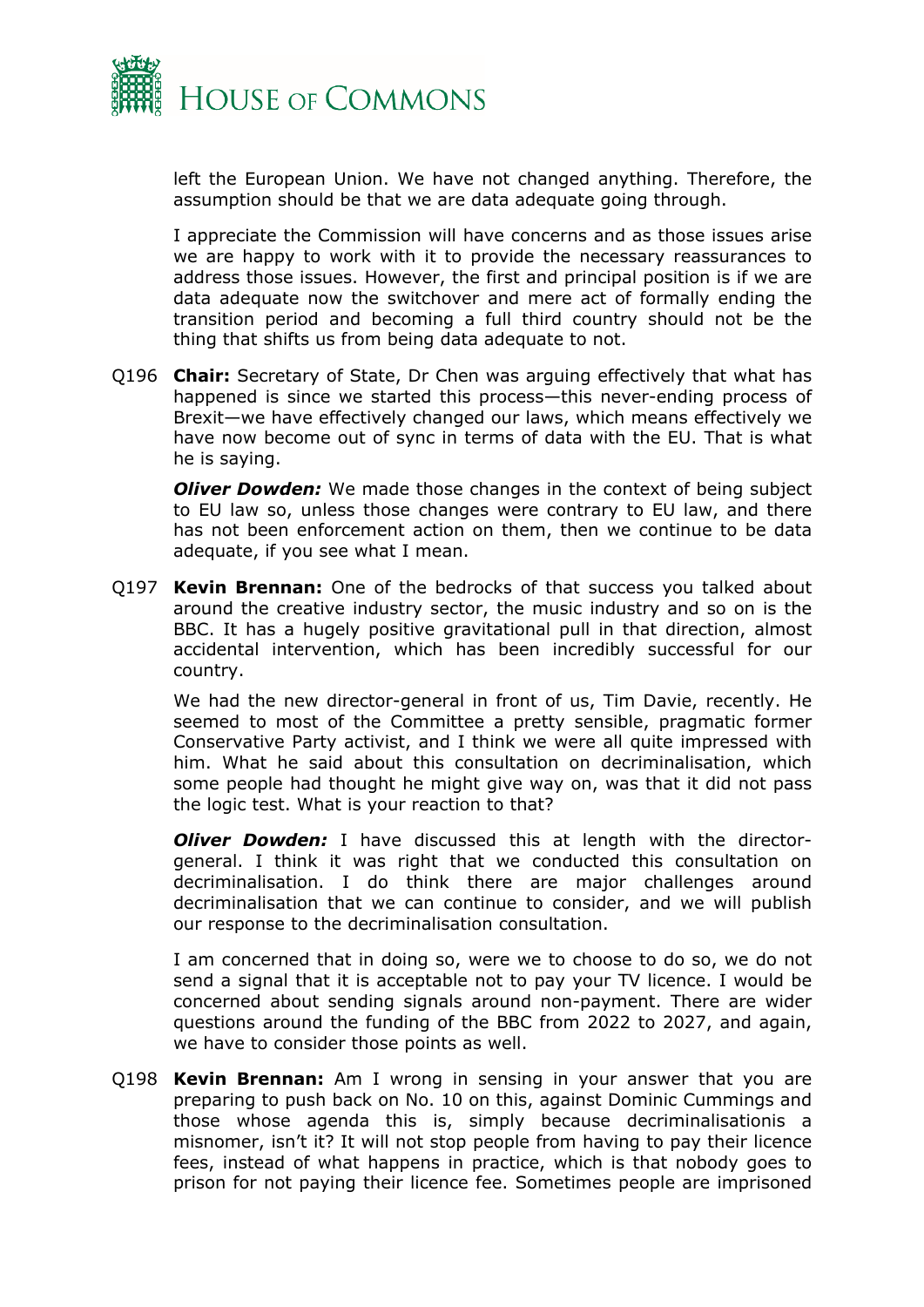

for refusing to pay all sorts of fines, and the licence fee might be included in that, but in practice that is not what happens.

In practice, what would happen if you went down this route is you would have bailiffs knocking at people's doors because they had not paid their licence fees. Am I wrong to sense that having looked at the facts—and it is the right thing to do, as Secretary of State—you are coming to the conclusion this is probably not a route you want to go down?

*Oliver Dowden:* First of all, I would take issue with the characterisation of this somehow being a Dom Cummings agenda. I have conversations with him about many things; I have never had a conversation with him once about the BBC or decriminalisation or anything else like that, and this—

Q199 **Kevin Brennan:** Who has been driving it, then?

*Oliver Dowden:* We announced a public consultation on this because there are legitimate questions about whether people should ultimately face a criminal sanction. I accept the points you are making have been well made during the consultation. It is not the case that you go to prison straight away if you do not pay your TV licence. It is at the end of a long process. I think it was appropriate that we looked at that.

Government are now considering their response, but the issues you have raised are legitimate concerns that have been expressed during the course of this consultation, and we will weigh those up in making a determination.

Q200 **Kevin Brennan:** I am just trying to understand that a little bit further. I accept your explanation, but if it is not from Dominic Cummings and from No. 10, how did this whole thing come about? It was not in your manifesto. It suddenly emerged when Nicky Morgan was temporarily Secretary of State after the election, and it was announced. It came out of the blue almost. It looked as if it were a signal of a full-frontal attack on the BBC.

*Oliver Dowden:* I am afraid I cannot account for a decision in that sense that was made by my predecessor, and I am sure she would have given evidence to this Committee as to the nature of that decision.

As Secretary of State I will consider the outcome of that consultation and determine the next steps. I think there are legitimate reasons for doing so, because it is a very legitimate question to ask about whether you should ultimately have a criminal sanction. There are, of course, many, many other big decisions that we have to take around the BBC, not least the licence fee settlement for 2022 to 2027.

Q201 **Kevin Brennan:** Yes, that is much more important, but this would cost £200 million a year to the BBC, so it is not a small matter.

*Oliver Dowden:* Part of the consultation is to understand those figures and make an appropriate judgment.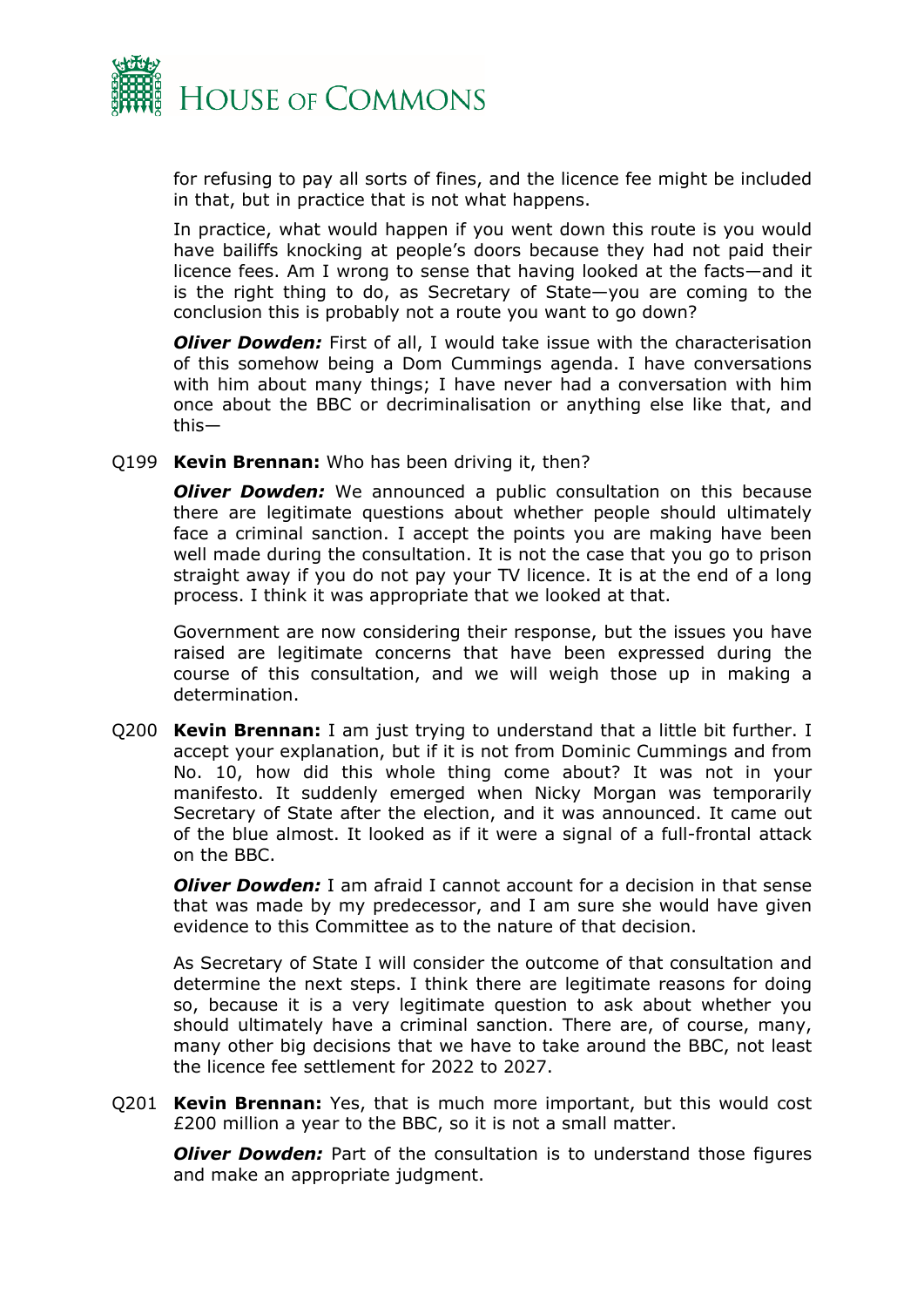

Q202 **Kevin Brennan:** I hope I am right in sensing in my water that you might be going down the pathway of rejecting this particular proposal.

Can you tell the Committee when you are likely to be able to publicly say what you are going to do about that? It is a cloud hanging over the BBC at the moment.

*Oliver Dowden:* I hope to do so in relatively short order. I am conscious of giving promises that I do not—

Q203 **Kevin Brennan:** You said you would do it by the end of the year. Do you stick to that?

*Oliver Dowden:* Yes, I stand by that. Yes, I stand by that.

Q204 **Kevin Brennan:** Can I just ask you about your plans to tackle obesity by restricting advertising on television? Why are there no penalties for online breaches of this kind? Will you at least give public service broadcasters and others who are in advertising the assurance that if you do this sort of thing for broadcast advertising, given that online advertisers are direct competitors with the broadcasters, you will make sure that they are subject to exactly the same restrictions?

*Oliver Dowden:* The short answer is yes, and that is a very important point. At a time when traditional broadcasters are under revenue pressures, I do not want to accentuate a trend by creating a disparity over that. We would seek to implement any measures concurrently.

Q205 **Kevin Brennan:** One tiny, short question, Chair, with your indulgence, moving back on to the football question. Cardiff City, which is located in my constituency, was in touch with me yesterday in relation to this. Apart from the Security Council of the United Nations-type aspect of this proposal—ie that you create a club that has a veto over decisions elsewhere in football—that was floated by Manchester United, what was wrong with the proposal?

*Oliver Dowden:* That was my principal concern, and I think it is a pretty fundamental concern because it completely restructures the sport and, in doing so, pre-empts a fan-led review and all those other measures. That, in turn, has quite profound consequences in terms of locking in a small group of clubs at the top. It changes the incentives—the way, for example, broadcasting revenues are split is different—and I think it could have consequences for the competitive elements lower down.

My underlying point with this is: why on earth now, when we have this immediate crisis facing football, are we debating something instead of dealing with the main issue? It just feels to me a massive distraction. It does not feel to be where fans are and others.

Q206 **Clive Efford:** Can I just follow up on that? The Premier League is a company of 20 shareholders that are the 20 clubs in the Premier League. What is being proposed may fundamentally change the way the Premier League runs its own affairs, but it certainly does not fundamentally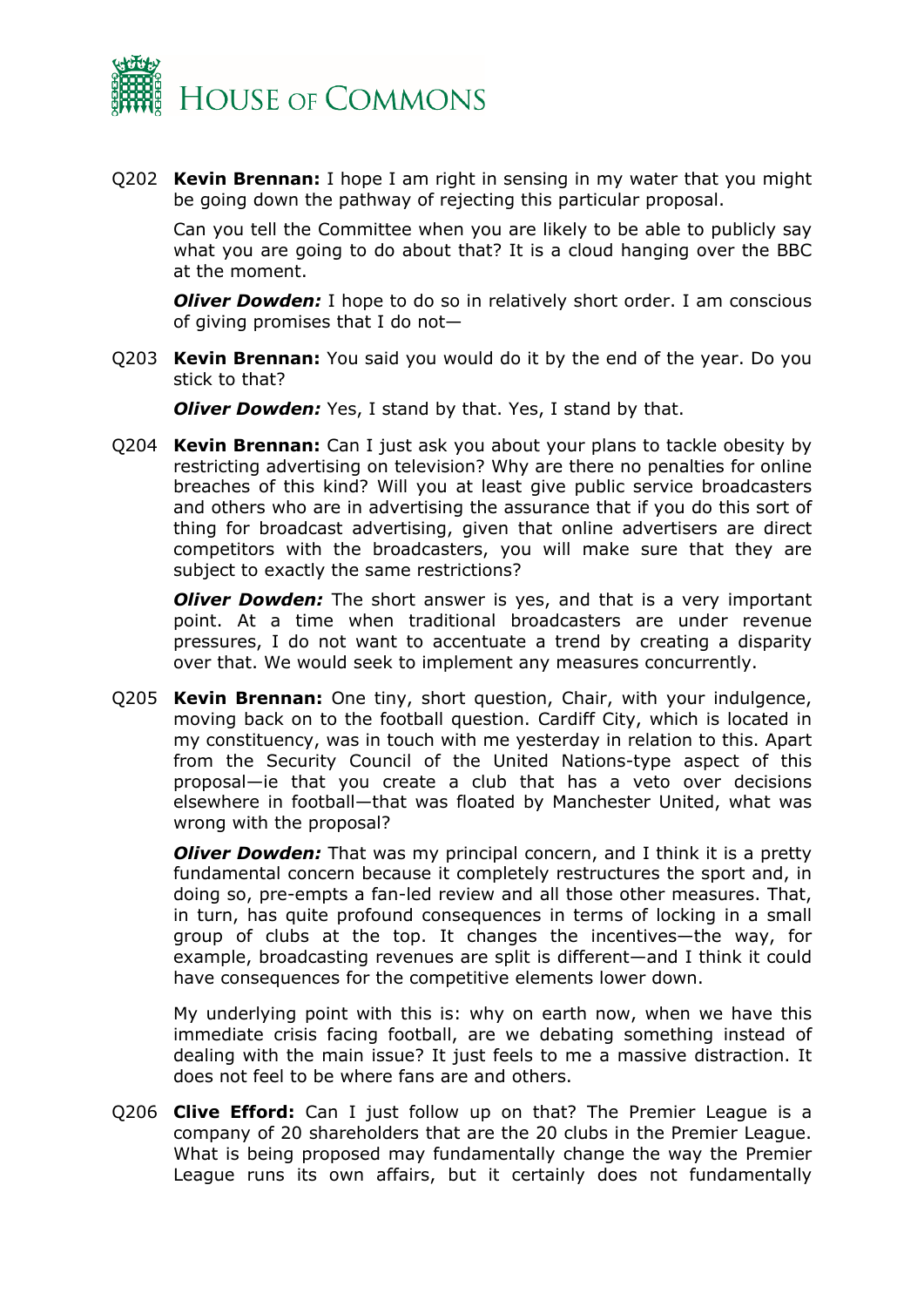

change the way that football is governed.

What it does do—I am not suggesting this is the right way forward in its entirety—for the first time is put a financial package down, initially £250 million to assist the English Football League in these circumstances, and then it offers 25% of TV revenues in perpetuity going forwards. That is paydirt for the English Football League and puts it for the first time in many years on a sound financial footing. It is not something that can be set aside without being given proper consideration. It is not true to say what is being put on the table fundamentally changes the governance of football. It may change the way the Premier League manages its affairs, but it does not fundamentally change the governance of football.

*Oliver Dowden:* I am not sure I agree with that characterisation. I think it is a pretty profound change to the nature of football. I am afraid I may have to disagree with you on that.

Q207 **John Nicolson:** Secretary of State, can I ask you how you would define the word "trousering".

*Oliver Dowden:* I assume that you mean taking money and putting it in your own pocket. I guess that is what you mean by that, Mr Nicolson.

Q208 **John Nicolson:** Yes. It is not a word that I use myself, but at the last culture questions on the Floor of the House, I asked your Minister why the UK Government was withdrawing us from Creative Europe. I know Ministers sometimes wriggle a bit when they are asked to answer direct questions. I thought it was a perfectly reasonable question, but instead of answering it, she responded and accused Scots of trousering arts cash. She specifically said that £97 million in cultural recovery package money had gone to Scotland and only £57 million had been spent, and then she turned with a dramatic flourish—I know you dislike those—and said, "What has happened to the rest of it? Have they trousered it?" Do you think that is appropriate?

*Oliver Dowden:* I think my colleague was raising a legitimate question to which, to the best of my knowledge, I have not received an answer. Perhaps you may be able to put some pressure on the Scottish Government to account for the difference between the £57 million and the £97 million.

**John Nicolson:** No, no, there is no need, Secretary of State—

*Oliver Dowden:* I am very interested to see how that money is being spent. Perhaps, if the Scottish Government are forthcoming with that, then that would be useful to see.

Q209 **John Nicolson:** Sadly, Secretary of State, your staff are not keeping you up to speed on this. The Scottish Culture Secretary, Fiona Hyslop, immediately responded by giving a breakdown of exactly what had been spent and what had been allocated, which showed that more than £97 million had been spent. Your Minister was wrong, and several weeks later you are not up to speed on this, which is disappointing.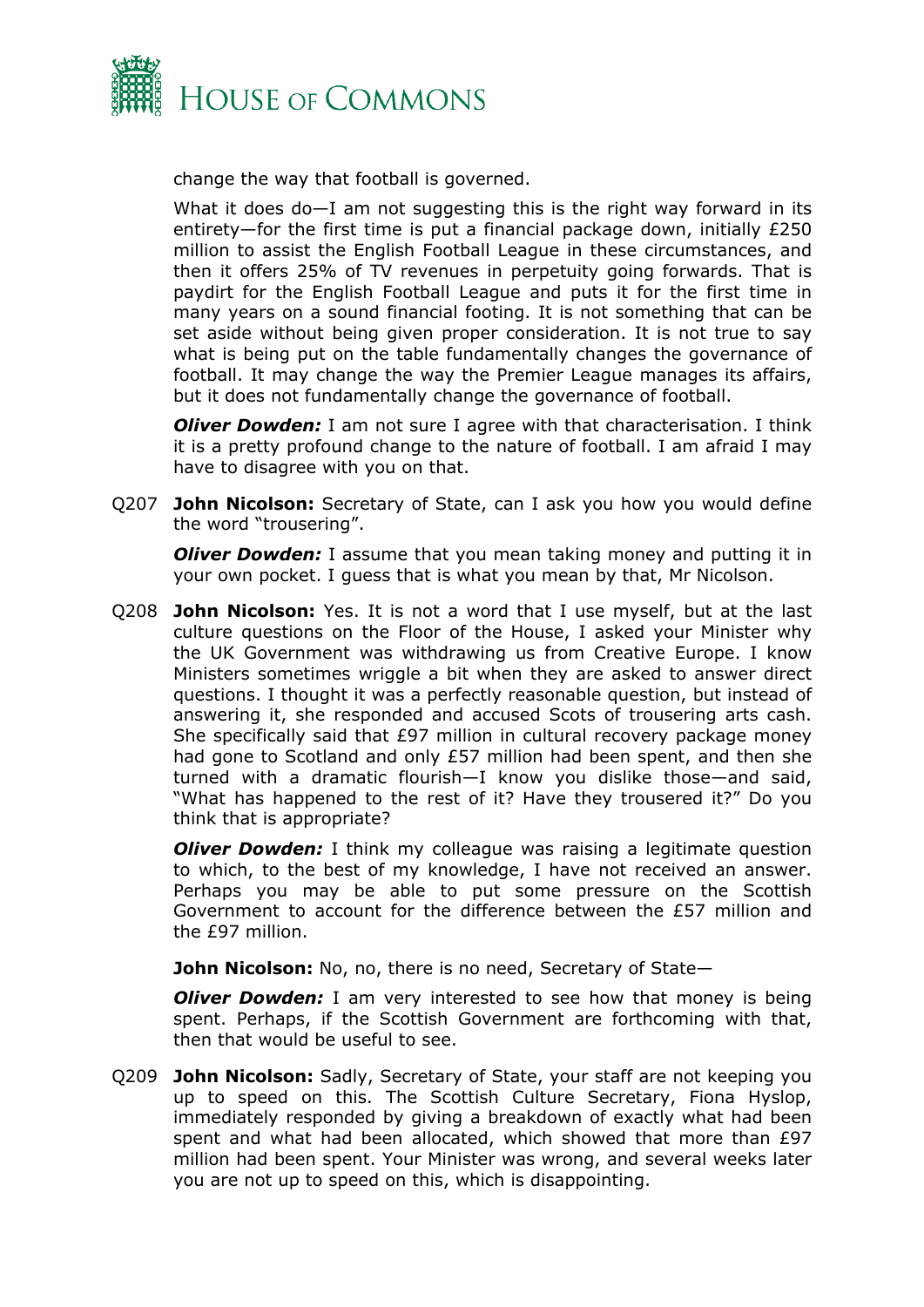

*Oliver Dowden:* I do not believe that is the case. I was briefed on this just yesterday. Unless the letter was—

Q210 **John Nicolson:** You do not believe the Scottish Culture Secretary has announced where the money has been spent?

*Oliver Dowden:* We will come back to you on that point, but I have not seen compelling evidence of how that specific—remember, this is £97 million worth of Barnettised funding for culture. This was new money, the new projects beyond the £57 million, the ones that were being funded. I am happy to stand corrected if there is that evidence.

Q211 **John Nicolson:** I will be delighted to correct you, as, I am sure, will the Scottish Culture Secretary, but let's return to the notion that the money might have been stolen. Do you think that is an appropriate answer for your Culture Minister to give on the Floor? It really debases debate, Secretary of State, to indulge in this sort of foolishness.

*Oliver Dowden:* I think you are asking me to act as Mr Speaker. I think this is a point of order, and perhaps I might advise you, Mr Nicolson, to raise it as a point of order on the Floor of the House.

Q212 **John Nicolson:** I completely agree with you. I wrote to the Speaker about this point, and he advised me to seek an apology from your Minister, and if she did not apologise, to raise it on the Floor. I have written to her; she has refused to apologise and has not responded. I will be raising it as a point of order, so I take your point.

Perhaps you could just answer my question very briefly, the question that she did not answer. Why are you pulling us out of Creative Europe?

*Oliver Dowden:* Because now that we have left the European Union, we will make appropriate arrangements to suit the United Kingdom. As part of the spending review process, we are working through how we can use this money to support the United Kingdom and indeed the whole of the United Kingdom. There is much we can work together on.

If you look at the creative industries, there are huge opportunities for us to work across the four nations of the United Kingdom. Think, for example, of the film industry, where there are huge strengths in Scotland, there are huge strengths in Wales, and of course there are huge strengths in England, for which I have responsibility. There is an opportunity to be more outward looking and global in relation to what we do. This is about saying we are no longer part of the European Union. We had this effectively imposed on us, in the sense that it was part of a project that suited the needs of all the members of the European Union. Instead, let's take this opportunity to develop something that suits the needs of the four nations of the United Kingdom.

Q213 **John Nicolson:** You know, of course, that it is not a requirement that we be in the European Union to remain in Creative Europe, though? You know that?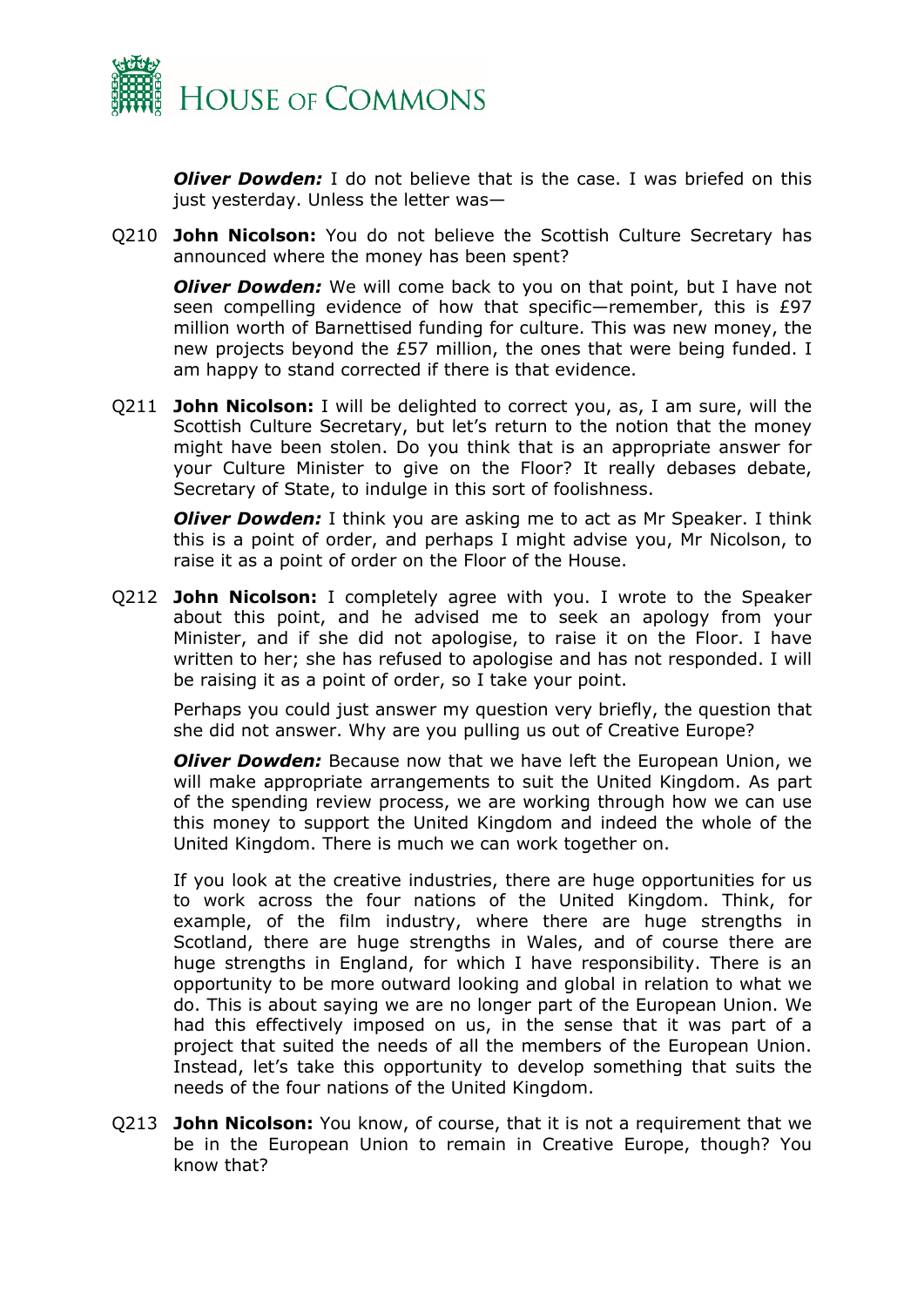

*Oliver Dowden:* Yes, of course I do.

Q214 **John Nicolson:** Yes, because Norway and Ukraine are in it, for instance, so it just seems another bit of excessive Brexiteering to me.

Let's turn to the BBC, however. Older people rely on television for companionship, as we all know. In particular, during the current crisis, according to Ofcom, 92% of those aged over 65 relied on the BBC for their news. Do you understand and recognise the pain that you brought on the very oldest and most vulnerable in society by forcing them to pay for their TV licences?

*Oliver Dowden:* That was a decision taken by the BBC with which we did not agree. We made that very clear and continue to do so.

Q215 **John Nicolson:** Yes, but you knew there was a consequence of forcing the BBC to adopt a social policy. You were warned that this would be the consequence at the time. I remember raising it on the Floor of the House. Many of your own Conservative Back Benchers deplored the decision, and you were warned repeatedly as a government that the result of forcing the BBC to take on this huge social policy—it was very foolish of Lord Hall to agree, I know, but none the less he did—would result in huge cuts in BBC News, which has happened, and it would result in pensioners being forced to pay for this because the BBC clearly could not afford it. You knew what was involved. It is causing enormous pain, and it is something that you, as a government, are responsible for.

**Oliver Dowden:** Mr Nicolson, you almost pre-empted my answer, which is the then director-general, Tony Hall, welcomed this settlement and accepted that it was a reasonable settlement. As part of that settlement, the BBC made the decision not to fund the licence fee for the over-75s. That is not something with which the Government agreed, and it was not imposed on the BBC as a condition of that settlement.

Q216 **John Nicolson:** It was really, because previous Conservative Governments had tried to do it, and the only way the BBC had managed to stave it off was by threatening the mass resignation of the board, something that Tony Hall was not prepared to do. I think he enjoyed his position too much. Everybody who was party to those negotiations warned you, as a Government, that the end result—no matter how much you try to blame the BBC—of the imposition and the settlement that you reached was that the over-75s would be forced to pay for their own TV licences. It was your Government's policy, and it is causing a lot of hardship to old folk who rely on their televisions.

*Oliver Dowden:* We can go around in circles on this point that this was a decision for the BBC with which the Government disagreed. The position could not be clearer.

Q217 **John Nicolson:** Yes, but you did know that this would be the result. It is all very well to be party to a bit of unpleasantness and then say, "I really disagree with the results of my own actions", but the Conservative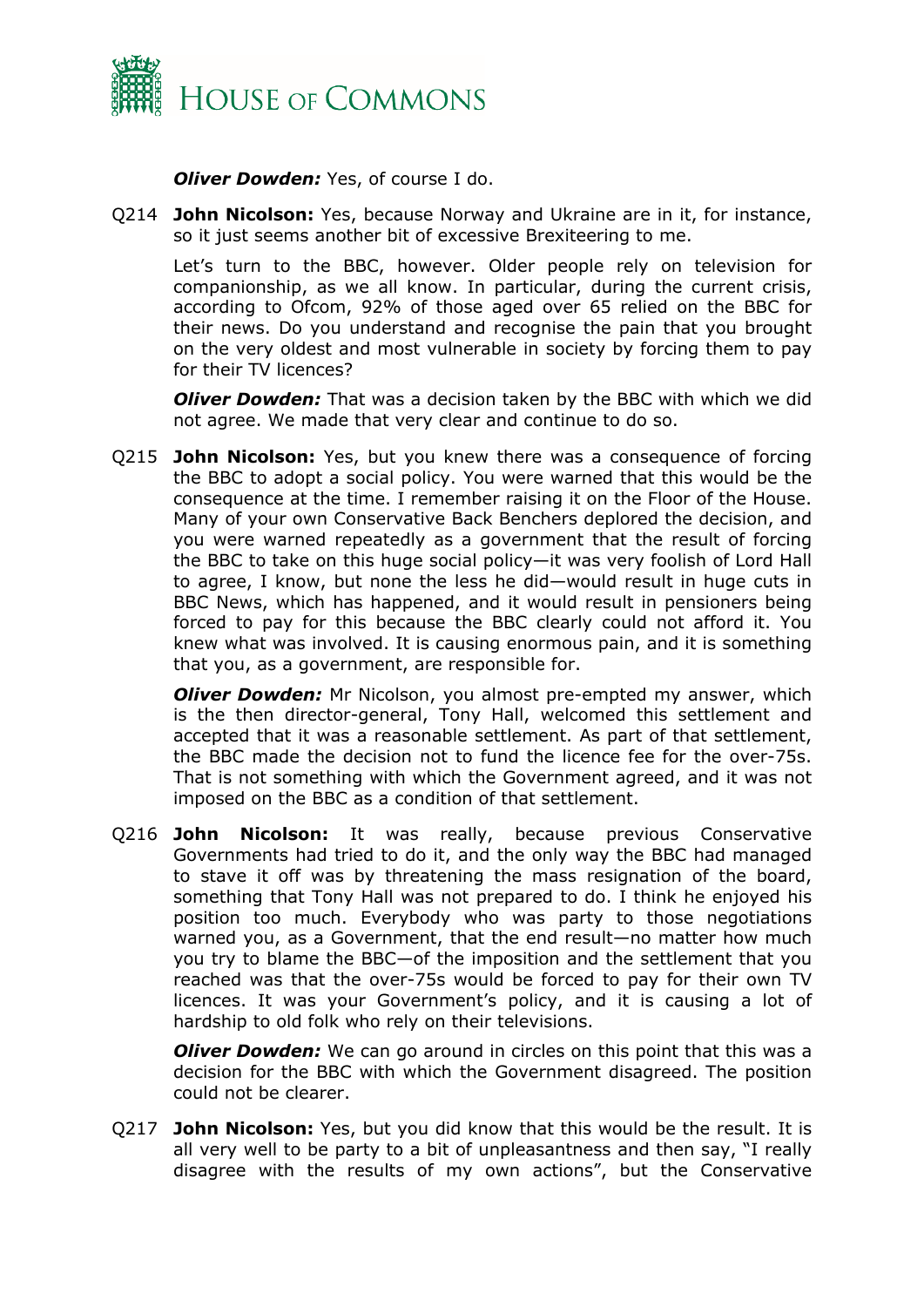

Government was responsible.

Let's move on to Channel 4. Have you any intention of privatising Channel 4?

*Oliver Dowden:* It is important that we look at the whole future of public service broadcasting. If you think about how much public service broadcasting has changed in the past 20 years, we have gone way beyond the shift from analogue to digital. We are moving on to platforms. I do not go home and watch whatever is on the box as I did 20 years ago. I am sure you also use BBC iPlayer or you use Amazon Prime; we use Netflix. The younger generation still are using self-generated content on YouTube and so on. It is an appropriate moment to look at the overall governance of public service broadcasting.

That is why I will shortly be announcing a panel to review public service broadcasting to bring together these different threads: the work that this Committee has done, which we will be considering very carefully; the work that Ofcom has done; and then thinking about the future landscape for public service broadcasting, not just the BBC but the other public service broadcasters, which clearly include ITV and Channel 4, among others.

#### Q218 **John Nicolson:** Sorry. Was that yes or no?

*Oliver Dowden:* I just told you that we are reviewing all of it in the way that I described.

Q219 **John Nicolson:** I must remember to catch up with "Groundhog Day" on Netflix the next time I am looking for a movie, because this takes us all the way back, doesn't it, to the 2015-2017 Government. John Whittingdale—if you remember John Whittingdale, who was your predecessor—denied, when he appeared before one of our predecessor committees, that the privatisation of Channel 4 was even under consideration, and then, lo and behold, a photographer caught one of your civil servants strolling into Downing Street with sell-off options for Channel 4 in a document under his arm. John Whittingdale, delightfully, tried to say that when he had appeared before the Committee he had not been planning to privatise Channel 4, but he had left the Committee struck with excitement about privatising it and had drafted a 1,000-page document in the next week or so. How we all laughed.

You do realise, of course, that the result of privatisation of Channel 4 would be devastating on "Channel 4 News", for example, because no private owner would ever fund that level of investigative journalism.

*Oliver Dowden:* I do not think it is unreasonable, given the massive changes in the public service broadcasting landscape, that in an orderly way, we review the public service broadcasting landscape, and of course all options need to be on the table. It is precisely because of the need to understand those sorts of considerations that we will not move precipitously on this. We will undertake an appropriate review with all options on the table.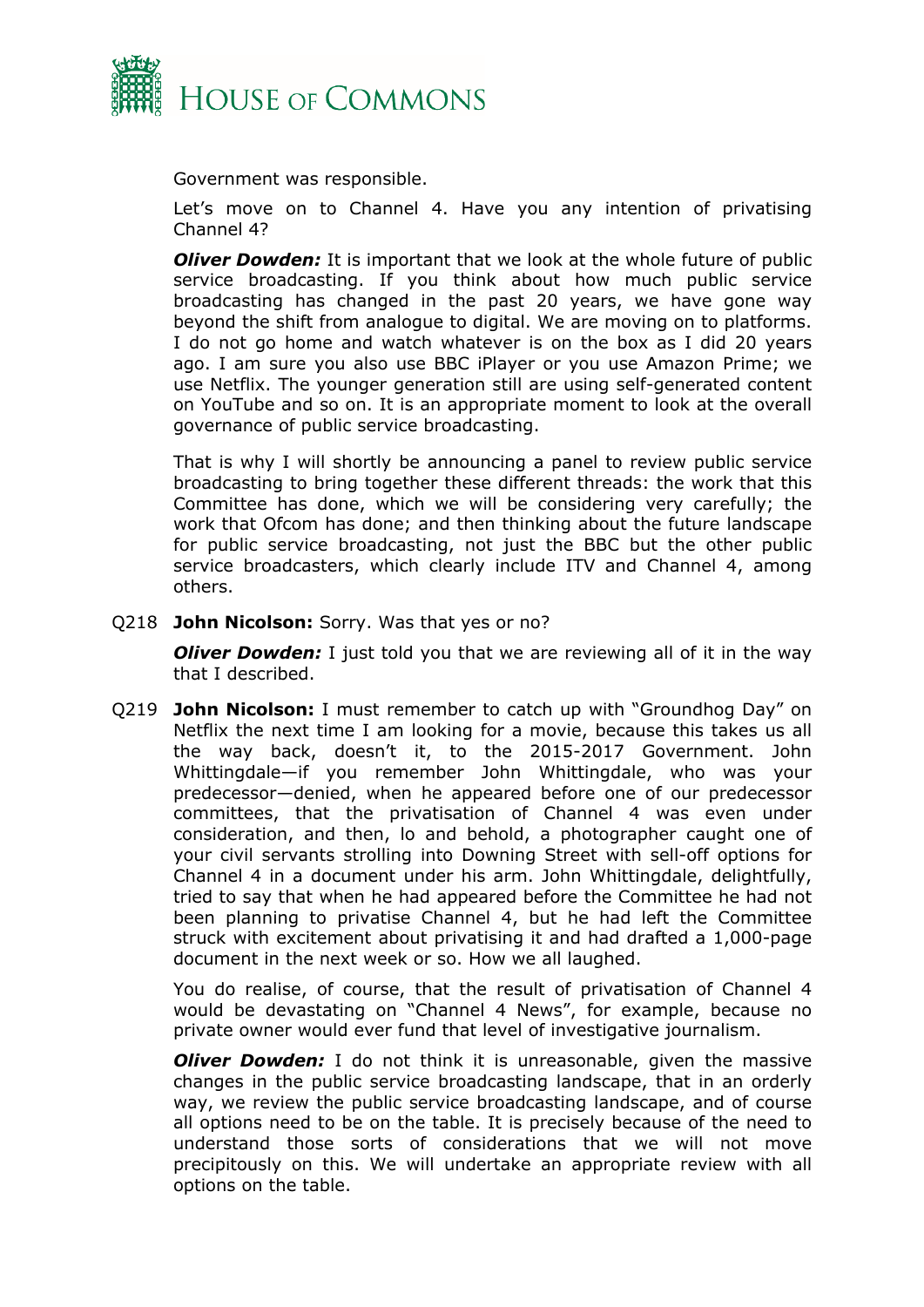

Q220 **John Nicolson:** Which you did last time. The problem is that you guys really hate "Channel 4 News", I think. There is always a slight hint of menace about the way you talk about it. Your own Prime Minister is too "frit" to appear, as your dear leader once said. He is too scared to appear on "Channel 4 News". There is a boycott of "Channel 4 News" at the moment because it is so effective at pinning him down. There is always a slight hint of menace about this.

Listen, can I close by just returning to Kevin Brennan's excellent line of questioning, again returning to the controlling, bullying thought? Your Department, we saw, required recipients of the Government's cultural recovery funding to offer you lavish praise. You tried to massage this earlier on. I will quote you. You said to Mr Brennan, "We encouraged them to publicise it, and we encouraged people to talk about it". This is what your Department is telling people to do. I quote, "On the day of the public announcement, we require you"—not encourage—"we require you to welcome this funding in your social media accounts using the hashtag #HereforCulture. We also require you on your website to use the Here for Culture logo, and we require you to alert local media outfits." Then, very helpfully, for those who do not know how to contact media outfits, you say, "This could be done through a press release". This is bullying.

*Oliver Dowden:* I have to say, Mr Nicolson, I find it quite extraordinary to take lectures from somebody who is a member of the SNP and the sorts of bullying tactics we see from the Scottish National Government day in, day out. This is just a normal PR campaign that you would have to publicise very large awards. It would be no different to any other campaign, and I really think this is somewhat overblown.

Q221 **John Nicolson:** Secretary of State, that is not a good enough answer. To try to lash out with some so-called bullying tactics that you will be unable to cite is not good enough. It is intimidating, if you are a recipient of Government largesse, to have the implication that unless you publicise it in this slavish way, you will not get it. That is not good.

*Oliver Dowden:* I will not get drawn down to the level of cybernats and all those other things, but it is perfectly legitimate to encourage organisations to publicise awards. By the way, those determinations as to the awards had already gone through an extensive process and had been agreed. This was informing people of the award and the steps to take to make people aware of what is going on. This is taxpayers' money being spent. This is £250 million of taxpayers' money being spent, and I think taxpayers are entitled to see where their money is being spent.

**Chair:** Thank you. We are going to have to move on there.

Q222 **Damian Hinds:** What sort of BBC Chairman would you like to see?

*Oliver Dowden:* The Committee may have seen that I have launched the competition overnight, and what we are looking for is a strong, credible figure who can hold the BBC to account to ensure that we have strong and effective corporate governance of the BBC and a proper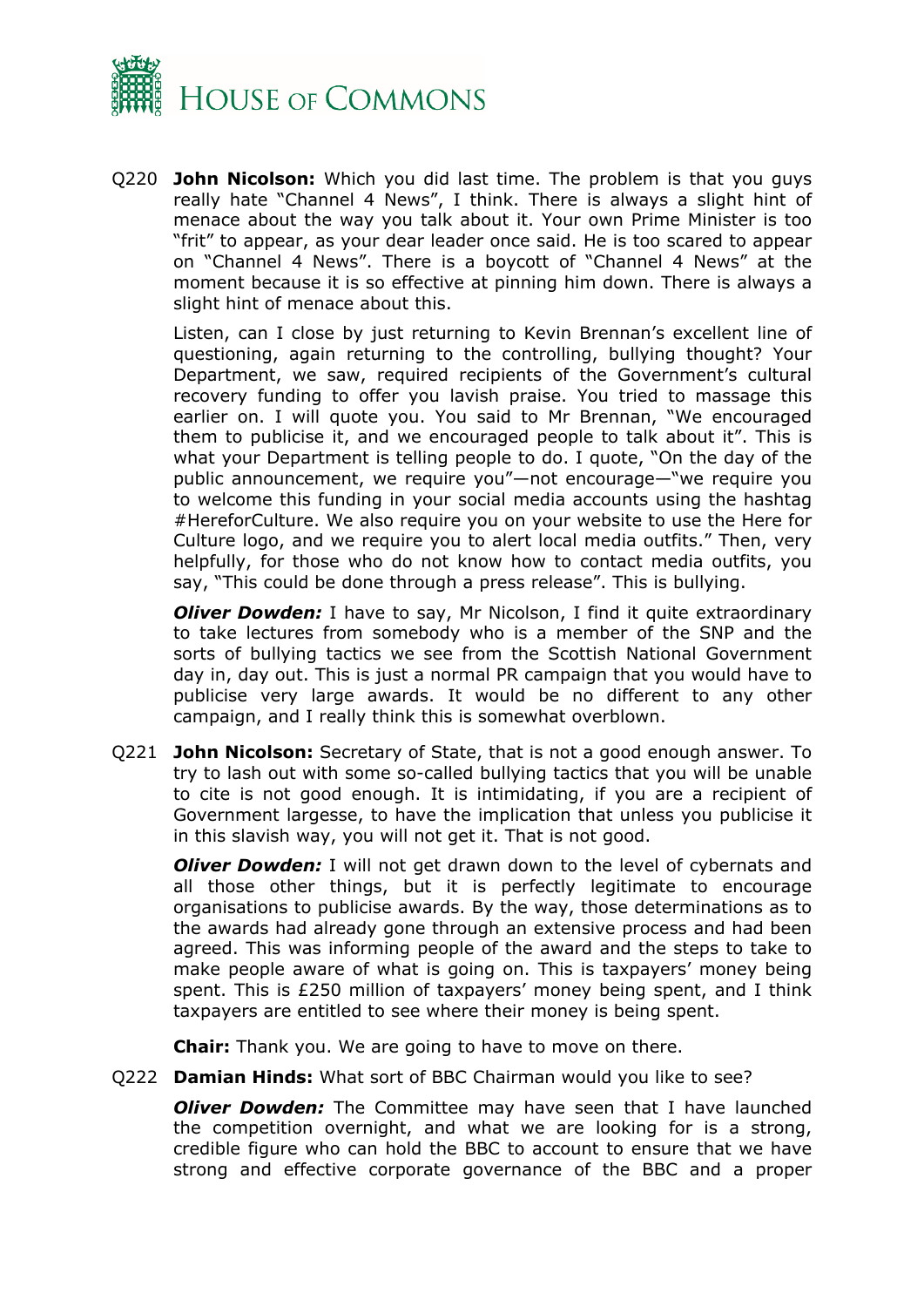

challenge of the BBC. The criteria are set out in the advert, but I am particularly concerned to ensure that the BBC returns to its core values of impartiality and takes the opportunity to develop in this rapidly moving digital landscape, when we have all these—

Q223 **Damian Hinds:** When you say, "returns to its values of impartiality", that suggests that you think it has moved away from them. For you, what is the exam question when it comes to the BBC?

*Oliver Dowden:* The exam question on impartiality for me is: does the BBC as much reflect the values of somebody living in a semi in, say, Leigh, outside Manchester, as it reflects the values of somebody who lives in a loft apartment near Old Street roundabout in the centre of London. We need to ensure that this institution reflects all of those different values.

I suppose the sine qua non—or whatever it is—of it is somebody who can grasp the huge challenges the BBC faces around relevance and developing an organisation against an incredibly challenging backdrop.

Q224 **Damian Hinds:** Yes, and that impartiality extends outside of domestic news coverage as well. Do you think there is anybody in BBC News who wants Donald Trump to win?

*Oliver Dowden:* I have no idea. I have no idea, but I think what you are alluding to is what I am talking about in terms of impartiality. Genuinely great news. Take, for example, "Once Upon a Time in Iraq", which is a brilliant documentary produced by the BBC. It challenges views, and it takes into account all different perspectives. I say this as somebody who was a remainer during the 2016 referendum campaign. I was guilty of not seeing the groundswell that was going on in the country, and the BBC was as well. Many of us are guilty of being too much reflective of our acquaintances in our local area rather than what is going on in the country. For example, shortly after I became Secretary of State, Radio 5 Live made very big strides in terms of making sure that it gets into the communities it serves.

Q225 **Damian Hinds:** Just sticking with BBC News, then, a little quiz for you. Do you know what the Big Pygmy, Meathead, the Dominator, the Butcher and Semtex all have in common?

*Oliver Dowden:* I would be no good on "Eggheads". I have no idea.

Q226 **Damian Hinds:** They are all participants in what is called mixed martial arts. The BBC, as we have heard, is making 450 cuts from BBC News, much of it disproportionately hitting regional programming. There are lots of very unhappy MPs and journalists out there. Yet the BBC is spending money—because I presume that the owners of that franchise are not giving it away for free—on showing mixed martial arts. I appreciate that what happens in Fight Club stays in Fight Club, but this is not in Fight Club, it is on the BBC iPlayer. Many fighters suffer pretty gruesome injuries. They have dislocated limbs, cuts to their heads. They recently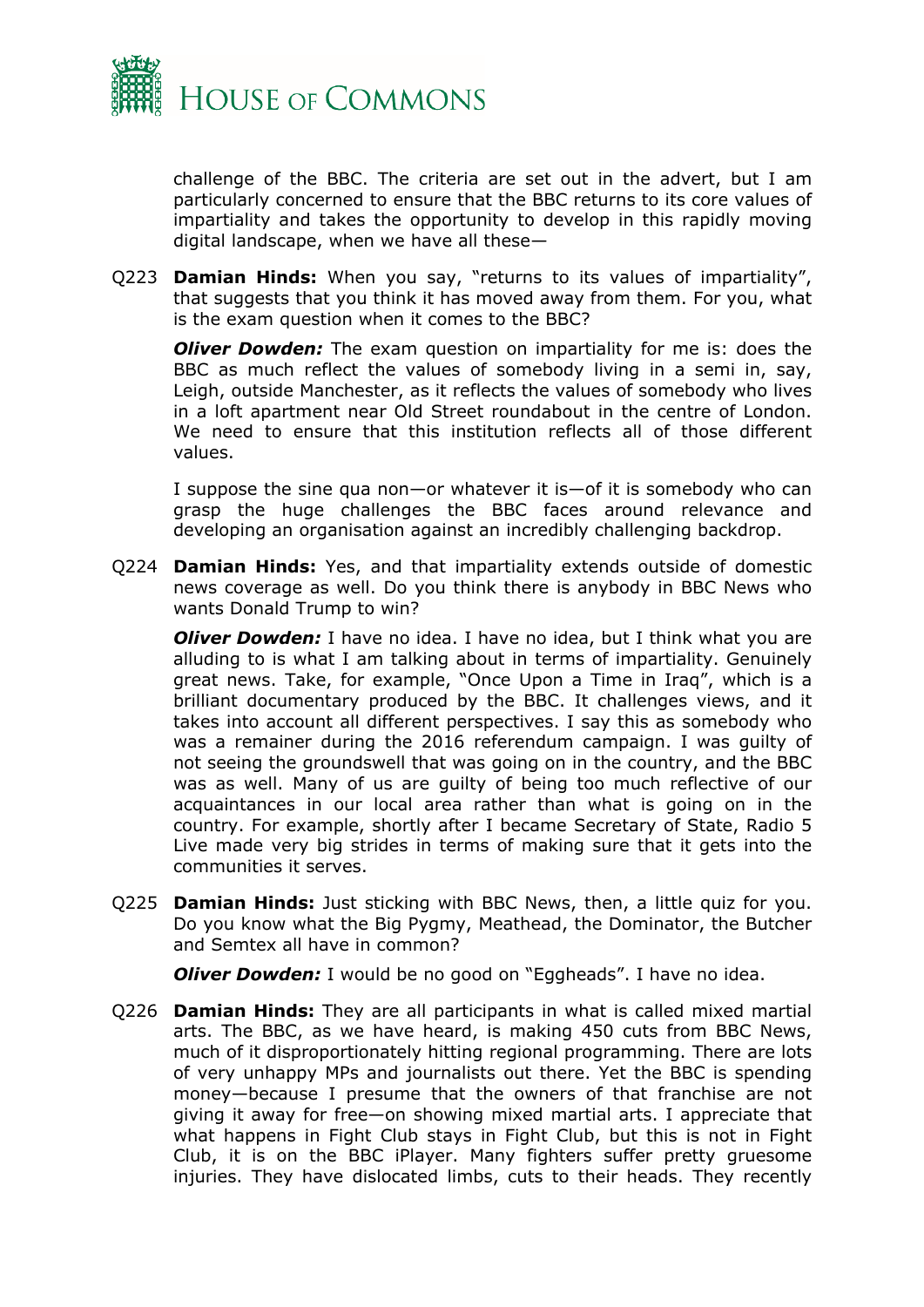

had to release a fighter who had links to a far-right Bulgarian extremist soccer group. If you look at the social media comment around participants, you will see that there are lots of comments about how the female fighters look as opposed to how they fight. Is this an appropriate use of taxpayers' and licence-fee payers' money at the same time as the BBC is cutting jobs?

*Oliver Dowden:* I have to tread quite a careful line as Culture Secretary, in that my job is to reflect the concerns of the general public and so on as the elected Minister responsible for the BBC, while at the same time respecting the editorial independence of the BBC and trusting people like Tim Davie and the new chairman to make those decisions. You raise very legitimate questions. I would not extend into outright condemning it without seeing more of the detail of that.

Q227 **Damian Hinds:** Yes, but you have not seen "Fight Club", then?

*Oliver Dowden:* I have seen "Fight Club" the movie, but not this new Fight Club that you are talking about.

Q228 **Damian Hinds:** Just finally, can I ask about the National Citizen Service, which you will remember from the coalition Government and Prime Minister David Cameron? It has a new chief executive in Mark Gifford, who I believe came from Waitrose. It has this One Million Hours of Doing Good programme, which sounds excellent to me. Can I just ask you, what is the future of NCS, and what can your Department do to help the young Covid generation and give them some hope?

*Oliver Dowden:* I pay tribute to Mark Gifford, and I think he has done some fantastic work. I have been in contact with him. He has done some fantastic work during this difficult period of Covid. As you will appreciate, the Treasury always likes to have any spending review to be a zero-based exercise, we have to justify all spending in the Department, and we are going through that process. It is worth noting that there is not just the NCS. There is also, for example, the Youth Investment Fund and various other elements to spending by the Department in this area.

Q229 **Kevin Brennan:** Secretary of State, the Centre for Data Ethics and Innovation is responsible for investigation and advising Government on the use of algorithms. As I understand it, the chair of that organisation is Roger Taylor from Ofqual, the organisation that was responsible for the algorithm fiasco in relation to exam results last summer. Do you think that, as a chair of that organisation, he is well positioned in that context to advise independently about accessibility and regulation of algorithms in the public sphere?

*Oliver Dowden:* There are two separate issues here, aren't there? There is the conduct in relation to Ofqual for which the education sector is responsible and has been well tested. I think it is a separate organisation that he chairs. He has that role, and he is remaining in that role.

Q230 **Chair:** I have just been asked by some National League clubs to raise a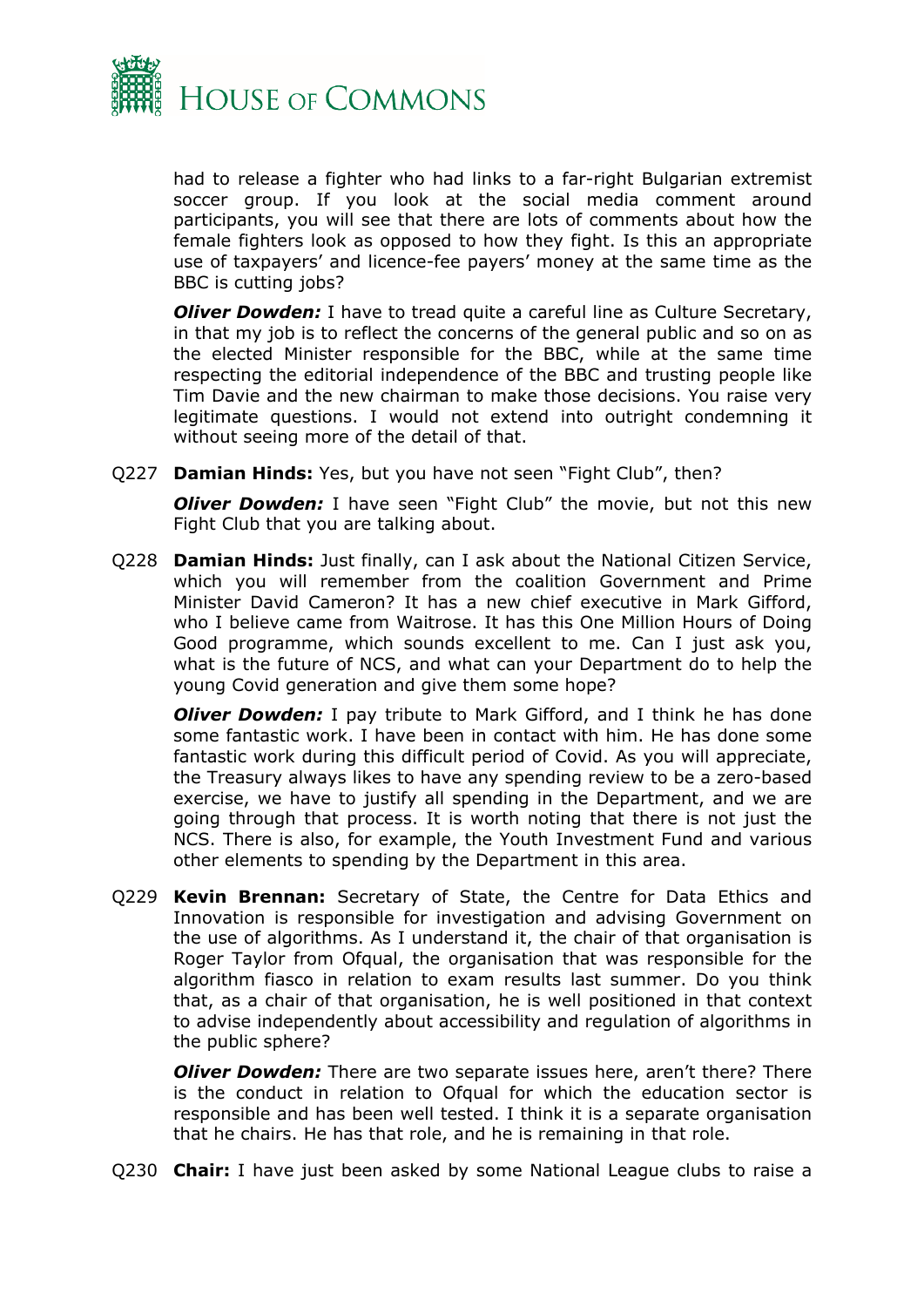

couple of issues with you, if I may. The bailout package is £20 million, isn't it?

*Oliver Dowden:* It is £10 million to take us through to the end of this year.

Q231 **Chair:** £10 million to take us through to the end of the season?

*Oliver Dowden:* To the end of this year, for now. We do not know where we will be beyond January, so this takes us up to that point. Our intent is very clear as to where we are going with this, but that—

Q232 **Chair:** Where did the £20 million come from, then? That is what was reported by the BBC.

*Oliver Dowden:* £10 million is the figure that we are working off-

Q233 **Chair:** Yes. I raised it at the Despatch Box, and the Minister did not dispel the fact—

*Oliver Dowden:* It may be that we are shorthand taking either side of Christmas and taking it to £20 million, if you see what I mean.  $£10$ million each—

Q234 **Chair:** So the £10 million, this is being distributed. How is it going to be distributed? There is a concern here that effectively it is just going to be done on attendance. For example, there are larger National League clubs—let's say Notts County—that get 6,000 or 7,000 to their games, and then you have other clubs that may only get 1,000 or 1,200 per game. Their argument is that their total revenue is not about tickets. It is about the hospitality around the tickets and as they cannot do that hospitality, they therefore need a different way in which it is calculated so it is not based on just attendance but on the total revenue of the club. Are you minded to adopt that approach?

*Oliver Dowden:* The principal reason for providing this support was that we did not do what we were planning to do, which was to allow socially distanced fans back in stadiums for 1 October. The principal reason was to fill that gap, and the FA will have the resources to distribute the money to fill that gap. Of course, we will be open-minded in designing the exact specifics of it about these wider considerations, but it is worth noting in relation to those wider considerations that, for example, if hospitality is not allowed, then the principle from the enhanced JSS is that the clubs will be eligible for funding for anything that is not allowed.

I suppose the point is that this scheme is designed to fill the gap by not having fans in stadiums. There are other governance schemes to provide wider support for the economy. Of course, we are open to having a conversation around the edges of that, but those are the two guiding principles.

Q235 **Chair:** With respect, Secretary of State, you cannot rely on the JSS in that regard because, in essence, what is happening is that these clubs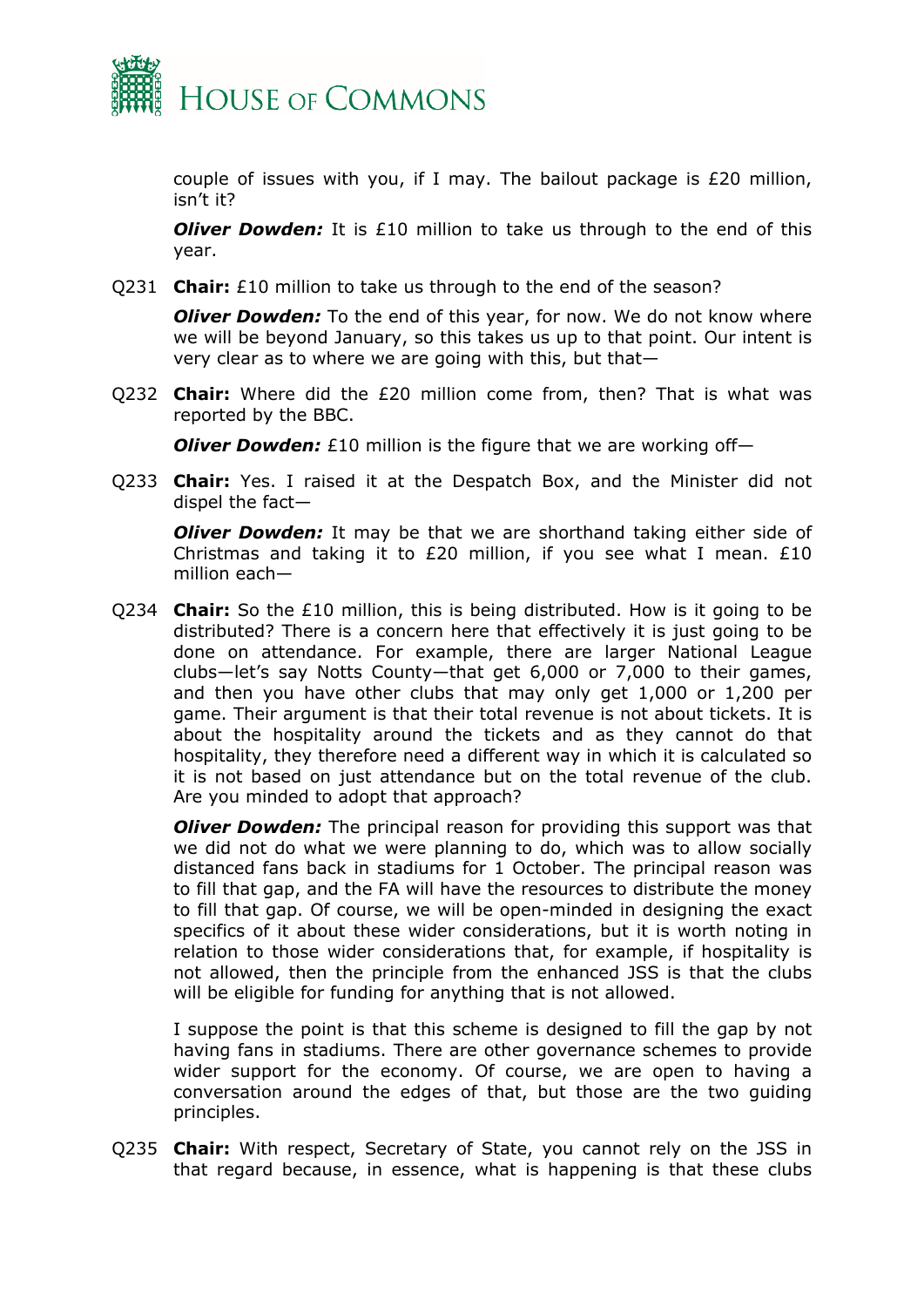

have boxes lying empty. They cannot put them in because of social distancing. They are having to give the money back that they hire out these boxes for.

*Oliver Dowden:* On the JSS, we are working through this with the Treasury, but the basic principle, the Treasury says, is that if something cannot happen because Government have stopped it from happening, then the JSS will be available. Of course, there is all the other support. For example, there are the grants available and all the other areas of support.

I suppose what I am saying to you, Chair, is that I appreciate there are these wider challenges that we will work through the clubs with and look at the range of support that is available from the Government, including through the Treasury. The principal focus of this fund is to fill the gap by not having fans.

Q236 **Chair:** You could, though, solve this issue yourself by just including total revenue rather than just tickets. That is the point, regardless of the JSS and so on, which personally I do not think answers that particular problem. You have said that you are minded, you are thinking about it. We are already quite a few weeks into this process. I think it was announced a couple of weeks ago. Are you going to revisit that now, and are you going to effectively look at the possibility of including hospitality as well as ticketing in the money for the National League?

*Oliver Dowden:* I will look at that possibility, but the first thing that this money is being used for and the reason why it came forward was to fill the gap resulting from the fans not being in the stadiums. That is where the money will go initially. Of course, I am happy to look at all these other points, and you legitimately raise them.

Q237 **Chair:** The PM is saying he wants to save sport. Many sporting institutions and clubs effectively rely on events, weddings and so on. In that case, what should happen? Should there be extra cash for those individual clubs, and what sort of figure do you think would help?

*Oliver Dowden:* My Department is working closely with the wider business events industry to understand where the gaps are and work with the Treasury to see what support is available. The basic principle here, again, is that the Chancellor has made clear that the JSS will cover businesses that cannot operate, and in addition to that of course there is the—

Q238 **Chair:** The JSS is not going to make up half a million quid in weddings.

*Oliver Dowden:* Yes, but there is also business grant support available up to £3,000 a month, I believe. There are lots of other areas of support.

Taking a step back on all of this, I am not disputing for a moment that restrictions are placing huge pressures on all these industries, but we are